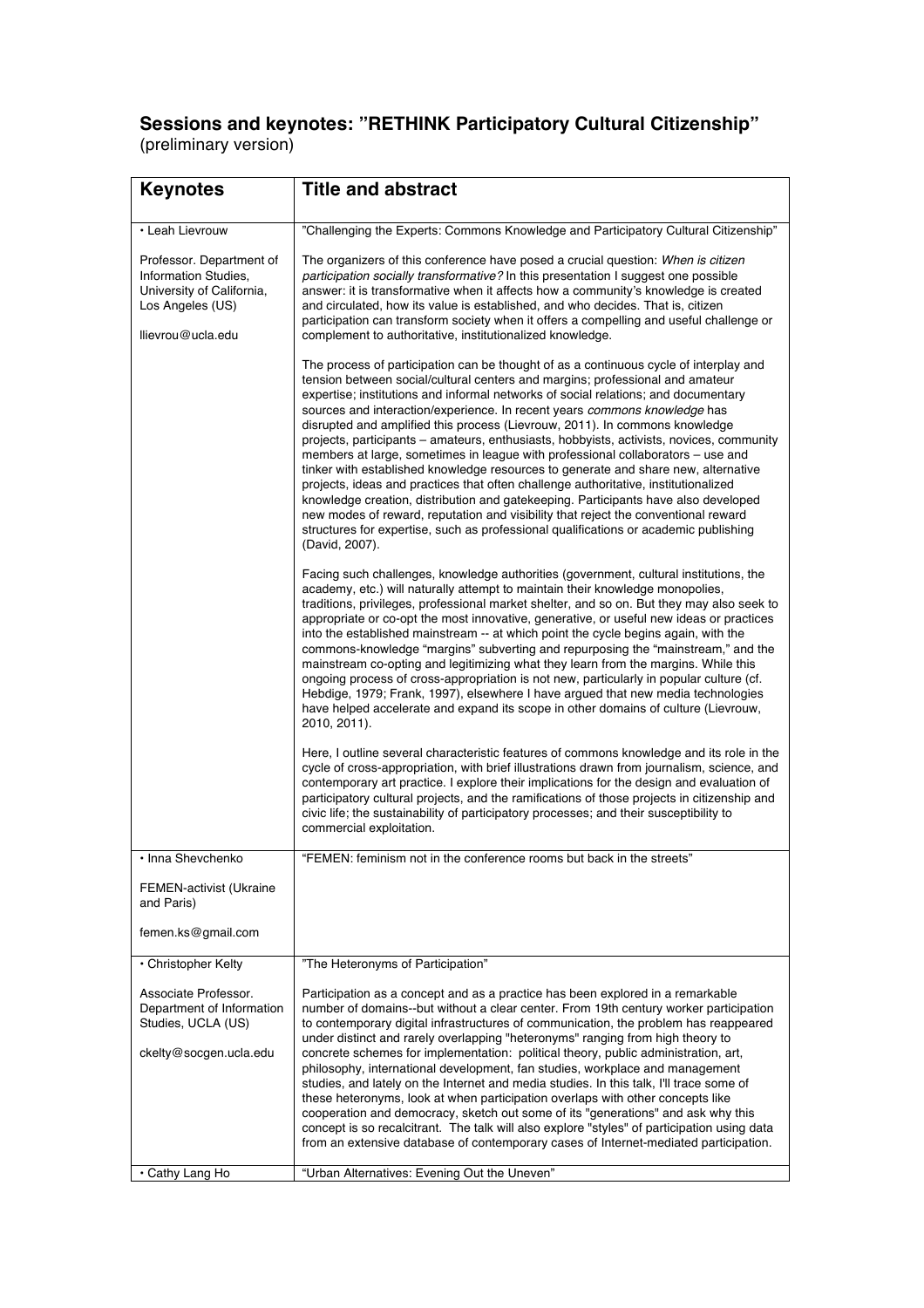| Curator and critic (New | "Tactical urbanism," "creative placemaking," "participatory planning," "community-       |
|-------------------------|------------------------------------------------------------------------------------------|
| York, US)               | based design" and similar terms are in high circulation recently, not only in urban      |
|                         | planning circles but in any forum that debates the quality, expectations, and ambitions  |
| cathylangho@gmail.com   | of public space. In the past few years, we've seen growing numbers of planning           |
|                         | conferences, urban festivals, ideas symposia, and exhibitions (like my                   |
|                         | own Spontaneous Interventions: Design Actions for the Common Good, the official          |
|                         | U.S. presentation at the Venice Architecture Biennale in 2012) attempt to explain and    |
|                         | promote the meaning, evolution, and impact of grassroots micro-urban acts which          |
|                         | aspire to improve our shared public space outside the traditional processes by which     |
|                         | they are created and administered. This realm of practice overlaps considerably with     |
|                         | the growing disciplinary territory now being called "social impact" or "public interest" |
|                         | design," which is becoming increasingly professionalized and formalized. Will the        |
|                         | increasing attention given to this trend affect the motivation of the actors themselves. |
|                         | the nature of the actions, and the movement as a whole? And how might we start to        |
|                         | measure impacts in a way that is meaningful for designers, affected communities,         |
|                         | policymakers, and funders?                                                               |
|                         |                                                                                          |

### **Panel 1.1. "Creative practices, cultural citizenship and place in Sydney borderlands" Chair: Devleena Ghosh, University of Technology, Sydney**

This panel presents and elaborates on the research findings of an Australian Research Council funded project that explores emerging media and creative practices developed through and around Information and Cultural Exchange (ICE), a Western Sydney based community and digital arts organization, by engaging with participants, peers and the wider community. The project seeks to provide a new framework for understanding the nexus between cultural wider production and citizenship practices. It considers ICE as situated in and producing an ecology of relations, projects, and ripple effects and in turn it examines the way the organisation operates, the path of individual cultural producers, specific programs and projects.

| · Ilaria Vanni                  | "From Cultural Citizenship to Acts of Belonging: translating theory with cultural<br>producers"                                                                                                                                                                                                                                                                                                                                                                                                                                                                                                                                                                                                                                                                                                                                                                                                                                                                                                                                          |
|---------------------------------|------------------------------------------------------------------------------------------------------------------------------------------------------------------------------------------------------------------------------------------------------------------------------------------------------------------------------------------------------------------------------------------------------------------------------------------------------------------------------------------------------------------------------------------------------------------------------------------------------------------------------------------------------------------------------------------------------------------------------------------------------------------------------------------------------------------------------------------------------------------------------------------------------------------------------------------------------------------------------------------------------------------------------------------|
| Senior Lecturer, University of  |                                                                                                                                                                                                                                                                                                                                                                                                                                                                                                                                                                                                                                                                                                                                                                                                                                                                                                                                                                                                                                          |
| Technology Sydney, Australia    | The literature on cultural citizenship considers cultural production as a process of<br>renegotiating belonging, claiming rights, producing localities and constituting                                                                                                                                                                                                                                                                                                                                                                                                                                                                                                                                                                                                                                                                                                                                                                                                                                                                  |
| ilaria.vanni@uts.edu.au         | communities (Rosaldo); it promotes the extension of existing rights to<br>marginalized communities (Kylimka and Norman); stresses the centrality of<br>culture for an adequate understanding of citizenship (Stevenson); and explores<br>the role of media consumption and popular culture in the making of citizenship<br>(Hartley, Miller). This chapter maps the journey of the idea of cultural citizenship<br>from this literature to the way it is understood and critiqued by cultural producers<br>and community cultural development practitioners in Western Sydney, one of<br>Australia most culturally diverse regions. This paper is based on interviews,<br>informal discussions, focus groups and self-narratives carried out by the cultural<br>producers themselves together with the author. This chapter explores how<br>creative production is understood and defined as articulating 'acts of belonging'<br>as a way to ground agency in cultural practices and as a refusal of abstract<br>notions of citizenship. |
| • Devleena Ghosh                | "Liminal Lives: the cultural borderlands of India!@oz"                                                                                                                                                                                                                                                                                                                                                                                                                                                                                                                                                                                                                                                                                                                                                                                                                                                                                                                                                                                   |
| Associate Professor, University | The Indian community in Australia is a polyvalent multi-lingual one with                                                                                                                                                                                                                                                                                                                                                                                                                                                                                                                                                                                                                                                                                                                                                                                                                                                                                                                                                                 |
| of Technology Sydney, Australia | antecedents that may vary from Afghan camel drivers, coolie labour and recent IT<br>professionals. Yet most Indians living in Australia's big cities negotiate the                                                                                                                                                                                                                                                                                                                                                                                                                                                                                                                                                                                                                                                                                                                                                                                                                                                                       |
| develeena.ghosh@uts.edu.au      | liminality of their lives in multiple ways, between memory and forgetting, Indian-<br>ness and Australian-ness, tradition and cultural change, love, sex and romance,<br>family and community and silence and speaking. In this article, I offer some<br>thoughts on the ways in which the desires and wants of young Indians in<br>Australia are transformed through creative participation in various forms of artistic<br>production such as literature, film or theatre. I also discuss the enmeshing of<br>popular Hindi films into the culture of the diaspora (using Hindi films shot in<br>Australia as a case study) and the engagement that young people have with them<br>to provide some insights into their preoccupations, their lived realities, the<br>imaginative projections of their 'silent and elusive' pasts and their traces in the<br>present.                                                                                                                                                                   |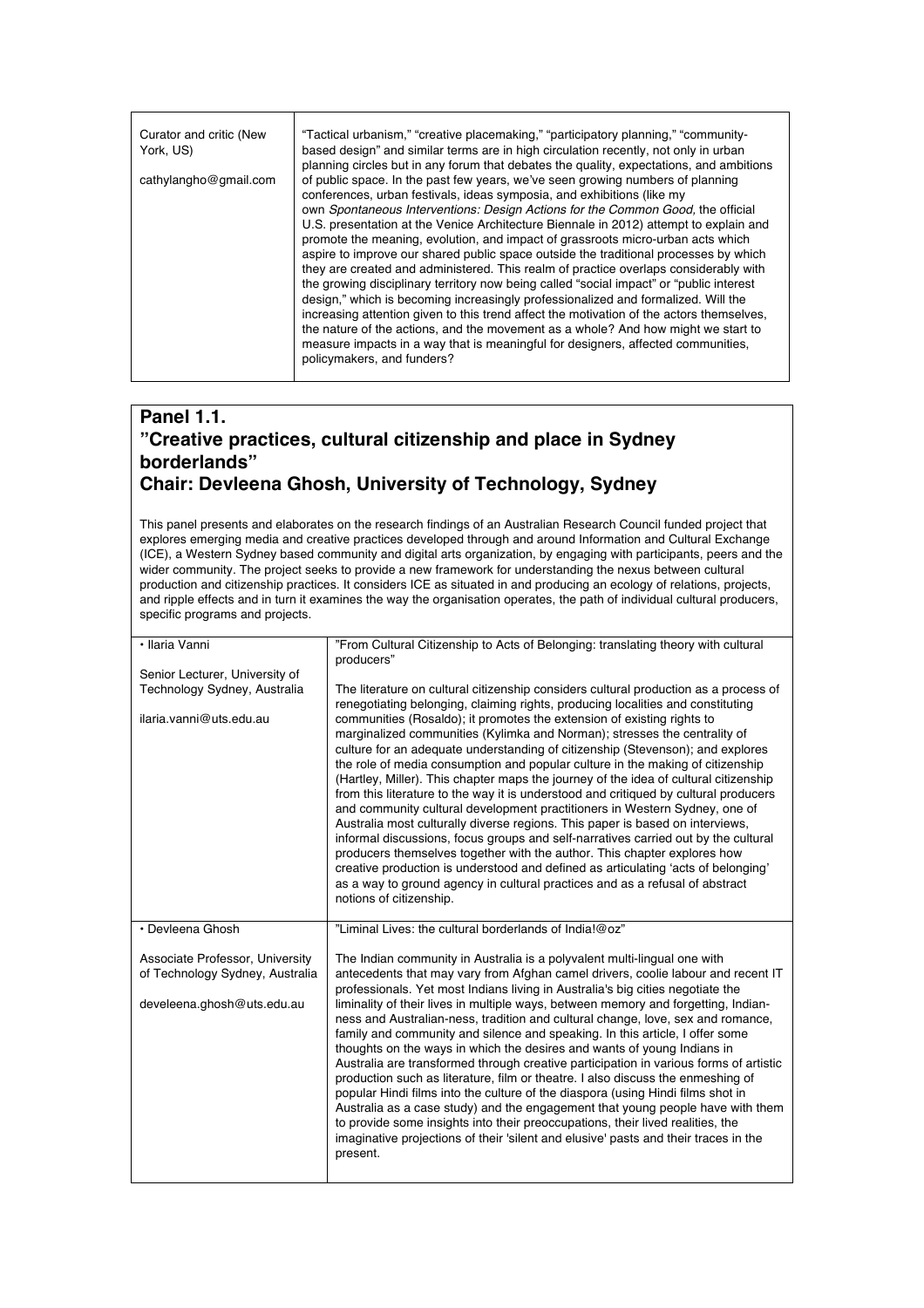| · Justine lloyd                | "Parking the info van, Parramatta, 1995: locality and relationality in media<br>practice"                                                                                                                                                                                                                                                                                                                                                                                                                                                                                                                                                                                 |
|--------------------------------|---------------------------------------------------------------------------------------------------------------------------------------------------------------------------------------------------------------------------------------------------------------------------------------------------------------------------------------------------------------------------------------------------------------------------------------------------------------------------------------------------------------------------------------------------------------------------------------------------------------------------------------------------------------------------|
| Lecturer, Maquarie University, |                                                                                                                                                                                                                                                                                                                                                                                                                                                                                                                                                                                                                                                                           |
| Australia                      | This paper examines the intersections of mobility and locality in community-based<br>media practices. In order to address the conference's call to set out a framework                                                                                                                                                                                                                                                                                                                                                                                                                                                                                                    |
| justine.lloyd@mq.edu.au        | to evaluate the potentials of participation, and to document the ways in which<br>such processes can be embedded in practice, I set out a brief history of a<br>community arts organisation, Information and Cultural Exchange, which began as<br>a mobile information service based in western Sydney, Australia.                                                                                                                                                                                                                                                                                                                                                        |
|                                | Projects conducted by the organisation over the last 25 years exemplify wider<br>shifts in participatory processes from 'information distribution' towards 'community<br>cultural development'. Drawing on interviews with former and current workers at<br>the organisation, I explore how the organisation has transformed within the<br>different scales and speeds of communication networks afforded in digital media.                                                                                                                                                                                                                                               |
|                                | The article explores four key themes in order to track these broader changes<br>through shifts away from physical transportation towards virtual communication,<br>from face-to-face community organising towards digital and networked media<br>systems: 'What', 'who' and 'where' was/ is the organisation, and 'how' did/ does it<br>meet and respond to changing technologies? While questions of scale—the<br>'where' axis-and technologies-the 'how'-persist and have become increasingly<br>complex, the organisation's purpose (the 'what'), the communities that the<br>organisation speaks with and listens to (the 'who') seem to have changed rather<br>less. |

### **Panel 1.2. "City images and branding" Chair: Annette Markham, Associate Professor, Aarhus University**

| • Tom Nielsen                   | "The formation of music-scenes in Manchester and their relation to urban space<br>and the image of the city"                                                                                                                                                                                                                                                                                                                                                                                                                                                                                                                                                                                                                         |
|---------------------------------|--------------------------------------------------------------------------------------------------------------------------------------------------------------------------------------------------------------------------------------------------------------------------------------------------------------------------------------------------------------------------------------------------------------------------------------------------------------------------------------------------------------------------------------------------------------------------------------------------------------------------------------------------------------------------------------------------------------------------------------|
| Associate Professor, Aarhus     |                                                                                                                                                                                                                                                                                                                                                                                                                                                                                                                                                                                                                                                                                                                                      |
| School of Architecture, Denmark | The paper I would like to present derives from a study of the relation between the<br>atmospheric qualities of a city and the formation of music scenes. I have studied                                                                                                                                                                                                                                                                                                                                                                                                                                                                                                                                                              |
| Tom.nielsen@aarch.dk            | Manchester which is a known example of a music city with its heyday in from the<br>late 1970ies with post-punk and into the 1990ies with Madchester and brit-pop.                                                                                                                                                                                                                                                                                                                                                                                                                                                                                                                                                                    |
|                                 | The post-punk scene with Joy Division as the primary exponent was very much<br>embedded in the specific atmosphere and physical structure of certain parts of<br>Manchester from which it took inspiration. Later on other scenes developed on<br>the basis of the infrastructure (recordcompanies, clubs, rehearsal spaces etc) that<br>was put in place by the postpunk-scene. This culminated in the Madchester<br>scene which quite contrary from postpunk, had a direct influence on the<br>atmosphere and the image of the city. This image has later been utilised in the<br>branding of Manchester as a creative city.                                                                                                       |
|                                 | The case is interesting in relation to the current ideals of planning 'creative cities'<br>and local cultural scenes. The music scenes cannot be seen as participatory<br>projects and has developed in more or less direct opposition to official plans and<br>supported initiatives, but nonetheless does hold a potential of actually generating<br>massive interests and participation in urban life. The paper will present the case<br>and point towards general learning regarding the relation between urban space<br>and cultural scenes. The study is based on literature-review of music-history, on<br>site visits and an interview with a key stakeholder. It does only sporadically rely<br>on theoretical literature. |
| • Maria Strati                  | "Citizenship and city photographers"                                                                                                                                                                                                                                                                                                                                                                                                                                                                                                                                                                                                                                                                                                 |
| Art critic and curator, Italy   | I work in Italy as a contemporary art critic and curator and I am interested in<br>emerging artists from all over the world. During my studies I was interested in                                                                                                                                                                                                                                                                                                                                                                                                                                                                                                                                                                   |
| maria_cristina_strati@yahoo.it  | philospiophical concepts as space, time and living in our contemporary<br>metropolis in the heideggerian sense of "wohnen".                                                                                                                                                                                                                                                                                                                                                                                                                                                                                                                                                                                                          |
|                                 | In particular in these days I am working at the curatorship of a group show about<br>citizenship, which will take place at Riccardo Costantini Contemporary Gallery in<br>Turin next June 20th. The show is about the work of six Italian photographers<br>whose work is focused on the city issues. The artists selected for the show are:                                                                                                                                                                                                                                                                                                                                                                                          |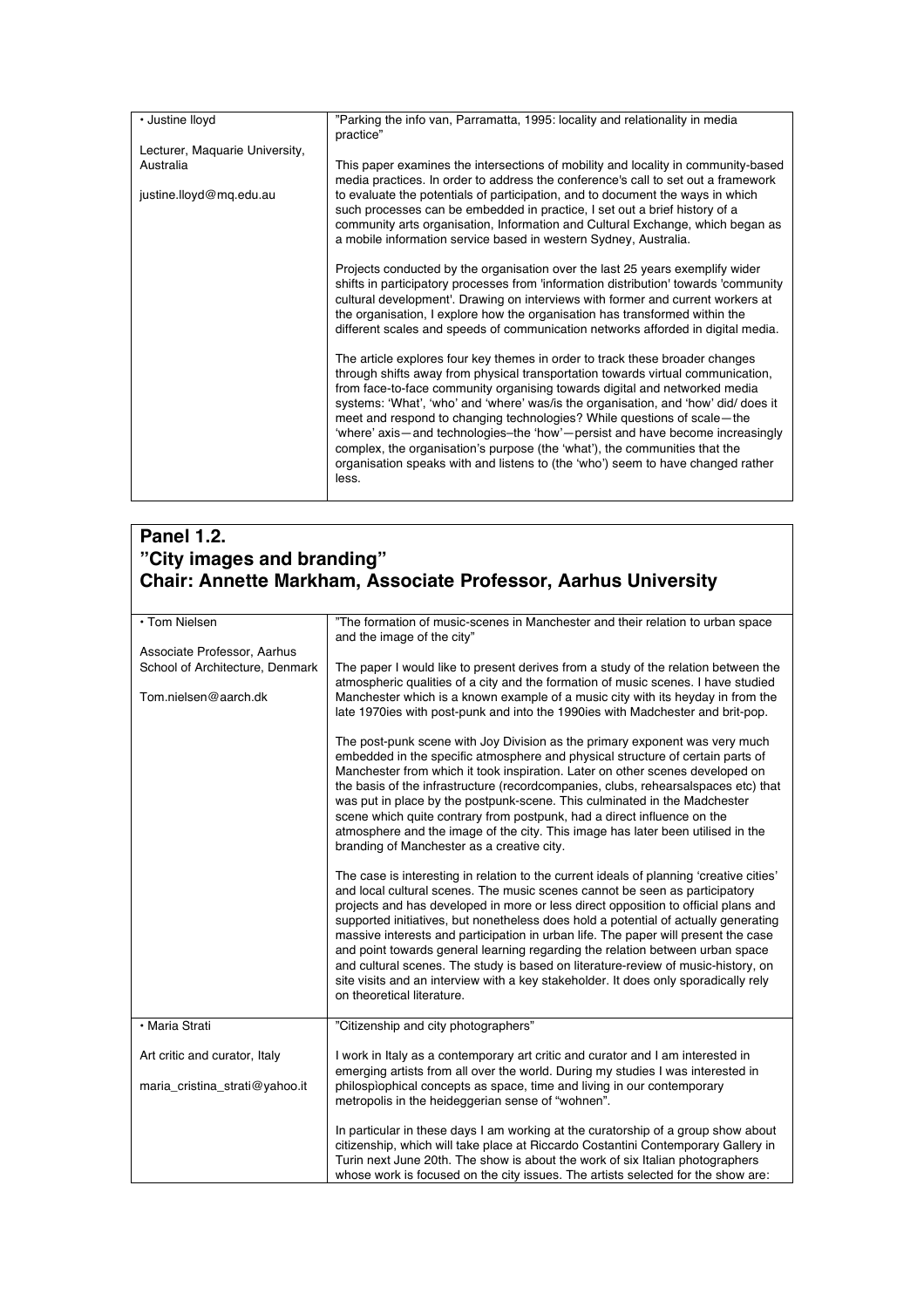|                                              | Mario Daniele, Gianpiero Fanuli, Pierpaolo Maggini, Piero Mollica, Patrick van<br>Roy and Silvio Zangarini.                                                                                                                                                                                                                                                                                                                                                                                                                                                                                                                                                                                                                                                                                                                                   |
|----------------------------------------------|-----------------------------------------------------------------------------------------------------------------------------------------------------------------------------------------------------------------------------------------------------------------------------------------------------------------------------------------------------------------------------------------------------------------------------------------------------------------------------------------------------------------------------------------------------------------------------------------------------------------------------------------------------------------------------------------------------------------------------------------------------------------------------------------------------------------------------------------------|
| • Annette Markham                            | "A dusty box (or hard drive) of photos: Where's the critical engagement?<br>Exploring the value of sequence, remix, and collaborative citizen photographic                                                                                                                                                                                                                                                                                                                                                                                                                                                                                                                                                                                                                                                                                    |
| Associate Professor, Dep. of                 | practices"                                                                                                                                                                                                                                                                                                                                                                                                                                                                                                                                                                                                                                                                                                                                                                                                                                    |
| Aesthetics and                               |                                                                                                                                                                                                                                                                                                                                                                                                                                                                                                                                                                                                                                                                                                                                                                                                                                               |
| Communication, Aarhus<br>University, Denmark | From the spontaneity and serendipity of certain photographic methods,<br>particularly in urban spaces, a participatory cultural practice emerges that<br>encourages citizen engagement and critical reflection. In the acts of editing,                                                                                                                                                                                                                                                                                                                                                                                                                                                                                                                                                                                                       |
| amarkham@gmail.com                           | sequencing, publishing, and distributing their photographs, citizens individually<br>and collectively negotiate and construct potentially transformative                                                                                                                                                                                                                                                                                                                                                                                                                                                                                                                                                                                                                                                                                      |
| • Luke Strosneider                           | understandings of familiar urban spaces as well as their relationships to and<br>roles within such spaces.                                                                                                                                                                                                                                                                                                                                                                                                                                                                                                                                                                                                                                                                                                                                    |
| MFA, Adjunct Professor at                    |                                                                                                                                                                                                                                                                                                                                                                                                                                                                                                                                                                                                                                                                                                                                                                                                                                               |
| Loyola University-Chicago, US                | This paper discusses photography as participatory critical engagement and<br>(potentially) provides an experiential exercise for other conference participants.                                                                                                                                                                                                                                                                                                                                                                                                                                                                                                                                                                                                                                                                               |
| lukeadelphia@gmail.com                       | We aim to explore what happens after people engage in the physical act of<br>making a photo in context, which may have importance for the archiving of<br>Aarhus as the European Capital of Culture in 2017.                                                                                                                                                                                                                                                                                                                                                                                                                                                                                                                                                                                                                                  |
|                                              | Photographs can be considered in a variety of ways – as individual images, as a<br>series of thematically related images, etc. – but many advocate the practice of<br>creating image sequences. A "sequence" can be thought of as a form of visual<br>storytelling in which the photographer relates his/her experience of an urban<br>space by photographing scenes that offer personal resonance and then<br>selecting those photographs which best tell one's own story. At their most basic,<br>sequences can offer a more straightforward documentation of a photographer's<br>engagement with their surroundings. More complex image sequences eschew<br>attempts at "journalistic" storytelling (concerns with chronology, factuality, etc.)<br>and veer towards a simultaneously personal and dialogical recounting of<br>experience. |
|                                              | What role does sequencing play in making memory or creating a particular<br>vision/version of an event? In a digital epoch when photographs tend to get<br>dumped into folders on computers or uploaded to online sharing sites, what<br>aspects of the participatory commemoration or construction of culture is<br>potentially lost in the process? If the process of sorting/editing one's collected<br>images is an important level of critical engagement, does this process need to<br>be sequential? Can sequencing occur across groups or time as well as<br>individually? How can critical participatory engagement be enhanced by<br>collective or collaborative archiving, editing, organizing, or remixing?                                                                                                                       |
|                                              | This paper is part of a larger research project involving the two authors, in which<br>we are studying the practice of making, sorting, selecting, and sequencing<br>photos as a form of qualitative analysis as well as a typically hidden form of<br>sensemaking. We seek to explore ways that photographic practices can<br>enhance our understanding of how researchers and photographers and citizens<br>in general engage in critical analysis to construct meaningful tellings of culture.                                                                                                                                                                                                                                                                                                                                             |

### **1.3. "Performing relations of care" Chair: Dorthe Refslund Christensen, Associate Professor, Aarhus University**

| • Dorthe Refslund Christensen                                                            | "Sharing death in public spaces – on- and offline"                                                                          |
|------------------------------------------------------------------------------------------|-----------------------------------------------------------------------------------------------------------------------------|
| Associate Professor, Dep.<br>Aesthetics and Communication.<br>Aarhus University, Denmark |                                                                                                                             |
| nordrc@hum.au.dk                                                                         |                                                                                                                             |
| • Susan Oman                                                                             | "The UK's 'third places' as sites of participation: everyday spaces as the 'social<br>interstice' of relational aesthetics" |
| Doctoral student, ESRC Centre                                                            |                                                                                                                             |
| for Research on Socio-Cultural                                                           | Whilst prosumption is recognised as democratic consumption-production on the                                                |
| Change (CRESC), University of                                                            | internet (Beer and Burrows 2011), it remains under-investigated in the sociology                                            |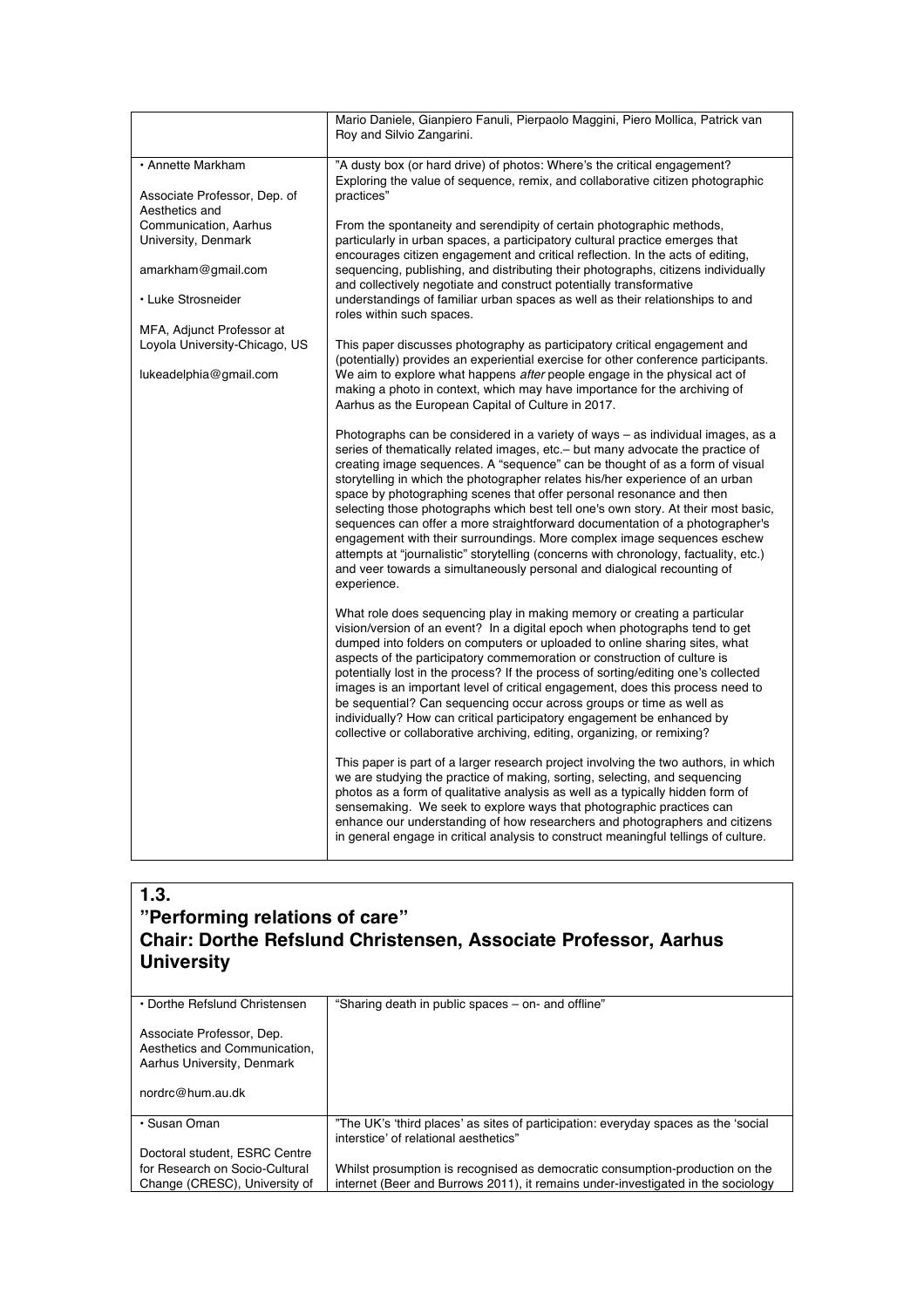| Manchester, UK<br>susan.oman@gmail.com | of art (Nakajima 2011). This paper argues that prosumption occurs as a<br>Decertean everyday cultural praxis in third place participation. It draws on<br>research from the Arts and Humanities Research Council (UK) major five year<br>Understanding Everyday Participation - Articulating Cultural Value project, which<br>investigates how people make their lives through cultural participation. The paper<br>examines Oldenberg's third places as those which exist as social between public<br>(work) and private (home), and in which informal culture pre-exists formal<br>frameworks of participation. It offers an existing real critical context to effectively<br>readdress hegemonic exchange models, which are resisted in the Marxian social<br>interstice adopted by Bourriaud's relational aesthetics. |
|----------------------------------------|---------------------------------------------------------------------------------------------------------------------------------------------------------------------------------------------------------------------------------------------------------------------------------------------------------------------------------------------------------------------------------------------------------------------------------------------------------------------------------------------------------------------------------------------------------------------------------------------------------------------------------------------------------------------------------------------------------------------------------------------------------------------------------------------------------------------------|
|                                        | Bourriaud's concept of the micro-topia 'creates free areas, and time spans whose<br>rhythm contrasts with those structuring everyday life' (1998). The micro-topic<br>social interstice thus obligates production and consumption beyond traditional<br>exhibition boundaries, whilst relational art remains predicated on the traditional<br>exchange model of artist production and participant consumption. The social<br>interstice demands promise of new participation(s) for democratic and demotic<br>communication, and in doing so, requests recognition and consideration of<br>prosumption forms which exist in third places.                                                                                                                                                                                 |
|                                        | 'Third places [are] central to local democracy and community vitality' (Oldenberg<br>1982) and as such exist as micro-topic social interstices. Occupants of third<br>places appropriate them culturally for themselves, instinctively and organically<br>prospecting Bourriaud's 'arena[s] of exchange'. They do so without formal cultural<br>mediation, but as a 'way of living and model of action within the existing real'<br>(Bourriaud) of the everyday. This paper's investigation of the resistance and<br>attachment to everyday structures through prosumption in third places offers<br>fresh critical frameworks for consideration of participation as modes of exchange<br>and practice.                                                                                                                   |
| • Katrin Ackerl Konstantin             | "Innovative theater forms: Performance in theatrical settings from the viewpoint of<br>the participative moment"                                                                                                                                                                                                                                                                                                                                                                                                                                                                                                                                                                                                                                                                                                          |
| Artistic leader,                       |                                                                                                                                                                                                                                                                                                                                                                                                                                                                                                                                                                                                                                                                                                                                                                                                                           |
| Austria<br>office@konstantin.cc        | By means of a literature review of scholarly writings in theater-phenomenology<br>and roleplay theory, this study investigates the participative moment in theater<br>formats, focusing on the interaction between audience and stage. The discussion<br>centers on the performative moment, debating critical positions of action and<br>reception. An appraisal of innovation unfolds against the backdrop of a historical<br>outline of different representatives of such formats. Moreover, a general definition<br>of the term performance is facilitated, carving out its relation to societal<br>performative action.                                                                                                                                                                                              |
|                                        | Drawing on sociological role-play theory, overlaps between theater and every-day<br>life are highlighted. In addition, models are outlined, where the application of the<br>participative moment in protected and unprotected environments establishes new<br>spaces for action and encounter. The approach taken encompasses<br>psychological, philosophical and culture studies perspectives. The psychological<br>dimension of the project is captured in a quantitative study that examines the<br>personal importance of a change in experience and attitude of people who take<br>part in a participative project. The conscious and unconscious intentions of those<br>who create and implement participative theater formats are investigated by<br>means of a qualitative evaluation of expert interviews.       |

# **Panel session 1.4. "Participatory research and digital humanities" (begins 11.15) Chair: Kristoffer L. Nielbo, Assistant Professor, Aarhus University**

| • Pieter Francois               | "Adding Computing Power to a Humanist's Toolkit - An introduction to Digital      |
|---------------------------------|-----------------------------------------------------------------------------------|
|                                 | Humanities"                                                                       |
| Postdoctoral Research Fellow at |                                                                                   |
| the Centre for Anthropology &   | The increasing availability of computing power is having a major impact on the    |
| Mind (CAM) at University of     | Humanities. Historians, literary scholars and other humanists can now ask         |
| Oxford                          | different types of questions and collect, analyze and visualize their data much   |
|                                 | faster and more effective. This presentation offers a whirlwind tour through some |
| pieter.francois@anthro.ox.ac.uk | of the definitions of digital humanities (or DH), the major debates within the DH |
|                                 | community, and the great potential and limitations of DH. The presentation also   |
|                                 | focuses on the opportunities and difficulties in bringing a humanities research   |
|                                 | tradition in diaologue with computer science. These topics will be illustrated by |
|                                 |                                                                                   |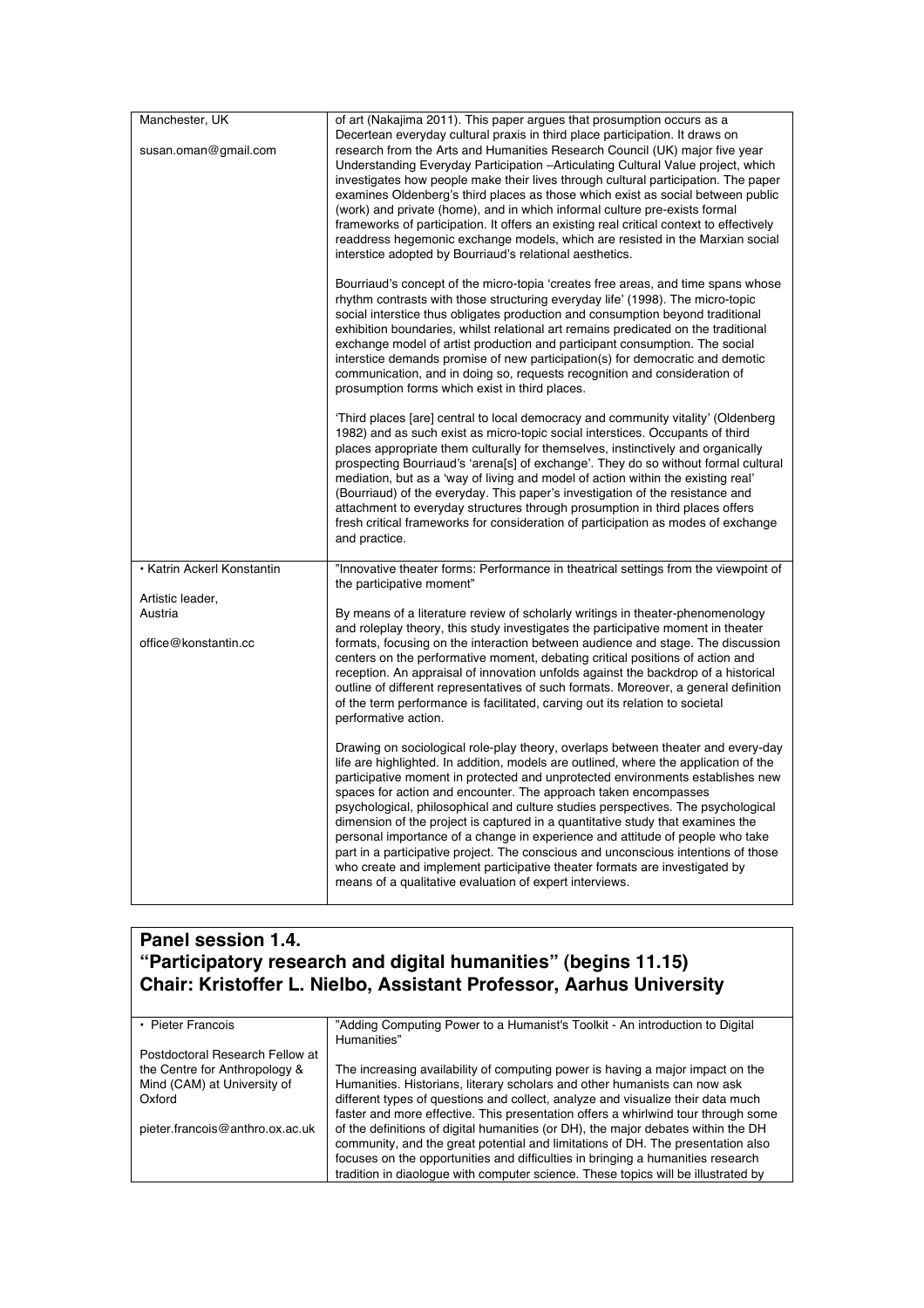| introducing a series of DH projects and case-studies, including the 'Seshat -<br>Global History Databank' project and the 'Sample Generator for Digitized Texts'<br>project. |
|------------------------------------------------------------------------------------------------------------------------------------------------------------------------------|
|                                                                                                                                                                              |

 $\mathbf{r}$ 

| 2.1.<br>"Eventful activism"                                                                                     | <b>Chair: Inka Salovaara, Associate Professor, Aarhus University</b>                                                                                                                                                                                                                                                                                                                                                                                                                                                                                                                                                                                                                                                                                                                                   |
|-----------------------------------------------------------------------------------------------------------------|--------------------------------------------------------------------------------------------------------------------------------------------------------------------------------------------------------------------------------------------------------------------------------------------------------------------------------------------------------------------------------------------------------------------------------------------------------------------------------------------------------------------------------------------------------------------------------------------------------------------------------------------------------------------------------------------------------------------------------------------------------------------------------------------------------|
| · Camilla Møhring Reestorff                                                                                     | "Mediatized Activism. Online documentation of the topless body in the Femen<br>Movement"                                                                                                                                                                                                                                                                                                                                                                                                                                                                                                                                                                                                                                                                                                               |
| Assistant Professor, Dep. of<br>Aesthetics and Communication,<br>Aarhus University, Denmark<br>norcmr@hum.au.dk | This paper investigates the online documentation of the topless body in the<br>Femen activist movement. Femen is a peculiar form of feminism because it<br>broadcasts the female body and because it seems to abandon feminist<br>argumentation. Rather than arguing for gender equality etc., Femen uses the<br>strategy of "sextrimism", which relies primarily on the documentation of the<br>topless body.                                                                                                                                                                                                                                                                                                                                                                                         |
|                                                                                                                 | The paper studies the relation between the body and it's mediatized (Hiarvard<br>2008, Hepp 2012) documentation (Groys 2008) and focuses on three aspects:<br>Firstly, the paper suggests that the mediatized documentation of the naked<br>bodies and the networked character of the social media constitute a quasi-<br>autonomous recognition network (Lievrouw 2011). Secondly, this quasi-<br>autonomous recognition network is studied as a social assemblage (Latour<br>1999), which might lack linear causality but nevertheless involves reasons and<br>motives (DeLanda 2006). Finally, the quasi-autonomous recognition network is<br>investigated as an intensive affective environment (Massumi 2002) in which<br>different agents and objects are differentially attuned (Massumi 2011). |
| • Kyoung-ae Han                                                                                                 | "Knitting Social Bodies: A New Tendency of Activism in South Korea"                                                                                                                                                                                                                                                                                                                                                                                                                                                                                                                                                                                                                                                                                                                                    |
| MA student in the<br>Communication Department at<br>Simon Fraser University,<br>Canada<br>wildeyed76@gmail.com  | Beneath the virally circulated spectacle of the nouveauriche life in Gangnam<br>Style, the everyday life is more precarious than ever in South Korea. The social<br>movement that successfully overthrew the military dictatorship in 1988 has been<br>co-opted. Its elected representatives not only failed to resist but more often than<br>not abetted neoliberalism imposed by IMF since the currency crisis of 1996.<br>Labor unions and farmers have suffered a series of defeats culminating in the<br>ratification of Korea-US FTA in 2012. Today any sense of traditional community<br>be it agrarian or Confucian has turned into mere simulacra. In other words,<br>Koreans have become new subjects of the global capitalist dictatorship.                                                 |
|                                                                                                                 | In this climate of political impotence, a unique culture of participatory activism has<br>emerged as a significant force in the movement. Armed with a DIY ethos, the<br>activists have created counter-spectacles combining work, play and production,<br>devoting a huge amount of time. The diversity of their tactics defy categorization:<br>knitting a giant tent for a sit-in demonstration, engaging in urban gardening with<br>laid-off workers, drawing pictures on streets with colorful chalks, making guitars<br>and drums to start a performance.                                                                                                                                                                                                                                        |
|                                                                                                                 | While these participatory activists work with the older activist sector, the ways in<br>which they communicate and act are aesthetically distinct. In this paper, I argue<br>that their dialogical and processual approach critically engages the<br>authoritarianisms of the mainstream culture and the traditional leftist movement.<br>Their practice enabled actors with various social and political backgrounds to<br>renew a sense of solidarity by opening up a space for bodies and sensibilities to<br>mingle with each other. By reactivating social bodies, they have become a new<br>interface bridging the gap between the hard realities of the struggles and the<br>society at large.                                                                                                  |
| · Inka Salovaara                                                                                                | "Pussy Riot as Cultural Narrative. Cultural Politics and Network Activism in Urban<br>and Digital Spaces"                                                                                                                                                                                                                                                                                                                                                                                                                                                                                                                                                                                                                                                                                              |
| Associate Professor, Dep. of<br>Aesthetics and Communication,<br>Aarhus University, Denmark<br>imvism@hum.au.dk | This paper analyses urban topologies as spaces for political and ideological<br>action, which is implicit in participatory culture. Specifically this paper focuses on<br>'Pussy Riot's and Voina's urban neo-anarchism and related digital network<br>activism (DNA) in the post-soviet Russia. Although there is an agreement that<br>participatory citizenship is salient for vital democracy, there are few studies on<br>how cultural citizenship is constructed in Eastern Europe and Russia.                                                                                                                                                                                                                                                                                                    |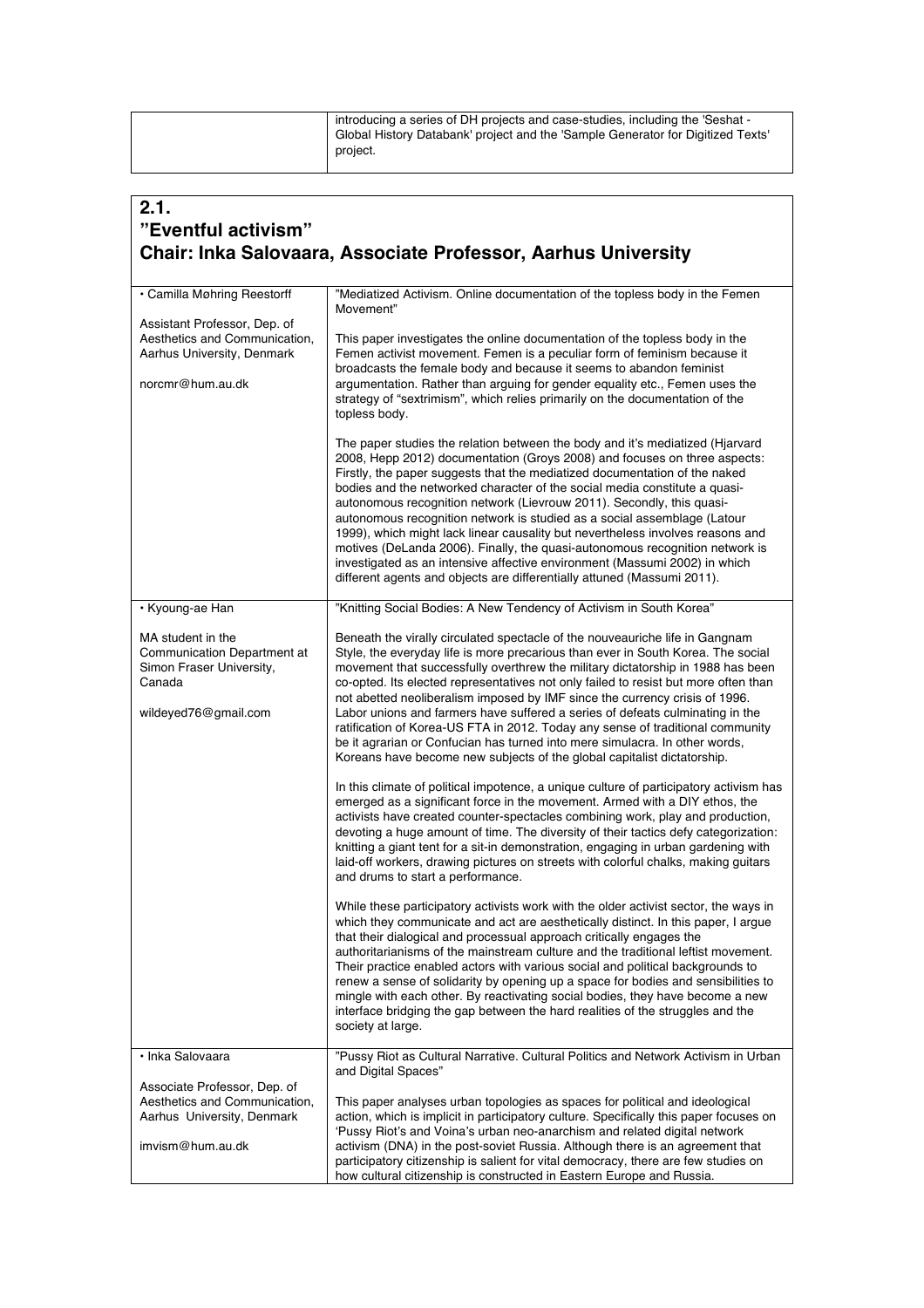This paper analyses the street performances of the two interconnected groups by exploring how participatory culture is tamed, silenced and punished in urban space. Theoretically, the paper looks at the space (both material and digital) as a network topology where participatory citizenship is personalised, politicised, event-based and indifferent to geographical borders.

### **Panel 2.2. "Everyday sustainability" Chair: Marie Markman, PhD.-student, Aarhus School of Architecture**

| • Marie Markman                                                                                      | "Edible Estates"                                                                                                                                                                                                                                                                                                                                                                                                                                                                                                                                                                                                                                                                                                                                                                                                                                                                                                                                                                                                                                                                                                                                                                                                                                                                                                                                                                                                                                                                                                                                                                                                                                                                                                                                                                                                                                                                                                                                                                                                                  |
|------------------------------------------------------------------------------------------------------|-----------------------------------------------------------------------------------------------------------------------------------------------------------------------------------------------------------------------------------------------------------------------------------------------------------------------------------------------------------------------------------------------------------------------------------------------------------------------------------------------------------------------------------------------------------------------------------------------------------------------------------------------------------------------------------------------------------------------------------------------------------------------------------------------------------------------------------------------------------------------------------------------------------------------------------------------------------------------------------------------------------------------------------------------------------------------------------------------------------------------------------------------------------------------------------------------------------------------------------------------------------------------------------------------------------------------------------------------------------------------------------------------------------------------------------------------------------------------------------------------------------------------------------------------------------------------------------------------------------------------------------------------------------------------------------------------------------------------------------------------------------------------------------------------------------------------------------------------------------------------------------------------------------------------------------------------------------------------------------------------------------------------------------|
| PhD.-student, Aarhus School of<br>Architecture, Denmark                                              | Based on experiences through cooperation with the American artist Fritz Haeg<br>this paper discusses and questions how we design/enable participatory<br>processes.                                                                                                                                                                                                                                                                                                                                                                                                                                                                                                                                                                                                                                                                                                                                                                                                                                                                                                                                                                                                                                                                                                                                                                                                                                                                                                                                                                                                                                                                                                                                                                                                                                                                                                                                                                                                                                                               |
| Marie.Markman@aarch.dk                                                                               | In 2013 Aarhus School of Architecture commissioned the work Edible Estates<br>#14. Edible Estates is an on-going initiative by the American artist Fritz Haeg<br>brining visible food production to cities, working with families around the world to<br>create diverse organic productive pleasure gardens outside their front door.<br>During one week in May Edible Estates #14 was made in a private garden in<br>Hammel – a city with 7000 inhabitations 20 kilometres northwest of Aarhus,<br>Denmark. The garden was made in a corporation between Fritz Haeg, students<br>from the Aarhus School of Architecture and the Pedersen family, whom<br>responded on an Open Call.                                                                                                                                                                                                                                                                                                                                                                                                                                                                                                                                                                                                                                                                                                                                                                                                                                                                                                                                                                                                                                                                                                                                                                                                                                                                                                                                              |
|                                                                                                      | Before the making of the garden I prepared for his visit in Aarhus. One of the first<br>tasks was to find a family, who would be interested in having their front lawn<br>transformed into an edible garden and afterwards taking care of it. During this<br>process I had my eyes fixed on a certain housing area, I thought would be perfect<br>for the project, and I worked firmly on getting estate owners from the area<br>interested in cooperating with us. The work went slowly but there were small<br>openings and I was optimistic. One month before Fritz Haegs arrival I explained<br>the strategy I would finally use to find 'the' estate owner, who would work with us.<br>Fritz Haegs response was, 'when you have to do so much Marie it is not the right<br>place'.                                                                                                                                                                                                                                                                                                                                                                                                                                                                                                                                                                                                                                                                                                                                                                                                                                                                                                                                                                                                                                                                                                                                                                                                                                           |
|                                                                                                      | What will happen if we reverse our mind set? Instead of letting a certain site<br>define the participatory processes, the participatory process could be the starting<br>point, leading to site instead. What happened in Hammel and what would happen<br>in our cities in general, if we had the courage to trust in this approach?                                                                                                                                                                                                                                                                                                                                                                                                                                                                                                                                                                                                                                                                                                                                                                                                                                                                                                                                                                                                                                                                                                                                                                                                                                                                                                                                                                                                                                                                                                                                                                                                                                                                                              |
| • Arthur Lizie,                                                                                      | "The Good Food Movement: Can It Get a Seat at the Table?"                                                                                                                                                                                                                                                                                                                                                                                                                                                                                                                                                                                                                                                                                                                                                                                                                                                                                                                                                                                                                                                                                                                                                                                                                                                                                                                                                                                                                                                                                                                                                                                                                                                                                                                                                                                                                                                                                                                                                                         |
| Professor, Film, Video & Media<br>Studies, Bridgewater State<br>University, US<br>alizie@bridgew.edu | The contemporary "Good Food Movement" in Western societies broadly has its<br>origins in public protests against McDonald's restaurants in France and Italy in<br>the late 1980s. These protests, which offered a collective understanding of the<br>politics of personal consumption within a systemic framework, mark the beginning<br>of a quarter-century of increasingly contested battles about who controls the<br>global food supply. While the "Good Food Movement" has never coalesced<br>around a single organization or leader, instead generally organizing around<br>thematic concerns such as food sovereignty, social justice, and taste, it has<br>continually organized against a clear enemy: globalization and its contents.<br>These "bad guys" include both key players in the global food supply chain, from<br>seed-owners such as Monsanto to factory-farmers such as Smithfield to "always"<br>lowest prices" chains such as Walmart, and the governmental organizations that<br>are seen as protecting the status quo for these players at the expense of the<br>health and welfare of the public. With this as prelude, this presentation considers<br>the effectiveness of a number of social and public interventions undertaken by<br>participants in the "Good Food Movement," including urban Farmers Markets,<br>Community Supported Agriculture schemes, and more general local-eating<br>initiatives, and possible end goals for the movement. While this loose coalition<br>has proven successful in enriching the social and cultural - and often actual -<br>capital of some of its participants, particularly through online and social media<br>forums, it is less clear that it has been able to carve out successful long-term<br>structural changes to our food system, or that that any part of the movement has<br>been given a "seat at the table" in the food-system decision-making process.<br>What would success for this social movement look like at the local, national and |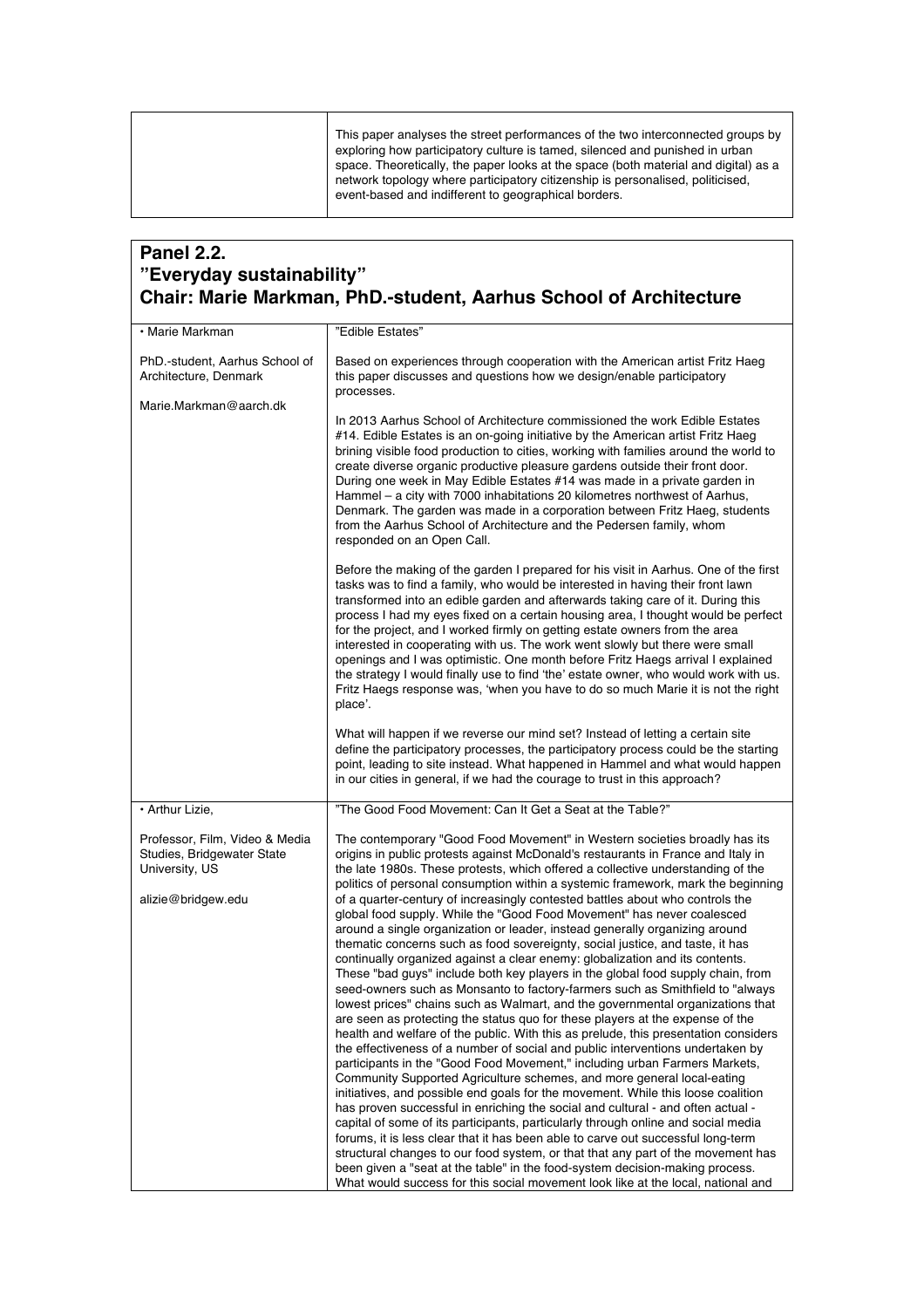| "Participatory Community Based Practices"<br>• Bonnie Fortune<br>Independent artist and<br>smoking station, and a gathering to co-create art in support of a community<br>researcher, Copenhagen,<br>Denmark<br>participatory community based practices (Lacy 1994) because of they are<br>bonniefortune@gmail.com<br>Berner, and Case Pyhäjoki are examples of artists and artist projects creating<br>and GPS technologies to locate edible plants in the countryside near asylum | international levels? What would engaged food citizenship look like in the long-<br>term?                                                                                                                                                                                                                                                                                                                                                                                                                                                                                                                                                                                                                                                                                                                                                                                                                                                                                                                                                                                                                                                                                                                                                                                                                                                                                                                                                                                                                                                                           |
|-------------------------------------------------------------------------------------------------------------------------------------------------------------------------------------------------------------------------------------------------------------------------------------------------------------------------------------------------------------------------------------------------------------------------------------------------------------------------------------|---------------------------------------------------------------------------------------------------------------------------------------------------------------------------------------------------------------------------------------------------------------------------------------------------------------------------------------------------------------------------------------------------------------------------------------------------------------------------------------------------------------------------------------------------------------------------------------------------------------------------------------------------------------------------------------------------------------------------------------------------------------------------------------------------------------------------------------------------------------------------------------------------------------------------------------------------------------------------------------------------------------------------------------------------------------------------------------------------------------------------------------------------------------------------------------------------------------------------------------------------------------------------------------------------------------------------------------------------------------------------------------------------------------------------------------------------------------------------------------------------------------------------------------------------------------------|
|                                                                                                                                                                                                                                                                                                                                                                                                                                                                                     |                                                                                                                                                                                                                                                                                                                                                                                                                                                                                                                                                                                                                                                                                                                                                                                                                                                                                                                                                                                                                                                                                                                                                                                                                                                                                                                                                                                                                                                                                                                                                                     |
| dialogue and community engagement in a hyper-local landscape.<br>Writing from the perspective of both a researcher and a practitioner, I argue,<br>how we produce social situations-communities, gatherings, and societies.                                                                                                                                                                                                                                                         | A networked plant foraging platform, a naturalist's shed that becomes a public<br>fighting a proposed nuclear power plant; these projects push the boundaries of<br>directed towards, or used by, specific communities. OpenSource Food, Camilla<br>new platforms for engaging communities in cultural dialogue via participatory art<br>strategies. OpenSource Food, an artist collaborative group, uses digital mapping<br>centres. The primary audience for their work is the displaced population living in<br>these outlying institutions. Camilla Berner engages the community of Tingbjerg in<br>mapping, and collecting plants in a hand built specimen kiosk as part of the Visit<br>Tingbjerg (2012) art festival set in the public space. Though community members<br>participated in the project's creation their main point of engaging with this artwork<br>is using it for a smoking shelter–an unintended consequence of the work but<br>nonetheless a site of participation. Case Pyhäjoki, curated by Finnish artist, Mari<br>Keski-Korsu, invited an international group of artists and scientists, of which I was<br>one, to a Finnish town of 3,400 people to learn about the area and make art in<br>response to the town's struggle against a proposed nuclear power plant. Via both<br>digital and analogue methods, the two-week conference created interdisciplinary<br>using the above projects as examples, that participatory practices (Bishop 2012)<br>can create new audiences for cultural work, as well as new discussions around |

# **Panel 2.3. "Participatory museums" Chair: Karen Hvidtfeldt Madsen, Associate Professor, University of Southern Denmark**

| · Britta Tøndborg,           | "Dialoque replacing monologue: Participatory practices and controversy in<br>museums today"                                                                         |
|------------------------------|---------------------------------------------------------------------------------------------------------------------------------------------------------------------|
| Post doc, Dep. of Aesthetics |                                                                                                                                                                     |
| and Communication, Aarhus    | In a bid to expand the range of museumgoers, and at the same time rethink its                                                                                       |
| University, Denmark          | engagement with its visitors museums are presently getting to grips with                                                                                            |
|                              | participatory practices. The aim is to replace the monologue that defined                                                                                           |
| cfmbt@hum.au.dk              | museums in the past, with a dialogue. Museum professionals rely on the widely                                                                                       |
|                              | disseminated manifesto and go-to quidebook, by Nina Simon: The Participatory                                                                                        |
|                              | Museum (2010) for inspiration when developing participatory museum exhibits.                                                                                        |
|                              | For followers of this trend there is a shared belief that this will upturn the museum                                                                               |
|                              | institution as we know it, in that, participatory practices has the potential to renew                                                                              |
|                              | these institutions contract with society, and make museums central to cultural and                                                                                  |
|                              | community life. The call for museums to become audience-centered institutions                                                                                       |
|                              | has a long pedigree (Eilean Hooper-Greenhill, Elaine Gurian, and Stephen Weil),<br>and paired with the idea that visitors construct their own meaning from cultural |
|                              | experiences (George Hein, John Falk, and Lynn Dierking), it seems that the next                                                                                     |
|                              | logical steps was to let visitors respond and engage in pre-constructed narratives                                                                                  |
|                              | designed for participation (Nina Simon).                                                                                                                            |
|                              |                                                                                                                                                                     |
|                              | Based on a series of cases this paper discusses the Socratic potential of                                                                                           |
|                              | audience participation in museums. It argues that new modes of interpretation                                                                                       |
|                              | and a new range of topics such as hot topics, have gained access in museums                                                                                         |
|                              | and that this development coincides with museums embracing audience                                                                                                 |
|                              | participation. Whereas controversial topics were shunned in the past (Steven C.                                                                                     |
|                              | Dubin), todays museum professionals purposely use hot topics to stir up a                                                                                           |
|                              | conversation with visitors (Fiona Cameron and Lynda Kelly. Museum                                                                                                   |
|                              | Management and Curatorship 28:1, 2013). What is at stake for the museum when                                                                                        |
|                              | the dialogue turns to controversial topics? Will the institutional norm of exhibiting                                                                               |
|                              | digested knowledge be replaced by reflective debate and constructive confusion,                                                                                     |
|                              | all round? And finally it discusses whether this development has the potential to                                                                                   |
|                              | create a more egalitarian museums culture?                                                                                                                          |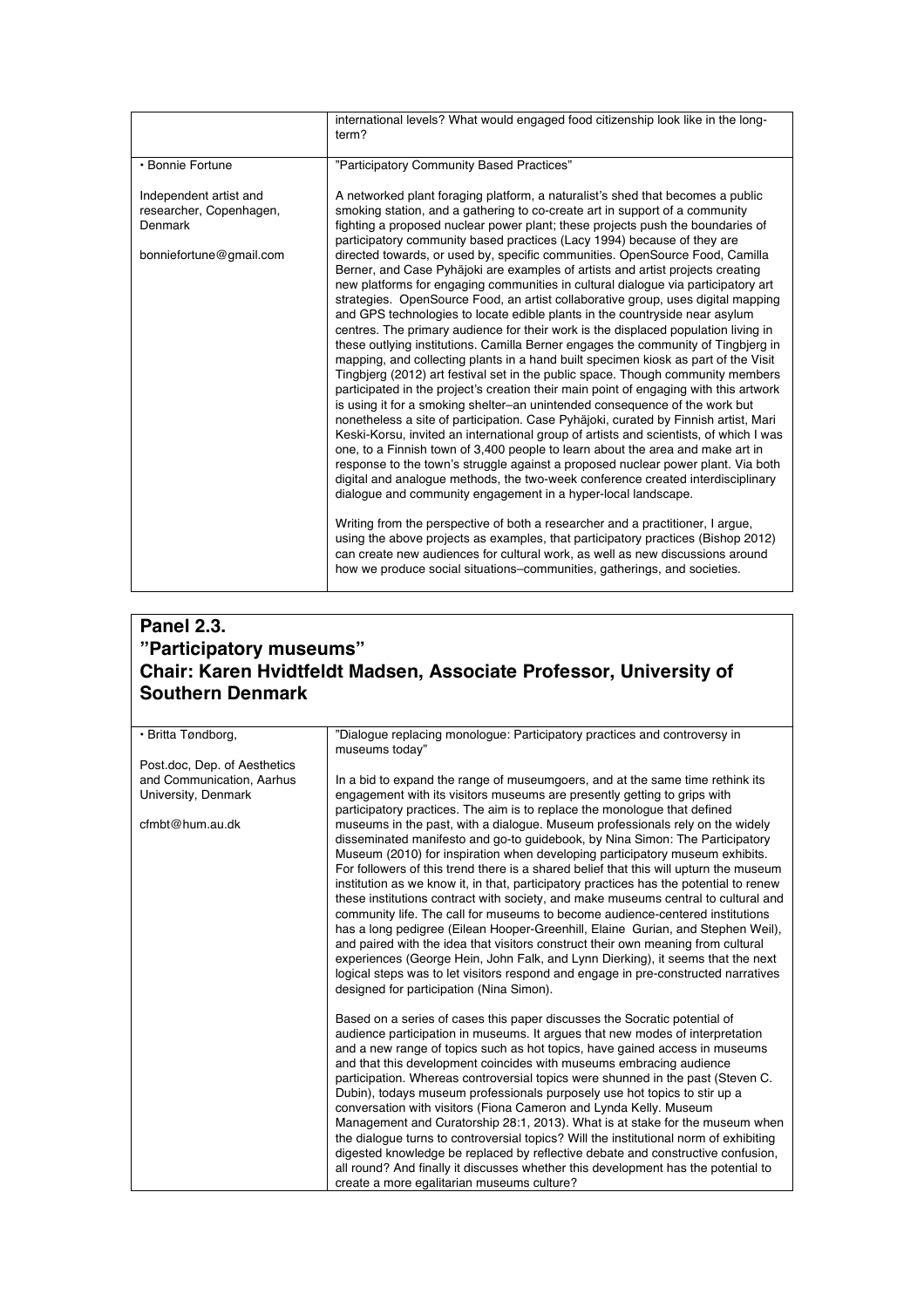| · Karen Hvidtfeldt Madsen                                                                                                      | "Participating in the (digital) past: Smartphone applications, city museums and<br>cultural heritage communication"                                                                                                                                                                                                                                                                                                                                                                                                                                                                                                                                                                                                                                                                                                                                                                                                                                                                                                                                                                                                                                                                                                                                                                                                                                                                                                                                                                                                                                                                                                                                                                                                                                                                                         |
|--------------------------------------------------------------------------------------------------------------------------------|-------------------------------------------------------------------------------------------------------------------------------------------------------------------------------------------------------------------------------------------------------------------------------------------------------------------------------------------------------------------------------------------------------------------------------------------------------------------------------------------------------------------------------------------------------------------------------------------------------------------------------------------------------------------------------------------------------------------------------------------------------------------------------------------------------------------------------------------------------------------------------------------------------------------------------------------------------------------------------------------------------------------------------------------------------------------------------------------------------------------------------------------------------------------------------------------------------------------------------------------------------------------------------------------------------------------------------------------------------------------------------------------------------------------------------------------------------------------------------------------------------------------------------------------------------------------------------------------------------------------------------------------------------------------------------------------------------------------------------------------------------------------------------------------------------------|
| Associate Professor, Institute<br>for the Study of Culture,<br>University of Southern<br>Denmark, Denmark<br>hvidtfeldt@sdu.dk | A number of city museums and cultural heritage institutions have during the<br>recent years developed combinations of internet sites and smartphone apps,<br>through which the user can get information about the historical places they pass.<br>or be guided to them. According to the museums, these are untraditional and<br>innovative ways of communicating local and national history; new and 'forgotten<br>stories' can now be told at the locations where they happened and where the<br>citizens are. In Denmark Roskilde museum has developed the application<br>"Stemmer fra fortiden" (Voices from the past), through which small narrations<br>connected to the historical buildings and former town citizens can be retrieved on<br>a smart phone or tablet, while for example waiting on one of the local train<br>stations. The app Aarhus Street Museum quides you through the historical<br>Aarhus, providing old photographs and information about the development of the<br>city. "1001 fortællinger" / "1001 Stories of Denmark" offers opportunities and<br>levels of participation known from social media, e.g. upload of narratives,<br>comments, pictures and video; 'tagging', 'liking' 'following' and sharing.<br>The paper reflects upon the levels of interaction and participation in the apps and<br>questions the relation between expert knowledge and user generated visual and<br>verbal material within a theoretical framework of experience economy,<br>globalization and affect theory. I argue that the digital and mobile museum<br>communication serves different agendas at the same time, having both a<br>participatory and democratic ambition and on the other hand being linked to the<br>demands of experience economy and an agenda of city branding. |
| · Annette Svaneklink Jakobsen                                                                                                  | "Aesthetics and collective creation: On architecture's role in the social space of<br>contemporary art centres and museums"                                                                                                                                                                                                                                                                                                                                                                                                                                                                                                                                                                                                                                                                                                                                                                                                                                                                                                                                                                                                                                                                                                                                                                                                                                                                                                                                                                                                                                                                                                                                                                                                                                                                                 |
| Assistant professor, PhD,<br>architect, Aarhus School of<br>Architecture, Aarhus<br>annette.jakobsen@aarch.dk                  | When Lacaton & Vassal created the first phase of transforming the Palais de<br>Tokyo in Paris into a center for centemporary creation (2001), they envisioned<br>how activities and interactions could unfold in the already existing building. In the<br>second phase of the project (2012), they created new possibilities for relations<br>and differentiated movement patterns to further transform the potentials of<br>visitor's interactions with each other and with works of art.                                                                                                                                                                                                                                                                                                                                                                                                                                                                                                                                                                                                                                                                                                                                                                                                                                                                                                                                                                                                                                                                                                                                                                                                                                                                                                                  |
|                                                                                                                                | Lacaton & Vassal's relational, bottom-up architecture resonated well with the<br>aesthetic thinking by one of the initial directors of the Palais de Tokyo, Nicolas<br>Bourriaud (Bourriaud:1998) and now, the art centre stands as place where a<br>cultural institution, an architectural mode of thinking and participatory artistic<br>experiments work together. Recently, is has become of increasing interest to art<br>museums to be relational and socially aware in order to reach new audiences<br>(Louvre-Lens, 2012) or to develop the museum practice through participations<br>(BMW Guggenheim, 2011-2013). The Louvre-Lens is built in a former coal mining<br>area in Northern France with the aim of contributing to a different cultural identity<br>and the architecture by SANAA relates to the site by adapting to the movement of<br>the mining landscape and by being (explicitly) anti-monumental. Inside, the<br>museum invites the visitors to co-create the exhibition experience by combining<br>the use of digital guides with the affective tonings of the museum space in a<br>setting that reactualises the experimental exhibition space designed by Lina Bo<br>Bardi for Museu de Arte de Sao Paulo (1968). These aspects of the practice of<br>museums and art centres, where social change, creation and exhibition<br>experience affect each other raise the question of how (social) change is related<br>to aesthetics. The paper will discuss how relational and interactive aspects of<br>architecture can relate to the social practice of museums and art centres as being<br>part of the ever transforming sensible fabric, termed 'Aisthesis' by Jacques<br>Rancière (Rancière: 2013) and a politics of aesthetics (Rancière: 2004).                          |

### **3.1. "Project talks 1: Voluntariness" Chair: Jens Fick**

• Ebbe Vestergaard Andersen

"Frivillig Netværket"

Co-founder of a network for voluntary activities in Aarhus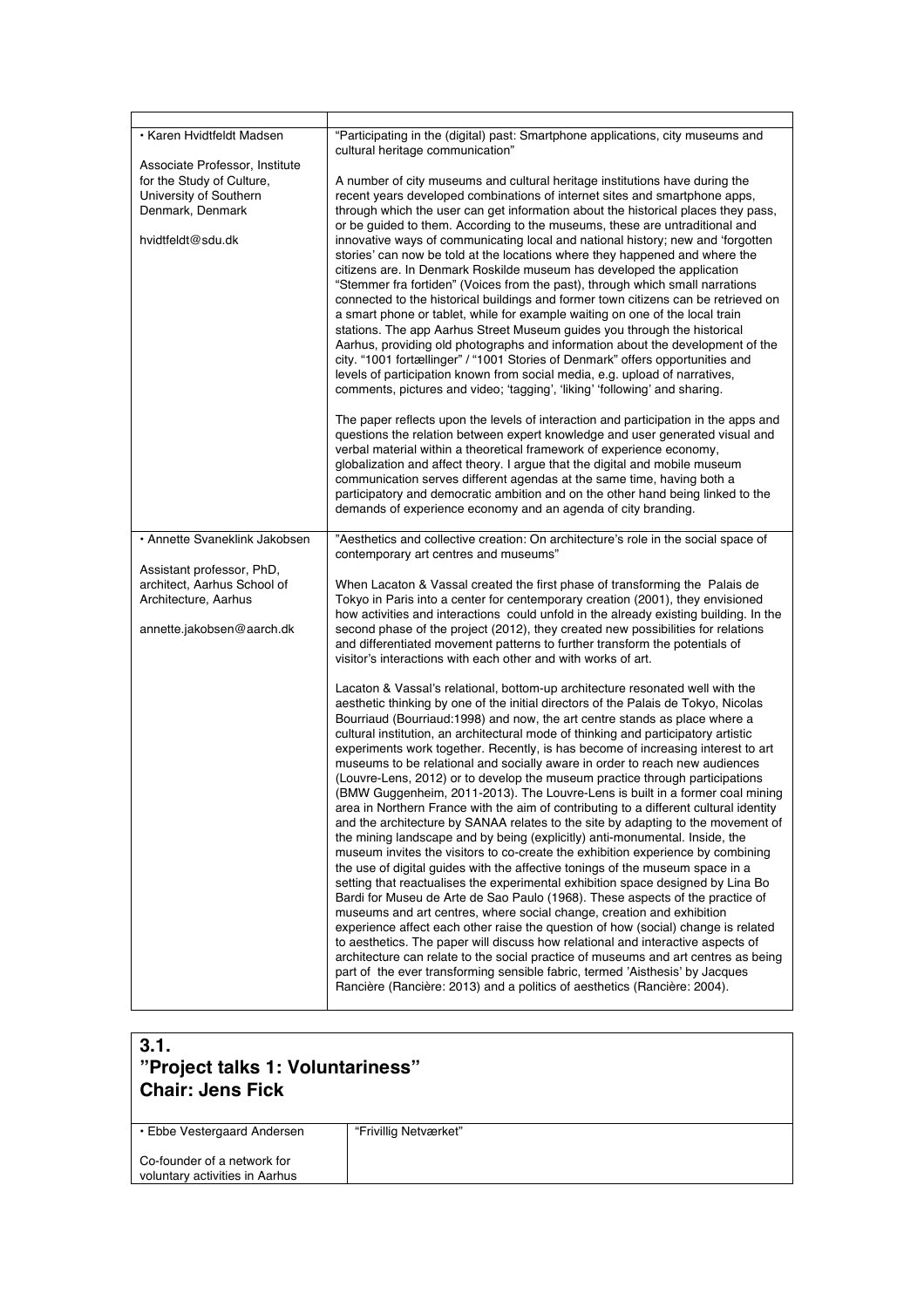| ebbevestergaard@hotmail.com                                                                             |                              |
|---------------------------------------------------------------------------------------------------------|------------------------------|
| • Jens Fick                                                                                             | "Mejlgade for Mangfoldighed" |
| Leader of the annual cultural<br>festival "Mejlgade for<br>Mangfoldighed" ("Mejlgade for<br>Diversity") |                              |
| chef@mejlgadeformangfoldighed.dk                                                                        |                              |
| • Stefan Tholstrup Schmidt                                                                              | "Tag Del"                    |
| Co-founder of the collaborative<br>online platform "Tag Del" ("Take<br>Part")                           |                              |
| stefan@tagdel.dk                                                                                        |                              |

### **3.2. "Project talks 2: Urban Spaces" Chair: Paw Henriksen**

| · Rene Heebøll Clausen<br>Founder and manager of<br>"Afdeling for Vejforskning"<br>offering citizens the chance to<br>experience their road where<br>they live without cars<br>vejforskning@gmail.com | "Afdeling for Vejforskning" |
|-------------------------------------------------------------------------------------------------------------------------------------------------------------------------------------------------------|-----------------------------|
| • Paw Stryhn                                                                                                                                                                                          | "Art-Epi"                   |
| Representing Art-Epi, which is a<br>moveable micro-city organized<br>around a series of sustainable.<br>environmental and resource-<br>conscious building activities<br>info@wemakespace.dk           |                             |
| • Christian Dietrichsen                                                                                                                                                                               | "By i By"                   |
| Project manager of "By I By"<br>(and many other projects)<br>focusing on building relations<br>between culture, business and<br>the city                                                              |                             |
| cdietrichsen@hotmail.com                                                                                                                                                                              |                             |

| 3.3.<br>"Project talks 3: Political and social innovation"<br><b>Chair: Brian Benjamin Hansen</b> |                              |
|---------------------------------------------------------------------------------------------------|------------------------------|
| • Christian Vincent                                                                               | "Dear Russia: It's not okay" |
| Actor and injator of the viral<br>campaign "Dear Russia: It's not<br>okay"                        |                              |
| mail@christianvincent.dk                                                                          |                              |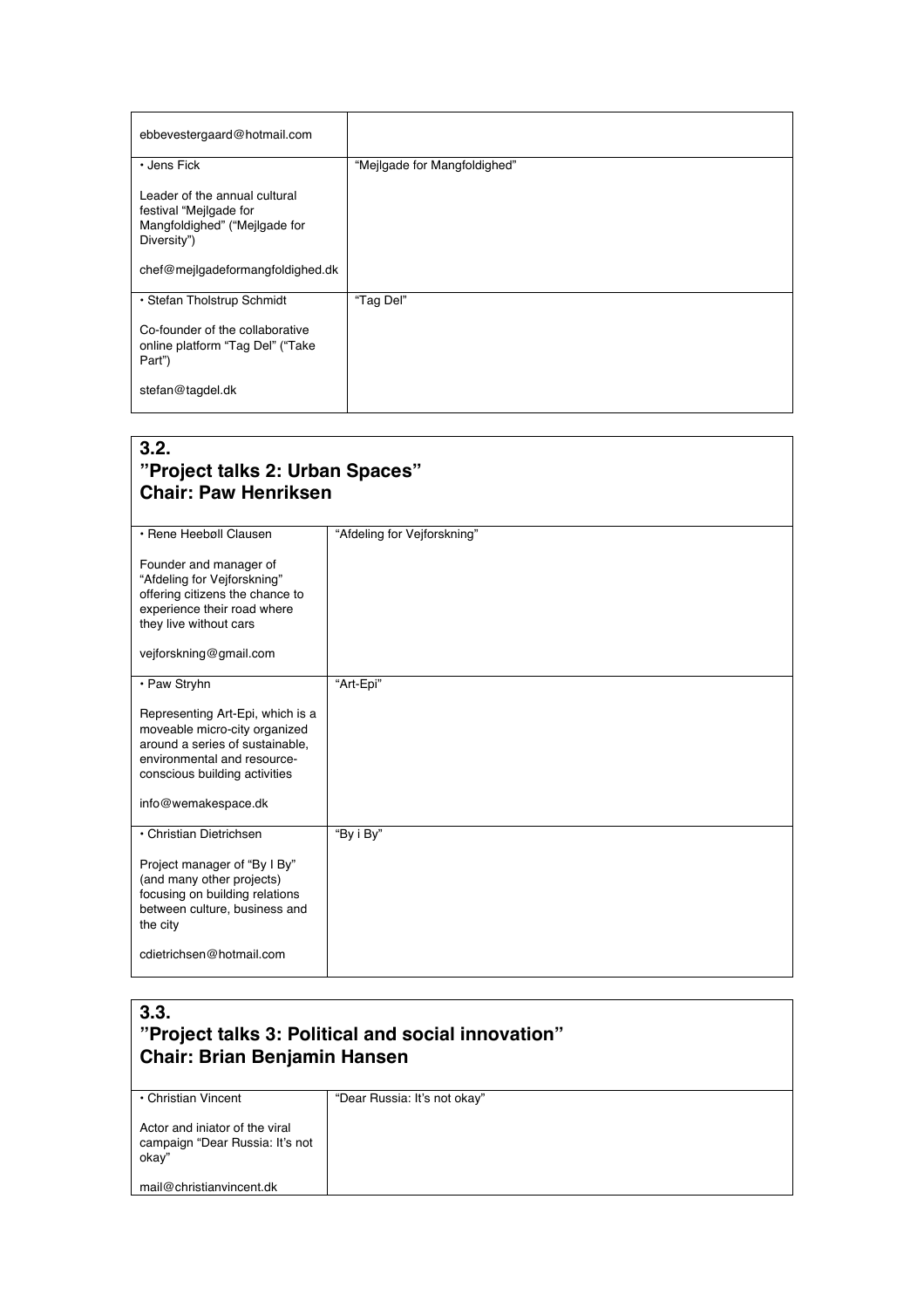| • Brian Benjamin Hansen                                                                                                  | "Bistad" |
|--------------------------------------------------------------------------------------------------------------------------|----------|
| Co-founder of "Bistad" aiming at<br>creating better ecosystems in<br>the city and stimulating social<br><i>inclusion</i> |          |
| brbh@viauc.dk                                                                                                            |          |
| • Mai Korsbæk                                                                                                            | "Plexus" |
| Volunteer at Plexus; an<br>organisation creating supportive<br>environments for lonely<br>youngsters in Aarhus           |          |
| stud20072130@hum.au.dk                                                                                                   |          |

# **3.4.**

# **"Project talks 4: Collaborative art" Chair: Søren Taaning**

| · Nicolai Juhler                                                                                                                             | "Creative Enterprise"                                                                                                                                                                                                                                                                                                                                                                                                                                                                                                                                                                                                                                                                                                                                 |
|----------------------------------------------------------------------------------------------------------------------------------------------|-------------------------------------------------------------------------------------------------------------------------------------------------------------------------------------------------------------------------------------------------------------------------------------------------------------------------------------------------------------------------------------------------------------------------------------------------------------------------------------------------------------------------------------------------------------------------------------------------------------------------------------------------------------------------------------------------------------------------------------------------------|
| Urban activist, urban gardener<br>and street artist                                                                                          |                                                                                                                                                                                                                                                                                                                                                                                                                                                                                                                                                                                                                                                                                                                                                       |
| nicolai@artlight.dk                                                                                                                          |                                                                                                                                                                                                                                                                                                                                                                                                                                                                                                                                                                                                                                                                                                                                                       |
| · Søren Taaning                                                                                                                              | "Skovsnogen"                                                                                                                                                                                                                                                                                                                                                                                                                                                                                                                                                                                                                                                                                                                                          |
| MFA from the Royal Academy<br>of Fine Arts, Copenhagen, and<br>Cand.Scient Pol from the<br>University of Copenhagen<br>s_taaning@hotmail.com | Citizen participation is today an integrated part of urban<br>development. Citizens must be involved and citizen participation is supposed to<br>ensure a democratic element in the management of urban<br>development. But in my presentation I question the tools that are designed<br>to ensure citizen participation. I also look at the difference between<br>citizen engagement and the traditional citizen participation. I see the potential in a<br>direct dynamic dialog between citizens, architects and artists. And I see this as a<br>potent alternative to leaving citizen participation to consulting firms which are<br>not a direct part of the creative process.                                                                   |
|                                                                                                                                              | Søren Taaning has started the creative partnership Skovsnogen together<br>with artist René Schmidt. Skovsnogen creates new projects in public spaces<br>together with a changing group of participants. Skovsnogen is working in the<br>fields of art, design, poetry, and folk art, as well as urban and landscape planning.<br>Skovsnogen is currently working to develop a "school forest" for a school in<br>Higrring and urban projects for the Municipality of Herning and Ballerup.<br>Additionally Skovsnogen consists of the outdoor exhibition space: Skovsnogen<br>Artspace. Skovsnogen Artspace is an exhibition space which is not defined by<br>walls and roofs, but plays out in the open air - far out - in a forest in west Jutland. |
|                                                                                                                                              | Skovsnogen confronts traditional ideas about the meeting between art and<br>audience. Contemporary art is disseminated to new audiences, and participating<br>artists have new opportunities to create and present their works. Skovsnogen<br>Artspace is a dynamic space that constantly evolves with the seasons and the<br>construction of works. Because of that, the audiences are often surprised on their<br>visit; it is never possible to accurately predict what you are going to see.                                                                                                                                                                                                                                                      |
| · Stine Maria Olesen                                                                                                                         | "Sigrids Stue"                                                                                                                                                                                                                                                                                                                                                                                                                                                                                                                                                                                                                                                                                                                                        |

# **3.5. "Project talks 5: Civic engagement"**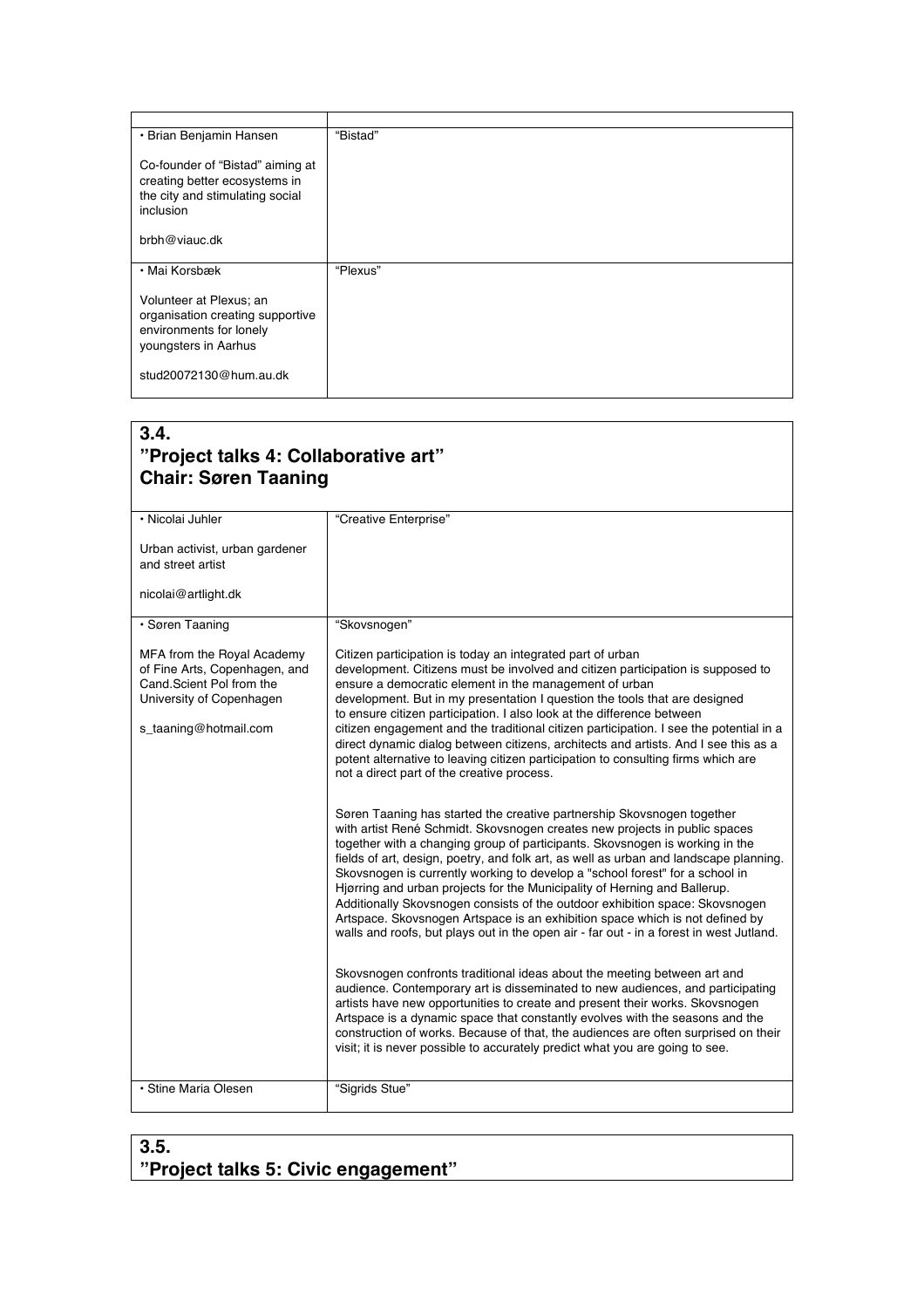# **Chair: Rasmus Kolby Rahbek**

| • Søren Søeborg Ohlsen                                                                                                                                              | "Cultural Centres in Denmark (Kulturhusene i Danmark - KHiD): Presentation of                                                                                       |
|---------------------------------------------------------------------------------------------------------------------------------------------------------------------|---------------------------------------------------------------------------------------------------------------------------------------------------------------------|
| I eader of the secretariat of the<br><b>Cultural Centres in Denmark</b>                                                                                             | the Danish national association of cultural centres and how the centres work with<br>participatory cultural citizenship"                                            |
| soren@kulturhusene.dk                                                                                                                                               |                                                                                                                                                                     |
| • Rasmus Kolby Rahbek                                                                                                                                               | "The Danish Folk High Schools"                                                                                                                                      |
| Education consultant at The<br>Association of Folk High Scools<br>in Denmark                                                                                        |                                                                                                                                                                     |
| rkr@ffd dk                                                                                                                                                          |                                                                                                                                                                     |
| • Rene Gabs Bargisen<br>Project manager at Silkeborg<br>Municipality working on a<br>campaign motivating youngsters<br>to vote at the local elections in<br>Denmark | "beSTEM, Silkeborg Municipality: How to investigate and address a decreasing<br>rate of young voters at local elections by using participatory cultural strategies" |
| r.gbargisen@hotmail.com                                                                                                                                             |                                                                                                                                                                     |

### **4.1. "Beyond celebration? Investigating the transformative potentials of participation" Chair: Geoff Cox, Associate Professor, Aarhus University**

| · Geoff Cox                                                                                                    | "Business of Participation"                                                                                                                                                                                                                                                                                                                                                                                                                                                                                                                                                                                                                                                                                                                                                                                                                                                                                                                                                                                                                                                                                                                                                                                                                                                                                                                                                                                                                                                                                                                                                                                                                                                                                                                                                                                        |
|----------------------------------------------------------------------------------------------------------------|--------------------------------------------------------------------------------------------------------------------------------------------------------------------------------------------------------------------------------------------------------------------------------------------------------------------------------------------------------------------------------------------------------------------------------------------------------------------------------------------------------------------------------------------------------------------------------------------------------------------------------------------------------------------------------------------------------------------------------------------------------------------------------------------------------------------------------------------------------------------------------------------------------------------------------------------------------------------------------------------------------------------------------------------------------------------------------------------------------------------------------------------------------------------------------------------------------------------------------------------------------------------------------------------------------------------------------------------------------------------------------------------------------------------------------------------------------------------------------------------------------------------------------------------------------------------------------------------------------------------------------------------------------------------------------------------------------------------------------------------------------------------------------------------------------------------|
| Associate Professor, Dep. of<br>Aesthetics and Communication,<br>Aarhus University, Denmark<br>imvgc@hum.au.dk | Participation exhibits a power relation, which produces users both in terms of<br>labour relations and additionally in the constitution of subjectivities that respond<br>to the market. As such, subjectivities are produced that perform a function for<br>establishing new forms of power that no longer relate to the regulatory function<br>of the state and its relation to the market, but to the market itself (cf.<br>'governmentality'). The shift of emphasis also describes the development from<br>liberalism to neoliberalism and associated new forms of sovereignty that operate<br>through participatory networks. For instance 'sovereignty-in-networks' is<br>demonstrated in online platforms that offer the promise of democracy yet only<br>served through market logic. It would appear that consumer capitalism and<br>democracy have become interchangeable in representative democracies<br>(exemplified by Ubermorgen's "Vote Auction", 2000-04, where they sold votes<br>through a website at the time of the American election). The business model of<br>social media exemplifies the point too in which content is produced for free and<br>value extracted (effectively stolen) by platform owners for their own profiteering.<br>The problem, put simply, is that social relations are turned into commodity<br>relations. Furthermore, if one considers the politics of the ownership in open<br>data initiatives (and recent revelations about Prism), participation in the data<br>cloud takes on an even more totalitarian character.<br>The paper will expand on these ideas, and also serve as the launch of the book<br>Disrupting Business: art and activism in times of financial crisis edited by Geoff<br>Cox & Tatiana Bazzichelli (Brooklyn, NY: Autonomedia, 2013). |
| • Paolo Martinino                                                                                              | "Participation and biocapitalism"                                                                                                                                                                                                                                                                                                                                                                                                                                                                                                                                                                                                                                                                                                                                                                                                                                                                                                                                                                                                                                                                                                                                                                                                                                                                                                                                                                                                                                                                                                                                                                                                                                                                                                                                                                                  |
| Leader of ASANA, Italy                                                                                         | People make experiences, 24/24 h, create meanings, produce narratives and<br>maps of their reality, and all of these processes are usually unaware.                                                                                                                                                                                                                                                                                                                                                                                                                                                                                                                                                                                                                                                                                                                                                                                                                                                                                                                                                                                                                                                                                                                                                                                                                                                                                                                                                                                                                                                                                                                                                                                                                                                                |
| paolomartinino@gmail.com                                                                                       | Biocapitalism is able to direct many of these activities in the identitary<br>space/time of the wok alienation to improve our capability of producers and<br>consumers. Working for a citizen participation socially transformative means to<br>start processess of consciousness that give to the people the possibility to<br>reappropriate of their meanings, their knowledges and to share them with others                                                                                                                                                                                                                                                                                                                                                                                                                                                                                                                                                                                                                                                                                                                                                                                                                                                                                                                                                                                                                                                                                                                                                                                                                                                                                                                                                                                                    |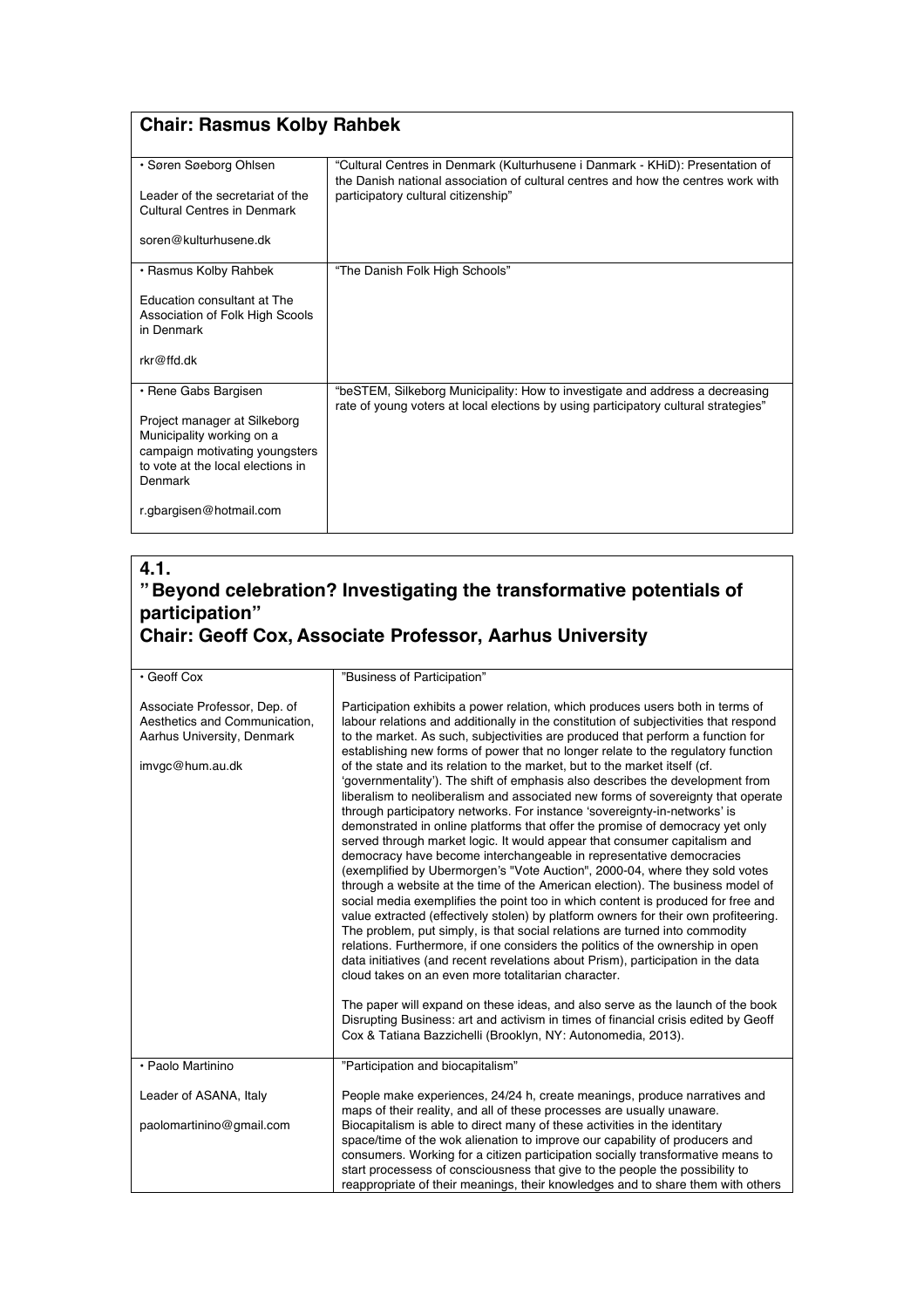|                                                                                                              | generating new horizons alternative to the biocapitalism. A participation socially<br>transformative can be realized linking narratives, maps and strategies, sharing<br>knowledges and skills and so creating a new economy. This paper try to<br>illustrate some tecniques and methods to activate these processes with<br>narrative micro-tools and shared networking of maps. |
|--------------------------------------------------------------------------------------------------------------|-----------------------------------------------------------------------------------------------------------------------------------------------------------------------------------------------------------------------------------------------------------------------------------------------------------------------------------------------------------------------------------|
| • Bettina Lamm                                                                                               | "Site specificity - local transformations through temporary projects"                                                                                                                                                                                                                                                                                                             |
| Associate Professor, Dep. of<br>Landscape Architecture and<br>Planning, University of<br>Copenhagen, Denmark | At the University of Copenhagen we have been engaged in practice-based<br>research projects. We explore methods of creating new public domains through<br>making and building temporary small scale spaces in 1:1 in close collaboration<br>with local site and communities.                                                                                                      |
| bela@life.ku.dk                                                                                              | These projects have emerged at abandoned and seemingly unused sites<br>suggesting alternative adaptions and possibilities of places for public or<br>communal use. The aim is to investigate if and how relatively low budgets and<br>simple physical alterations can set transformations in motion reprogramming<br>and redirect the discourse of a place.                       |
|                                                                                                              | The drafting table was replaced by a strong presence on site developing<br>projects in an almost hand crafted process that allowed for adaptions and<br>alterations to be made in the moment. Initially the methods came out of<br>necessity from very low budgets that made it vital to engage all possible<br>resources.                                                        |
|                                                                                                              | However throughout the process we realized that the method had some<br>interesting implications for the facilitation of the design process, for the<br>interpretation of the site context and for creating a learning environment around<br>community participation and collaboration.                                                                                            |
|                                                                                                              | In this presentation i will share key learning points derived through case based<br>explorations on the practice of design, the interpretation of site and co-creative<br>learning environments when building small scale temporary projects in urban<br>public space.                                                                                                            |

### **4.2. "Ecology and materiality after the participatory turn" Chair: Lise Skytte Jakobsen, post.doc, Aarhus University**

| • Toni Pape                                                                                                          | "Tino Sehgal's This Situation as an Ecology of Practices"                                                                                                                                                                                                                                                                                                                                                                                                                                                                                                                                                                                                                                                                                                                                                                                                                                                                                                                                                                                                                                                                                                                                                                                                                                                                                                                            |
|----------------------------------------------------------------------------------------------------------------------|--------------------------------------------------------------------------------------------------------------------------------------------------------------------------------------------------------------------------------------------------------------------------------------------------------------------------------------------------------------------------------------------------------------------------------------------------------------------------------------------------------------------------------------------------------------------------------------------------------------------------------------------------------------------------------------------------------------------------------------------------------------------------------------------------------------------------------------------------------------------------------------------------------------------------------------------------------------------------------------------------------------------------------------------------------------------------------------------------------------------------------------------------------------------------------------------------------------------------------------------------------------------------------------------------------------------------------------------------------------------------------------|
| Ph.D. Candidate, Department of<br>Comparative Literature<br>Université de Montréal, Canada<br>toni.pape@umontreal.ca | This paper examines Tino Sehgal's This Situation to address the challenge of<br>how to evaluate potentials for participation. This Situation is a participatory<br>installation that strategically places cues for movement and conversation to<br>generate a creative "ecology of practices" sustained by performers and visitors<br>alike (Stengers). In this ecology, it is never quite clear what participation is<br>supposed to look like. Visitors, who are immediately involved in the process but<br>cannot hope to create direct effects, must therefore develop an experimental<br>mode of engagement that foregrounds attention, techniques, and procedures<br>(instead of the oftentimes pre-imposed cause- and-effect circuits of interactive<br>art).                                                                                                                                                                                                                                                                                                                                                                                                                                                                                                                                                                                                                 |
|                                                                                                                      | Such practices are often assessed and evaluated as democratic practices.<br>Indeed, the foremost scholars in the field (Bourriaud, Bishop, Kester) attempt to<br>determine what is democratic about participatory or relational art (identification<br>and commonality for Bourriaud, non-identification and antagonism for Bishop).<br>Consequently, these approaches tend to focus on questions of identity, the<br>(political) subject and his or her 'rights and duties.' I propose that the concepts of<br>ecology and sustainability can serve as an alternative criterion for evaluating<br>participatory practices. The pragmatic questions of evaluation then are: How do<br>you actively sustain a relational field? How do you know what to do when there is<br>no straightforward causal connection between what you do and what might<br>emerge? In this way, an ecological approach takes into account the nonlinearity<br>and creativity of participatory processes. Moreover, focusing on the sustainability<br>of a participatory ecology will allow for an assessment of an artwork's success or<br>failure without judging the intentions and modes of participation of individual<br>visitors. Instead of it relying on a democratic discourse of rights and duties (of the<br>subject), it emphasizes the requirements of the environment as immanent criteria. |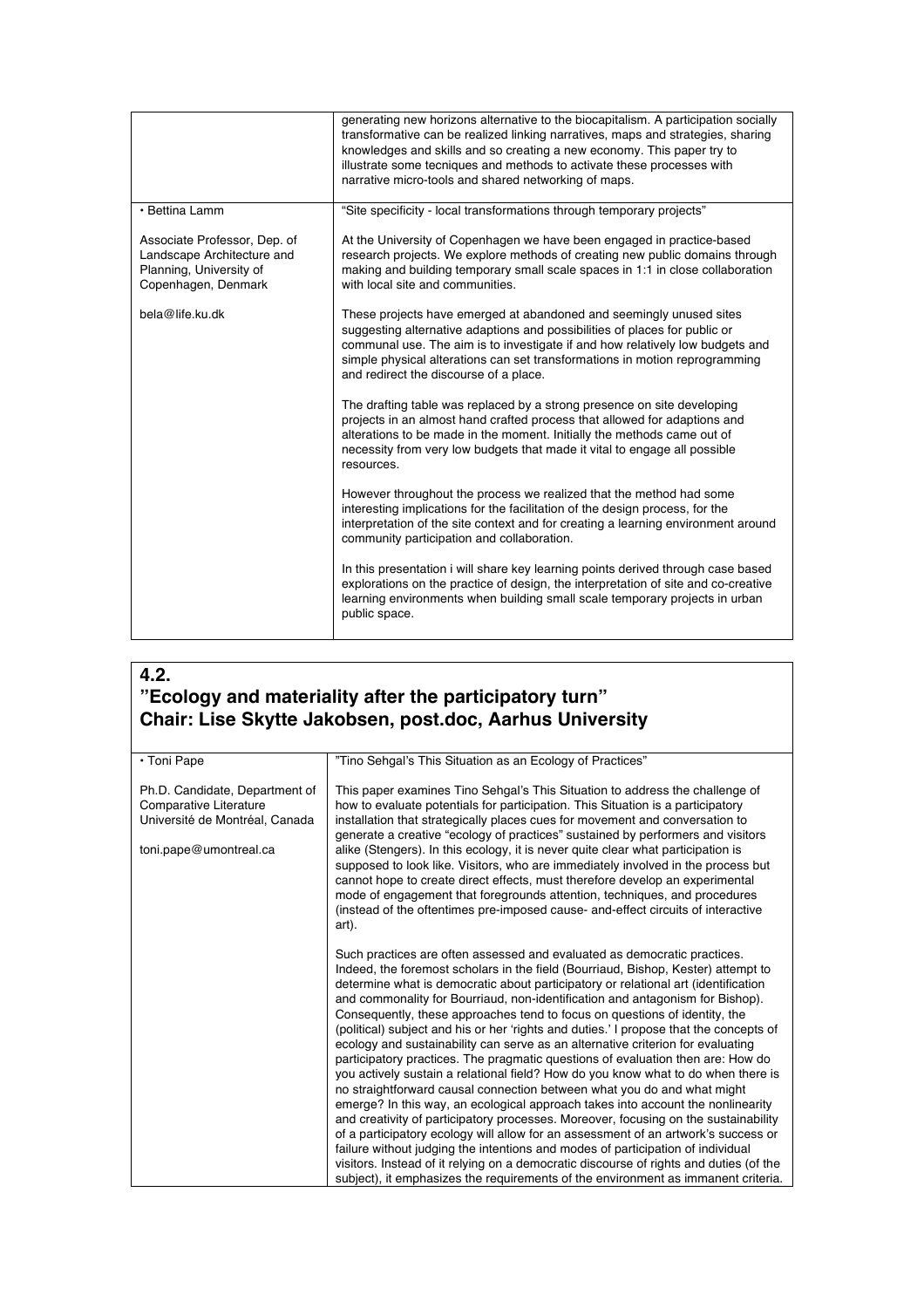|                                                                                                                      | This approach will be elucidated in an analysis of Sehgal's This Situation.                                                                                                                                                                                                                                                                                                                                                                                                                                                                                                                                                                                                                                                                  |
|----------------------------------------------------------------------------------------------------------------------|----------------------------------------------------------------------------------------------------------------------------------------------------------------------------------------------------------------------------------------------------------------------------------------------------------------------------------------------------------------------------------------------------------------------------------------------------------------------------------------------------------------------------------------------------------------------------------------------------------------------------------------------------------------------------------------------------------------------------------------------|
| · Lise Skytte Jakobsen                                                                                               | "Transforming the social materially speaking? A critical discussion of the<br>revolutionary potential of 3D printing"                                                                                                                                                                                                                                                                                                                                                                                                                                                                                                                                                                                                                        |
| Phd, postdoc, Art History,<br>Aarhus University, Denmark<br>kunlsj@hum.au.dk                                         | With 3D printing we are practically able to share and develop our material world<br>digitally – and the digital world materially. Or as the Spanish architect and<br>researcher Marta Malé-Alemany puts it: "[it] practically means that we are able to<br>reinvent the world: Invent it for ourselves and build it together." (in Fabvolution.<br>Developments in Digital Fabrication, p. 15). DIY media, crowdsourcing and open<br>source are in other words central issues when it comes to 3D desktop printing.                                                                                                                                                                                                                          |
|                                                                                                                      | But to what extend does 3D printing really offers a liberation of the production of<br>things and, in that sense, represents a 'new industrial revolution' (e.g. Chris<br>Anderson, Makers: The New Industrial Revolution)? In what respect can we talk<br>about 'a new economy', 'democratised production' and 'inversed marxism'? (see<br>e.g. Jack Roberts' contribution in Abstrakt: Pocket Laboratory for the Future, No<br>8: The Power of Making).                                                                                                                                                                                                                                                                                    |
|                                                                                                                      | The paper will discuss the transforming potential of 3D printing by looking into<br>how different types of 3D printing workshops/communities function today today<br>and how they could be developed. In this discussion the paper will also draw on<br>contemporary art practices that (critically) include and reflect the potential for<br>change by printing.                                                                                                                                                                                                                                                                                                                                                                            |
| · Søren Bro Pold                                                                                                     | "Cassette Memories and Participatory Media Culture"                                                                                                                                                                                                                                                                                                                                                                                                                                                                                                                                                                                                                                                                                          |
| Associate Professor, Dep. of<br>Aesthetics and Communication,<br>Aarhus University, Denmark<br>aeksp@hum.au.dk       | The Cassette Memories sound installation and workshop, conducted at Roskilde<br>Festival 2013's Makerspace (3-4 July), was an exploration of current music media<br>culture and how it is reflected from the music culture of cassette tapes which<br>started with Phillips' invention of the Compact Cassette in 1963, culminated in the<br>1970's and 1980's and faded with the digitization of music with a recent revival as<br>a post-digital marginal medium for artists and musicians.                                                                                                                                                                                                                                                |
| • Morten Riis<br>Researcher, Dep. of Aesthetics<br>and Communication, Aarhus<br>University, Denmark<br>mr@cavi.au.dk | The compact cassette was for many people a medium with easy access to<br>recording, sharing and copying. It served a network and sharing culture before<br>digital networks, and with the workshop we aimed to explore the development<br>from "Home taping is killing music" to Pirate Bay, Spotify, Soundcloud and<br>iTunes. We explored this through an artistic workshop in order to question both<br>how we remember the cassette tape, and how the cassette tapes remember us?                                                                                                                                                                                                                                                        |
| • Andrew Prior<br>aprior@hum.au.dk                                                                                   | Consequently the workshop invited participants to materially explore cassette<br>tapes by disassembling, making loops and remixing old cassette tapes while<br>cassette recorders also recorded the participants' memories. The workshop in<br>this sense developed strategies towards exploring the overlooked sound archives<br>of cassette tapes residing in closets, second hand shops and flea markets.                                                                                                                                                                                                                                                                                                                                 |
|                                                                                                                      | In our paper we aim to discuss relations between material media and<br>participatory culture by setting up a discussion between 1) a media<br>archaeological and speculative realist perspective on how the cassette tape<br>remembers us (Ernst 2010, 2011, Bogost 2012, 2013), and 2) a cultural studies<br>perspective on how we remember cassette tapes and how cassette tape culture<br>reflects the current commercialization and instrumentalization of participatory<br>network culture as "controlled consumption" (Striphas 2011, Andersen & Pold in<br>print). The research question is: How is contemporary commercialized<br>participatory culture reflected by and contrasted to cassette tapes, materially and<br>culturally? |

| 4.3.<br>"Mapping transgressive politics"<br><b>Chair: Iris Rittenhofer, Associate Professor, Aarhus University</b> |                                                                                                                     |
|--------------------------------------------------------------------------------------------------------------------|---------------------------------------------------------------------------------------------------------------------|
| • Christina Neumayer                                                                                               | "Nationalist, anti-fascist or somewhere in the middle: De-radicalization as an<br>activist tactic in digital media" |
| Postdoctoral Fellow, IT<br>University of Copenhagen,                                                               | Nationalist demonstrations organised by neo---Nazis and the New Right -                                             |

accompanied by large counter protests by anti-‐fascist groups, civil society networks, and citizens – have become important political events in Germany,

**Denmark**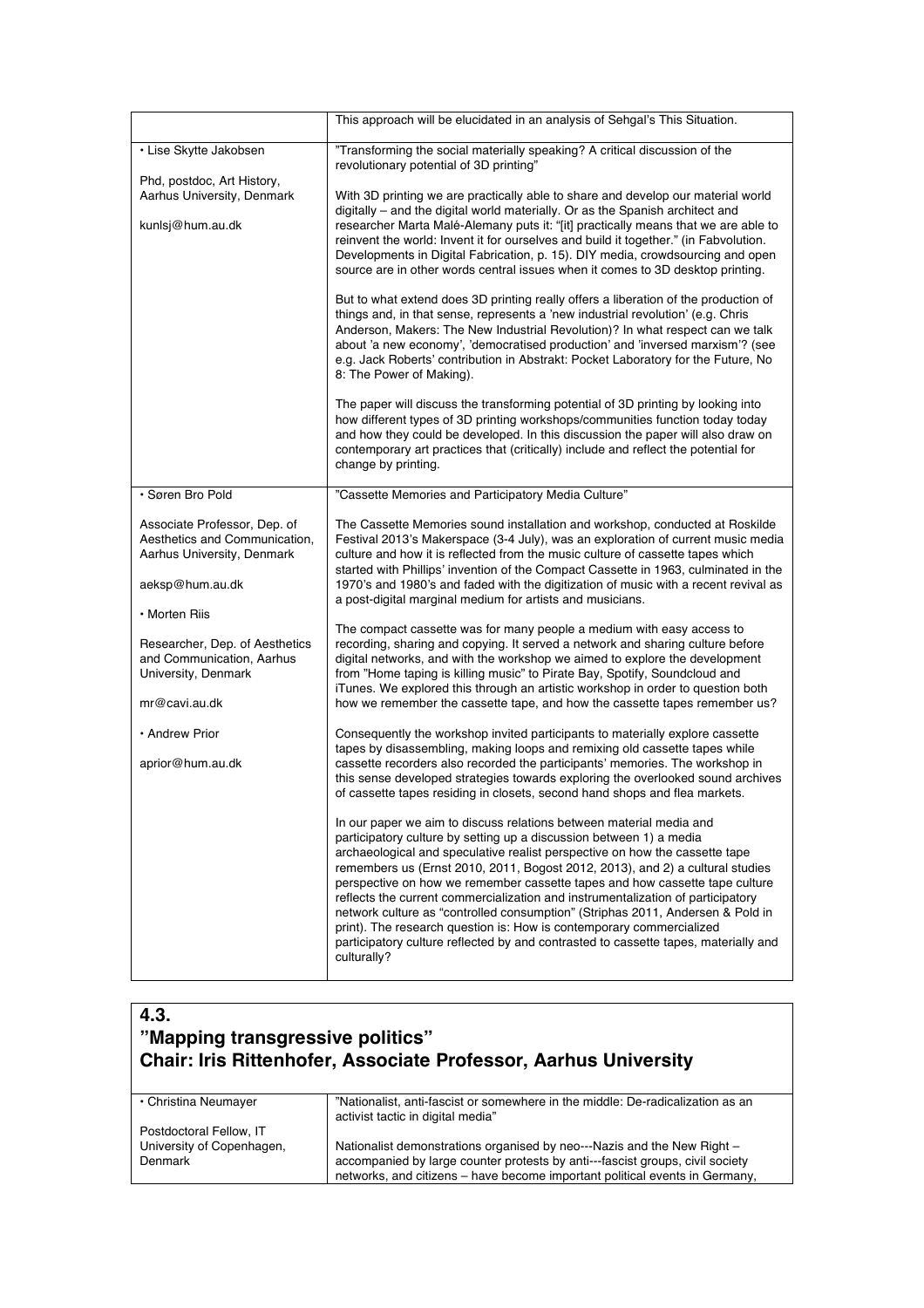| chne@itu.dk                                                                                                                       | garnering mass media coverage. This study explores how activists who consider<br>themselves marginalised and oppositional to the mainstream, on both ends of the<br>political spectrum, appropriate digital media technologies. Activists involved in the<br>nationalist demonstrations and the anti---fascists and civil society groups that<br>organise blockades against them tactically de---radicalise their political positions<br>to mobilise for mass action and gain positive representation in the mainstream<br>media.<br>The study's results are based on a data set consisting of communication,<br>representation, and media coverage on various online media platforms related to<br>nationalist demonstrations in the former East Germany (Leipzig 2010 and<br>Dresden 2011), accompanied by counter protests by anti---fascist groups and<br>civil society. Qualitative analysis of the opposing groups' online communication in<br>the conflictual event allows comparison of the digital media tactics that<br>nationalists and counter protesters use to produce visibility and positive media                                                                                                |
|-----------------------------------------------------------------------------------------------------------------------------------|-------------------------------------------------------------------------------------------------------------------------------------------------------------------------------------------------------------------------------------------------------------------------------------------------------------------------------------------------------------------------------------------------------------------------------------------------------------------------------------------------------------------------------------------------------------------------------------------------------------------------------------------------------------------------------------------------------------------------------------------------------------------------------------------------------------------------------------------------------------------------------------------------------------------------------------------------------------------------------------------------------------------------------------------------------------------------------------------------------------------------------------------------------------------------------------------------------------------|
|                                                                                                                                   | coverage for mass action.<br>The study thus examines how digital media relative the mainstream media<br>permeate the visibility---oriented strategies, tactics, and practices of<br>counterpublics (Negt and Kluge 1972; Fraser 1992; Brouwer 2006; Warner<br>2002) in these protest events. The study concludes by suggesting that the<br>position of the groups vis---à---vis other political players, other social and<br>ideological formations, and the mainstream discourse necessitates digital media<br>tactics of de---radicalisation for producing visibility and representation to the<br>public.                                                                                                                                                                                                                                                                                                                                                                                                                                                                                                                                                                                                      |
| · Iris Rittenhofer<br>Associate Professor, Business<br>and Social Sciences, Aarhus<br>University, Denmark<br>iri@asb.dk           | "Place shaping policies and transgressive Danish-ness"<br>The paper looks at Capital of Culture programs and related cultural initiatives as<br>participation in a European community program. It considers, what happens when<br>an international policy encounters locality, here Aarhus in Denmark, and looks at<br>the encounter as a renegotiation of the local/national and European. It sees the<br>specific programs as a 'networked shaping of place' through EU policies and<br>cross-border relations, and the capital of culturte program as a script that exist<br>outside and independent of the nation state/ the city, and which makes the<br>cultural participations by local citizens/ institutions/ creative industries<br>indistinguishable from similar initiatives in other places. The paper does not focus<br>on economic threats, but rather on the capital program as policy that is to boost<br>local economy also in the long run, and especially in the creative industries. The<br>potential for the future is an Europeanization of the local participation, and to<br>make Europeanization a topic for the contemporary and borderless identification<br>of a transforming space. |
| · Carsten Stage<br>Assistant Professor, Dep. of<br>Aesthetics and Communication,<br>Aarhus University, Denmark<br>norcs@hum.au.dk | "The participatory mapping and archiving of excessive political crowds"<br>During September 2012 the "Innocence of Muslims" video on YouTube stirred<br>fierce global responses and riots. The YouTube-video, through complex<br>processes of de- and reterritorialization (Tomlinson 1999; Urry 2005), triggered<br>the creation of a range of affectively excessive collectives, or what have<br>traditionally been termed 'crowds' (Tarde 1901; Brighenti 2010; Borch 2006;<br>Stage 2013; Le Bon 1895). The global complexity of the case raises a range of<br>methodological challenges linked to the problems of mapping and understanding<br>global crowd assemblages (DeLanda 2006). For how does one study and map<br>potential crowding in relation to a global event taking place in numerous,<br>geographically dispersed, online and offline spaces? My answer in the paper is to<br>creatively, but of course also critically, engage with the collaborative (and<br>precarious) knowledge resources about the event created by media users online<br>(Bruns 2008; Jenkins 2006; Lievrouw 2011; Lévy 2013)                                                                                          |
|                                                                                                                                   | The Internet plays a double role in my study. First, I take an analytical interest in<br>understanding how the Internet is increasingly intertwined with contemporary<br>crowding practices. Second, the Internet also becomes an archive offering user-<br>generated resources to map how the video was received (e.g. in online debates),<br>how it travelled across different countries (e.g. by using Google maps) and how<br>the different types of protests evolved (e.g. by investigating YouTube videos<br>documenting the protests). In that way the Internet is approached as an archive<br>of movement, but also as an 'archive of feeling' (Kuntsman 2012), in the sense<br>that I will follow the effects of the YouTube video by investigating the online traces<br>(in terms of maps, interactions and documentations) that it leaves behind. In<br>doing so I use participatory online resources like crisis maps (Liu and Ziemke<br>2013) and video archives (Burgess and Green 2009) to understand cultural<br>practices that are not only taking place online $-$ an approach that is inspired by                                                                                              |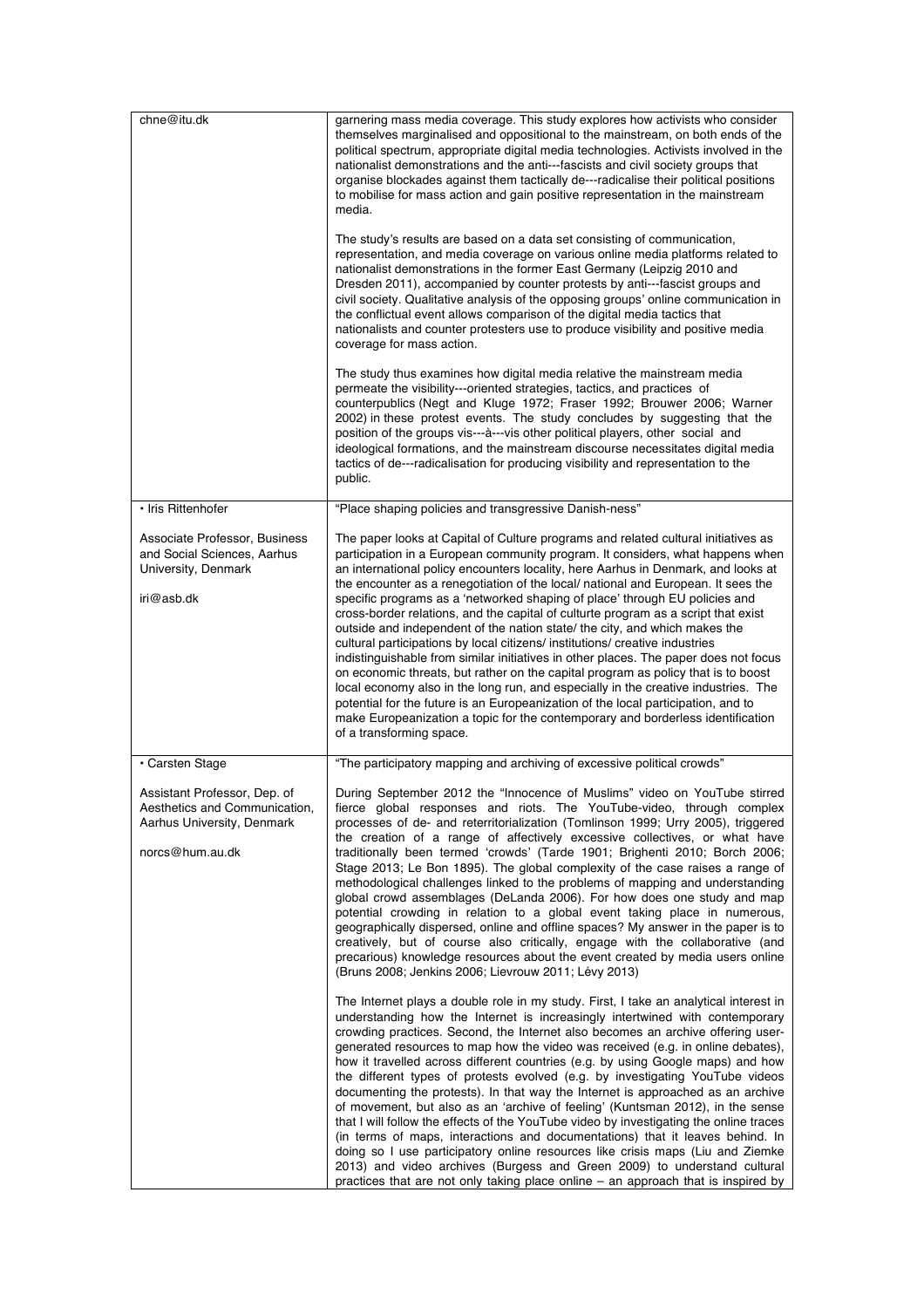| Richard Rogers' attempt to "repurpose the methods of the medium for research |
|------------------------------------------------------------------------------|
| that is not primarily or solely about online culture" (Rogers 2013, 5).      |
|                                                                              |

#### **4.4. "Art and participatory citizenship/strategies" Chair: Anja Raithel, Aarhus Centre for Visual Art** • Agnieszka Wolodzko, Laznia Artist and curator, Poland "Who nedds whom? Participatory art in the contemporary city" I will talk about participatory art (PA) as one of the manifestations of so called new public art. My understanding of PA is based on 2 definitions. The first of them is that of Susan Lacy, when she describes one involved in this type of practice as an "artist-activist". According to Lacy, the starting point of this type of activity is to challenge a traditional artistic practice based on the work in the comfort of his/her studio, in isolation from the society. The artist-activist creates new meanings and symbols in consensual co-operation with the public / selected social groups. This practice requires the use of skills and tools that have nothing to do with traditional methods of creating art. The artists have to face new challenges now: "how to collaborate, how to develop multilayered and specific audiences, how to cross over with other disciplines, how to choose sites that resonate with public meaning, and - how to clarify visual and process symbolism for people who are not educated in art." The second definition, an author of which is Claire Bishop, outlines the boundaries of this art, detailing the following features: 1 / "the desire to activate subject, one who will be empowered by the experience of physical or symbolic participation"; 2 / ceding some or all of authorial control over the production process of art project on the sake of its co-creators; 3 / desire to restore social bonds through the collective production of meanings. Presenting some examples from Polish and Scandinavian art scenes I will discuss projects, which I include to 2 groups: "Encounters" and "Micro-utopias". I will also point 2 attitudes of the artist versus the community, with which he/she co-operates: inside-in and outside-in. In the end I will mention some dangers that result from the artist's activity in the political domain. • Anja Raithel Aarhus Centre for Visual Art, Denmark anja@aabkc.dk • Adria Florea Aarhus Centre for Visual Art, Denmark "From Godsbanen to Gellerup" The primary goal of this long-term project is to integrate art in the urban development and renewal processes in the Godsbanen area and in the intercultural areas of Gellerup and Toveshøj, as well as supporting citizen involvement in these processes. The development and renewal will be deeply rooted in the local environments and their respective challenges, and will first and foremost be created by professional and local artists in cooperation with the local population. Our focus will also lie in helping small autonomous artistic collectives be acknowledged in the broader artistic milieu of Aarhus, as their talent and potential are overlooked because they do not meet the ʻformal' artistic expectations. AABKC works closely with a locally anchored institution in Gellerup called Sigrids Stue, which works with professional contemporary art and invites international artists to live and work in the area. Together, we want to establish a long-termed platform for art and urban renewal in Gellerup, preferably within the new community house being build over the next couple of years. A space in which to facilitate creative workshops for children and adults, residency exchange programs, and not least in which to spark debate on change in public spaces. Our hypothesis is that the means to achieve successful city renewal in Denmark is a close cooperation between developers, architects, housing associations, citizens, artists and the local authorities. We work on many levels in relation to this process: politically, methodically, locally, and internationally. Citizen participation has played and still plays a big role in the development of both areas. We would like to examine and challenge the results that can be yielded by participatory art projects in comparison to municipal and political participatory processes. The big question is how we can avoid the instrumentalization of art in these processes.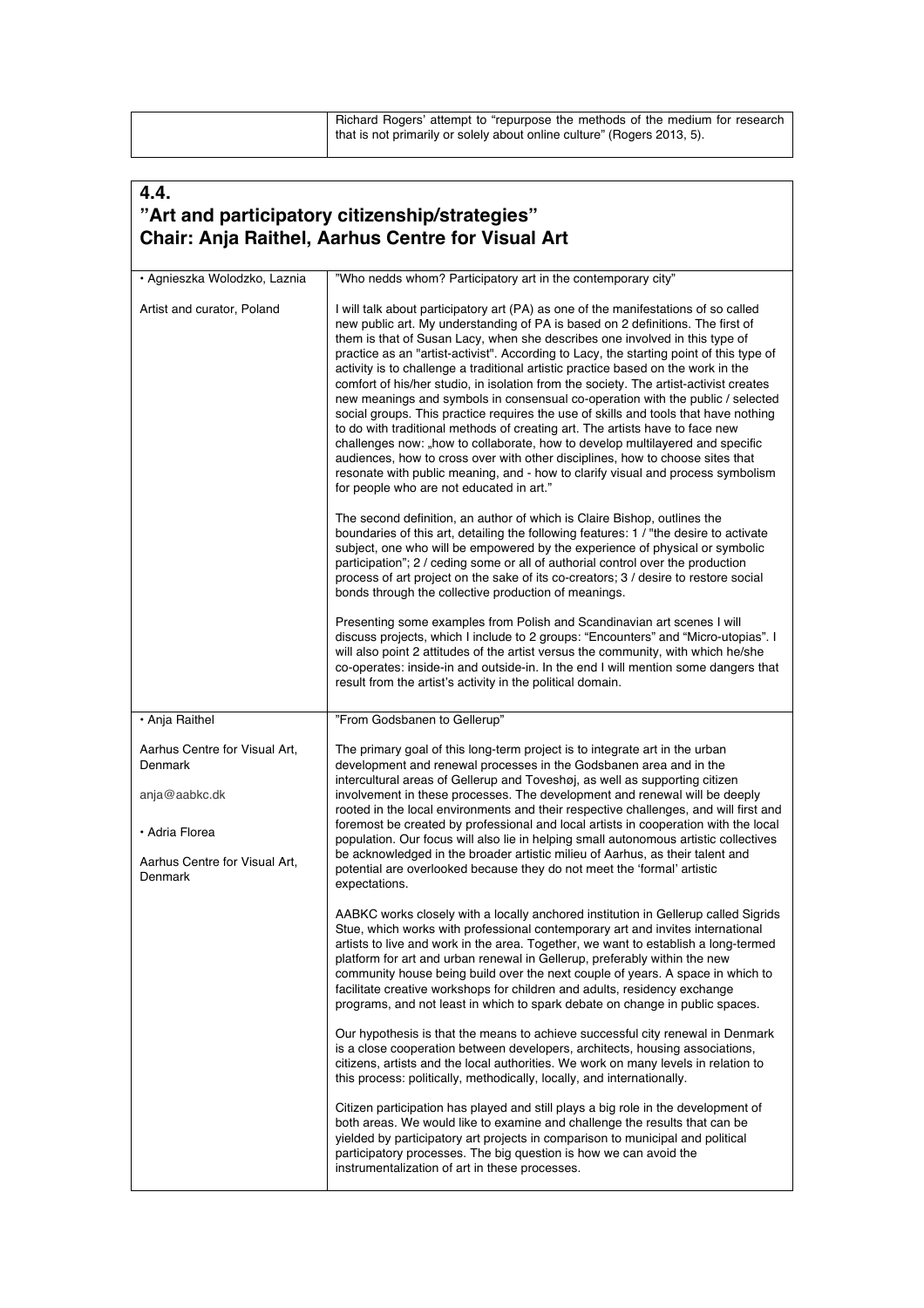| • Matthias Einhoff,            | "KUNSTrePUBLIK"                                                                                                                                                                                                                                                                                                                                                                                                                                                                                                                                                                                                                                                                                                                                                                                                                                                                                                   |
|--------------------------------|-------------------------------------------------------------------------------------------------------------------------------------------------------------------------------------------------------------------------------------------------------------------------------------------------------------------------------------------------------------------------------------------------------------------------------------------------------------------------------------------------------------------------------------------------------------------------------------------------------------------------------------------------------------------------------------------------------------------------------------------------------------------------------------------------------------------------------------------------------------------------------------------------------------------|
| <b>KUNSTrePUBLIK (Berlin)</b>  |                                                                                                                                                                                                                                                                                                                                                                                                                                                                                                                                                                                                                                                                                                                                                                                                                                                                                                                   |
| Artist, composer and performer | Matthias Einhoff will present the artistic practice and strategies of the artist<br>collective KUNSTrePUBLIC. In alternating roles, the collective has experimented<br>in various social and professional fields. As artists, curators, researchers and<br>activists, they employ a site-specific approach to generate critical confrontations<br>between art and public. In exhibitions, lectures and workshops, they share and<br>test their experiences with the public and other institutions. The members of<br>KUNSTrePUBLIK engage in constellations and community-based activities.<br>including education, urban planning, art making and curation.                                                                                                                                                                                                                                                      |
|                                | KUNSTrePUBLIK's approach to projects is process-oriented and starts from the<br>particular social, historical, economic and sometimes political situation. In 2012<br>KUNSTrePUBLIK opened the ZKU (Zentrum für Kunst und Urbanistik) in a former<br>Railway Depot in Berlin, with a residency program for artistic practice at the<br>interface of urban research. ZKU is aspiring to create a hub for artistic projects,<br>scientific research and the everyday. KUNSTrePUBLIK is interested in creating<br>and facilitating artistic projects, which are dialogical, partly ephemeral,<br>participatory from the start and locally related. This bottom-up-approach will allow<br>the participants to create meaningful interventions and communal experiments<br>that allow conclusions on broader questions concerning urban landscapes, social<br>constellation and trans regional European collaboration. |
|                                | By showing examples from Skulpturenpark Berlin_Zentrum, Washington D.C.,<br>Lahore / Pakistan and the Ruhrgebiet Einhoff will be laying out the methods of<br>KUNSTrePUBLIK and examining the broader developments leading to the<br>foundation of the ZKU.                                                                                                                                                                                                                                                                                                                                                                                                                                                                                                                                                                                                                                                       |
|                                | <b>About Matthias Einhoff</b><br>Matthias Einhoff was born in Hildesheim near Hannover, Germany in 1972. He<br>currently lives and works in Berlin. After training as a cabinet maker, he studied at<br>the Berlin University of the Arts and Central St. Martins College in London. As an<br>artist, composer and performer, he is interested in the intersection of art, popular<br>media and everyday life. Einhoff is a member of the non-profit organization and<br>artist collective KUNSTrePUBLIK as well as co-founder of the innovative<br>residency-venue ZKU (Zentrum für Kunst und Urbanistik).                                                                                                                                                                                                                                                                                                       |
|                                | Read more about Matthias Einhoff, KUNSTrePUBLIK and ZKU here:<br>http://wasteland-twinning.net/explorers/matthias-einhoff/<br>http://www.kunstrepublik.de and "http://www.zku-berlin.org                                                                                                                                                                                                                                                                                                                                                                                                                                                                                                                                                                                                                                                                                                                          |

# **5.1. "Analyzing and evaluating participatory theatre" Chair: Ida Krøgholt, Associate Professor, Aarhus University**

| • Erik Exe Christoffersen      | "Kunsten ude på kanten ('Art on the fringes')"                                                                                                           |
|--------------------------------|----------------------------------------------------------------------------------------------------------------------------------------------------------|
| Associate Professor,           | Since 2010 researchers from Dramaturgy at Aarhus University has been following                                                                           |
| Dramaturgy, Aarhus University, | the project Kunsten ude på kanten ('Art on the fringes'). The project is about                                                                           |
| Denmark                        | deploying, testing and developing the experiences of Holstebro Festive Week<br>arranged by Odin Teatret since 1989 in other cities with a local theatre. |
| aekexe@hum.au.dk               |                                                                                                                                                          |
|                                | Each of the six local theatres arranges a Festive Week with a high degree of                                                                             |
| ∙ Ida Krøgholt                 | citizen involvement and using theatricality as a framework and intervention                                                                              |
|                                | strategy. This is based on the so-called barter - a way of engaging participation                                                                        |
| Associate Professor,           | developed by Odin Teatret where professional artists meet different groups of                                                                            |
| Dramaturgy, Aarhus University, | citizens on equal terms sharing different cultural expressions. A central element                                                                        |
| Denmark                        | in this way of facilitating participation is that these meetings involved groups that                                                                    |
|                                | do not normally engage with each other like e.g. the local Chess club and the                                                                            |
| draida@hum.au.dk               | Ballet Academy.                                                                                                                                          |
|                                |                                                                                                                                                          |
| • Thomas Rosendal              | The six theatres situated in Nykøbing Si., Kolding, Viborg, Svendborg, Rønne and                                                                         |
|                                | Nykøbing M. will have to develop their own artistic and organisational approach to                                                                       |
| Dramaturgy, Aarhus University, | the process of involving the local communities in the Festive Weeks.                                                                                     |
| Denmark                        |                                                                                                                                                          |
|                                | The researchers monitor the project that runs until 2014 and has been subsidised                                                                         |
| thomas.rosendal@hum.au.dk      | by the National Arts Council. In August and September, three Festive Weeks will                                                                          |
|                                | take place. The panel is an opportunity to get an insight into the experiences from                                                                      |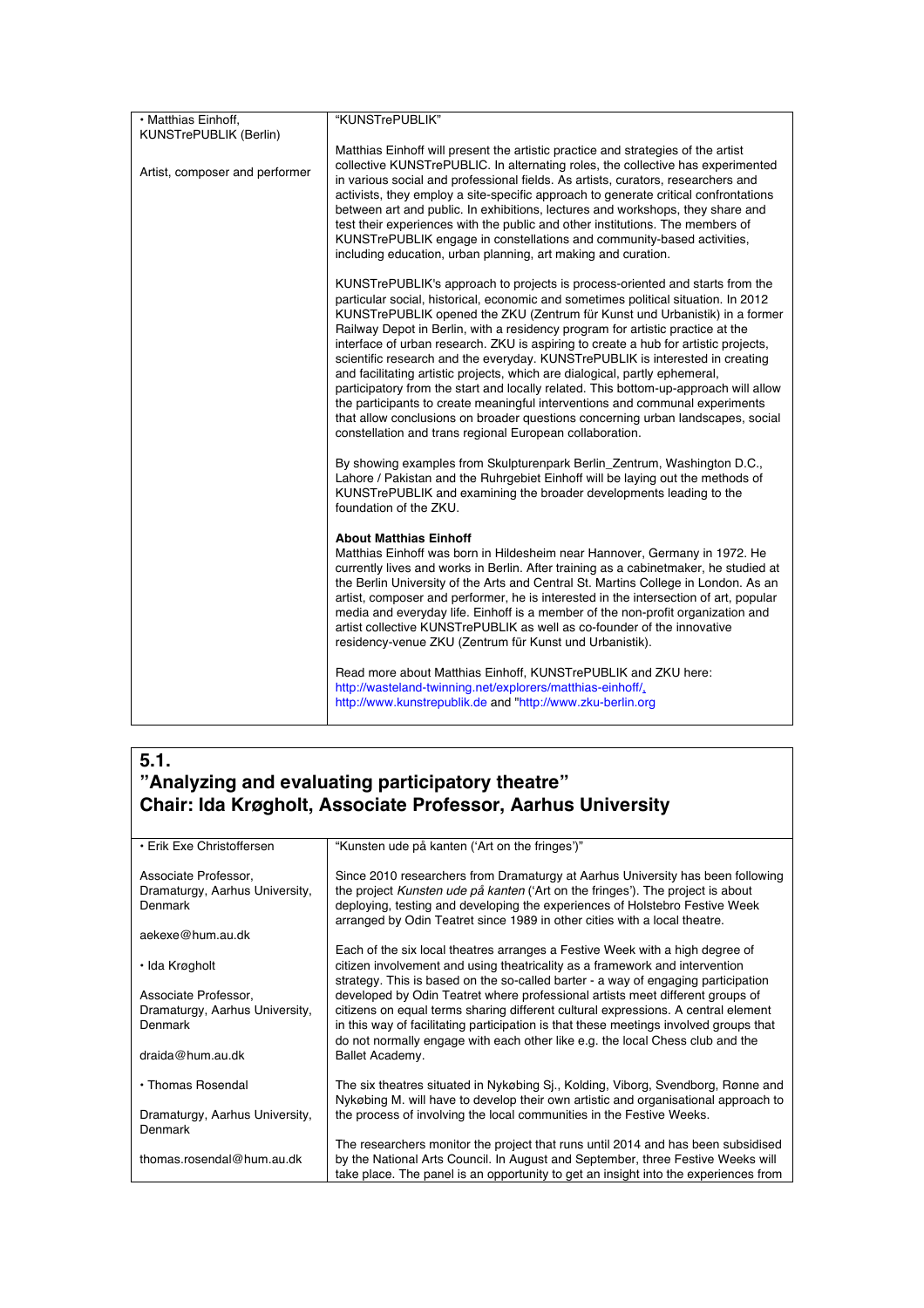| • Annelis Kuhlman                                                 | these three Festive Weeks through presentations by the researchers and<br>dialogue with representatives from the theatres. |
|-------------------------------------------------------------------|----------------------------------------------------------------------------------------------------------------------------|
| Associate Professor,<br>Dramaturgy, Aarhus University,<br>Denmark | The evaluations are continually published on the webside:<br>http://www.peripeti.dk/category/kunsten-ude-pa-kanten/        |
| dramak@hum.au.dk                                                  |                                                                                                                            |
| • Louise Eigod Hansen                                             |                                                                                                                            |
| Post.doc., Dramaturgy, Aarhus<br>University, Denmark              |                                                                                                                            |
| draleh@hum.au.dk                                                  |                                                                                                                            |
| • Representatives from the<br>theatres                            |                                                                                                                            |

### **5.2. "Creating participatory institutions" Chair: Kasper Opstrup, writer and researcher**

| · Kasper Opstrup                                                                                                             | "Our Centre is Everywhere, Our Circumference Nowhere' - on creating                                                                                                                                                                                                                                                                                                                                                                                                                                                                                                                                                                                                                                                                                                                                                                                                                                                                                                          |
|------------------------------------------------------------------------------------------------------------------------------|------------------------------------------------------------------------------------------------------------------------------------------------------------------------------------------------------------------------------------------------------------------------------------------------------------------------------------------------------------------------------------------------------------------------------------------------------------------------------------------------------------------------------------------------------------------------------------------------------------------------------------------------------------------------------------------------------------------------------------------------------------------------------------------------------------------------------------------------------------------------------------------------------------------------------------------------------------------------------|
|                                                                                                                              | participatory institutions"                                                                                                                                                                                                                                                                                                                                                                                                                                                                                                                                                                                                                                                                                                                                                                                                                                                                                                                                                  |
| Writer and researcher                                                                                                        | This paper will examine attempts at organising around alternative education and                                                                                                                                                                                                                                                                                                                                                                                                                                                                                                                                                                                                                                                                                                                                                                                                                                                                                              |
| kurohata@gmail.com                                                                                                           | cultural production. My starting point will be the Sigma Project. Sigma fused Beat<br>with Situationism c. 1961 to create a new type of 'spontaneous action-university'.<br>It was envisioned as a community- building project uniting a network of writers,<br>artists, architects and psychiatrists who would pool resources and share<br>knowledge in order to ignite a 'cultural revolution'. A DIY university was perceived<br>as instrumental in the production of new collective subjectivities to inhabit an<br>unknown future located somewhere in between cybernetics, Marxism and<br>mysticism.                                                                                                                                                                                                                                                                                                                                                                   |
|                                                                                                                              | A global network of sigma universities was meant to detonate an 'invisible<br>insurrection' aimed at creating user-driven transformations in social relations<br>through consciousness expansion. By learning us 'how to live together', the<br>sigma centres wanted to decondition us from quotidian life under late capitalism<br>in order to prepare us for the next step in human evolution. Over time, the centres<br>were expected to grow from psychogeographical experiments into new<br>experimental cities, aligning the project with the mega-structural architectural<br>avant-garde of the day.                                                                                                                                                                                                                                                                                                                                                                 |
|                                                                                                                              | By examining the idea of art as a site for social production as it mutated from<br>Sigma to London Anti-University and Academy 23 - both concocted by former<br>sigmanauts - I want to address the conference's second challenge. Sigma<br>created an all-rejecting critique of capitalist society but it also pointed towards<br>alternative forms of living. In terms of effectiveness, the idea was contagious and<br>capable of producing new subjectivities and new social relations but it remains an<br>open question whether it is all potential or truly transformative. Nonetheless, its<br>desire for the impossible fueled a struggle to reclaim space for utopian thinking<br>that forms part of a visionary tradition resonating from the UK Underground to<br>the anti-globalisation movements of the late 1990s to our own contemporary, e.g.<br>the assembly-forming and free university-building aspects visible in the<br>international occupy movements. |
| • Mariya Dedova                                                                                                              | "Museums Night in St. Petersburg: On-line Formation of Cultural Services"                                                                                                                                                                                                                                                                                                                                                                                                                                                                                                                                                                                                                                                                                                                                                                                                                                                                                                    |
| National Research University<br>Higher School of Economics, St.<br>Petersburg, Russia<br>mdedova@hse.ru<br>• Victoria Seneva | Museums Night has been annually held in St. Petersburg since 2008. For the last<br>six years the number of cultural institutions (museums, libraries, lofts etc.) taking<br>part in the event has increased from 33 to 83 entities and the number of visitors<br>increased from 24 000 in 2008 to more than 100 000 visitors in 2013. Within a<br>research conducted in Laboratory of Economics of Culture in National Research<br>University Higher School of Economics (St. Petersburg, Russia) we studied<br>citizens' activity at online discussion forums devoted to the event as well as<br>surveyed visitors directly at museums sites.                                                                                                                                                                                                                                                                                                                               |
| Research Assistant, National                                                                                                 |                                                                                                                                                                                                                                                                                                                                                                                                                                                                                                                                                                                                                                                                                                                                                                                                                                                                                                                                                                              |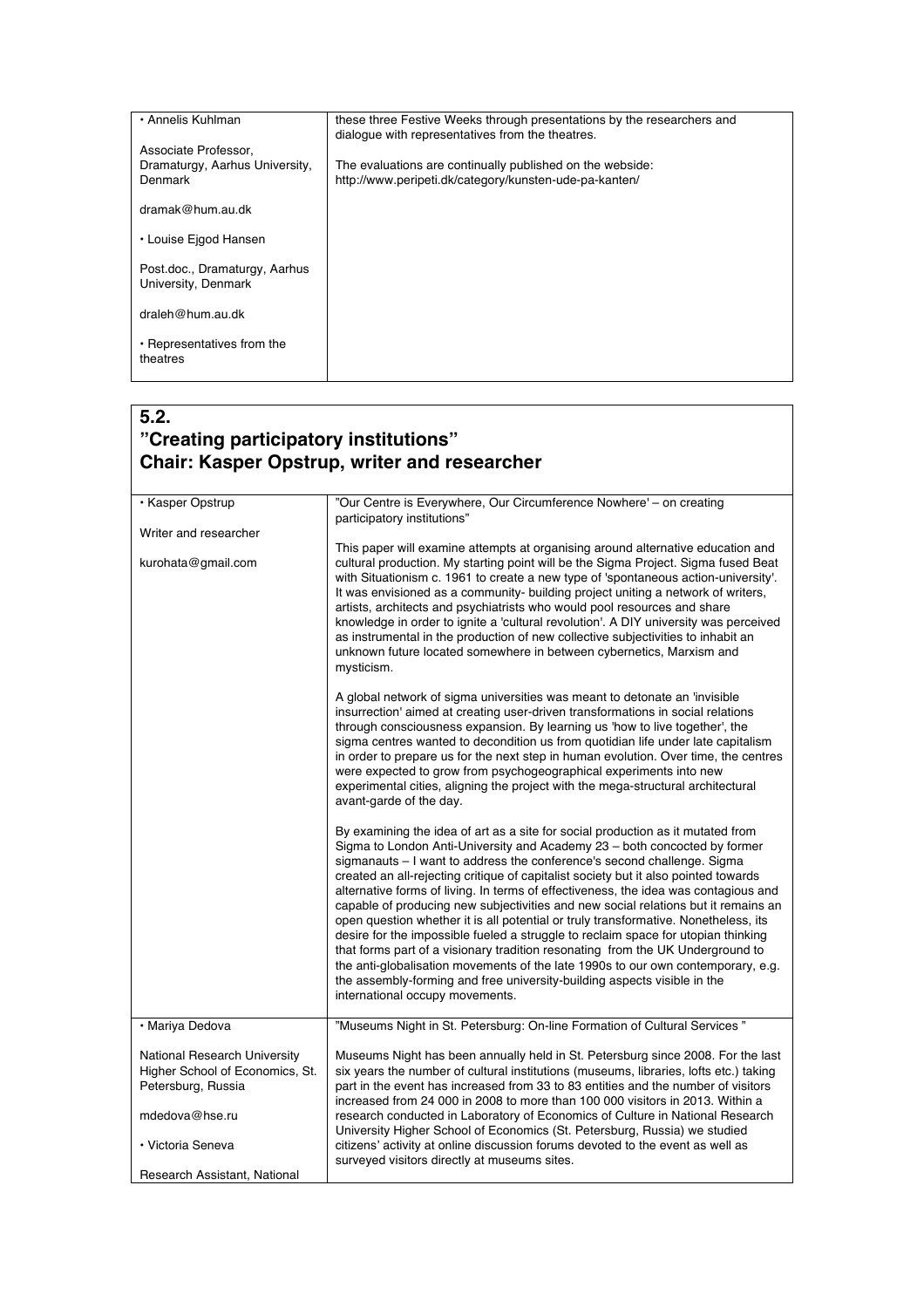| <b>Research University Higher</b><br>School of Economics, St.<br>Petersburg, Russia<br>vseneva@gmail.com | There are two main platforms, where everyone can leave a message: official<br>forum run by the organizers of the event and official group in popular Russian<br>social network VK. The research has been organized for the event held in 2012<br>and 2013. User activity begins to raise in average one month ahead the event,<br>and reaches its peak in a day or two before it starts. Communication is<br>predominantly instrumental, rather than affective: there is a discussion of the<br>program activities, most convenient routes for visiting cultural objects, museums<br>themselves and their installations. The study is focused on the analysis of user<br>comments on both sites using textmining methods.<br>Citizens have possibility to become co-producers of the cultural services through<br>on-line participation. Such cultural event indeed has become a good opportunity<br>for active and concerned people to bring out their opinions and to get a hearing.<br>Analysis of on-line comments regarding Museums Night 2012 combining with the<br>survey and on-line comments for this year event has shown that organizers has<br>met criticism and produced cultural services of higher quality. |
|----------------------------------------------------------------------------------------------------------|----------------------------------------------------------------------------------------------------------------------------------------------------------------------------------------------------------------------------------------------------------------------------------------------------------------------------------------------------------------------------------------------------------------------------------------------------------------------------------------------------------------------------------------------------------------------------------------------------------------------------------------------------------------------------------------------------------------------------------------------------------------------------------------------------------------------------------------------------------------------------------------------------------------------------------------------------------------------------------------------------------------------------------------------------------------------------------------------------------------------------------------------------------------------------------------------------------------------------|
| Representatives of "Sager der<br>samler":                                                                | "Sager der samler"                                                                                                                                                                                                                                                                                                                                                                                                                                                                                                                                                                                                                                                                                                                                                                                                                                                                                                                                                                                                                                                                                                                                                                                                         |
| • Paul Natorp<br>paul@sagerdersamler.dk<br>• Karen Ingerslev                                             | This presentation explores a local example of a highly viable method to engage<br>citizens in proactive involvement in their community and in the wider society. The<br>example particularly addresses the third challenge mentioned in the call for<br>papers regarding in participation as political value in terms of enabling active<br>citizenship.                                                                                                                                                                                                                                                                                                                                                                                                                                                                                                                                                                                                                                                                                                                                                                                                                                                                   |
| Karen.Ingerslev@midtlab.dk<br>• Kristin                                                                  | The case is called "Sager der Samler". "Samler" translates into gathering people.<br>Gathering people is our key activity and method, in essence our business model.<br>"Sager" translates into cases, issues, causes - we gather people around<br>something important like sustainability, inclusion or health – something we<br>collaboratively are able to do something about.                                                                                                                                                                                                                                                                                                                                                                                                                                                                                                                                                                                                                                                                                                                                                                                                                                          |
| kristin@sagerdersamler.dk<br>• Morten<br>morten@sagerdersamler.dk                                        | The output of our work is twofold: Firstly it is capacity building in the form of new<br>networks of engaged citizens, shared knowledge, collaborative skills, and trust.<br>Secondly it is new solutions that are put into practice through collective action.<br>These prototypes in themselves make a difference - but more importantly they<br>can inspire new thinking.                                                                                                                                                                                                                                                                                                                                                                                                                                                                                                                                                                                                                                                                                                                                                                                                                                               |
|                                                                                                          | "Sager der Samler" is an arena for participatory citizenship, which has existed as<br>an institution for a year. The founders are practitioners in the field of innovation,<br>learning, creativity, design, leadership and research and have used their skills,<br>expertise and network from these arenas as participating citizens in the city of<br>Aarhus.                                                                                                                                                                                                                                                                                                                                                                                                                                                                                                                                                                                                                                                                                                                                                                                                                                                            |
|                                                                                                          | "Sager der Samler" has established a partnership with the municipality of Aarhus<br>in order to leverage learning and collaboration between local authorities and civic<br>society through collaborative experiments within strategic welfare arenas. The<br>municipality and "Sager der Samler" are now in the process of inventing a new<br>kind of business model able to support and develop a sustainable cross-sectorial<br>platform for social innovation.                                                                                                                                                                                                                                                                                                                                                                                                                                                                                                                                                                                                                                                                                                                                                          |
| · Niels Højbjerg                                                                                         | "Citizens at work"                                                                                                                                                                                                                                                                                                                                                                                                                                                                                                                                                                                                                                                                                                                                                                                                                                                                                                                                                                                                                                                                                                                                                                                                         |
| CEO, City of Aarhus<br>nh@aarhus.dk                                                                      | Niels Højberg, CEO in the City of Aarhus will address the city's endeavors to shift<br>to a new participatory pathbreaking way of interacti ng with its citizens. Concrete<br>initiatives, barriers and dilemmas will be presented and inspiration from the<br>audience be welcome!                                                                                                                                                                                                                                                                                                                                                                                                                                                                                                                                                                                                                                                                                                                                                                                                                                                                                                                                        |

# **5.3. "Urban planning and movement" Chair: Maja Klausen, Ph.D. scholar, University of Southern Denmark**

| • Lasse Andersson            | "More than smart cities! How mobile media technologies and cultural events        |
|------------------------------|-----------------------------------------------------------------------------------|
|                              | afford a user driven peer-to-peer planning approach"                              |
| Associate Professor, Head of |                                                                                   |
| Urban Design Section,        | As a response to the call for papers discussing participation and cultural events |
| Department of Architecture,  | we want to present and discuss practical experiences gathered through a           |
| Design and Media Technology, | collaborative planning project between researchers at Aalborg University.         |
| Aalborg University, Denmark  | Denmark, an urban consultancy firm and city planners in Odense, Denmark in        |
|                              |                                                                                   |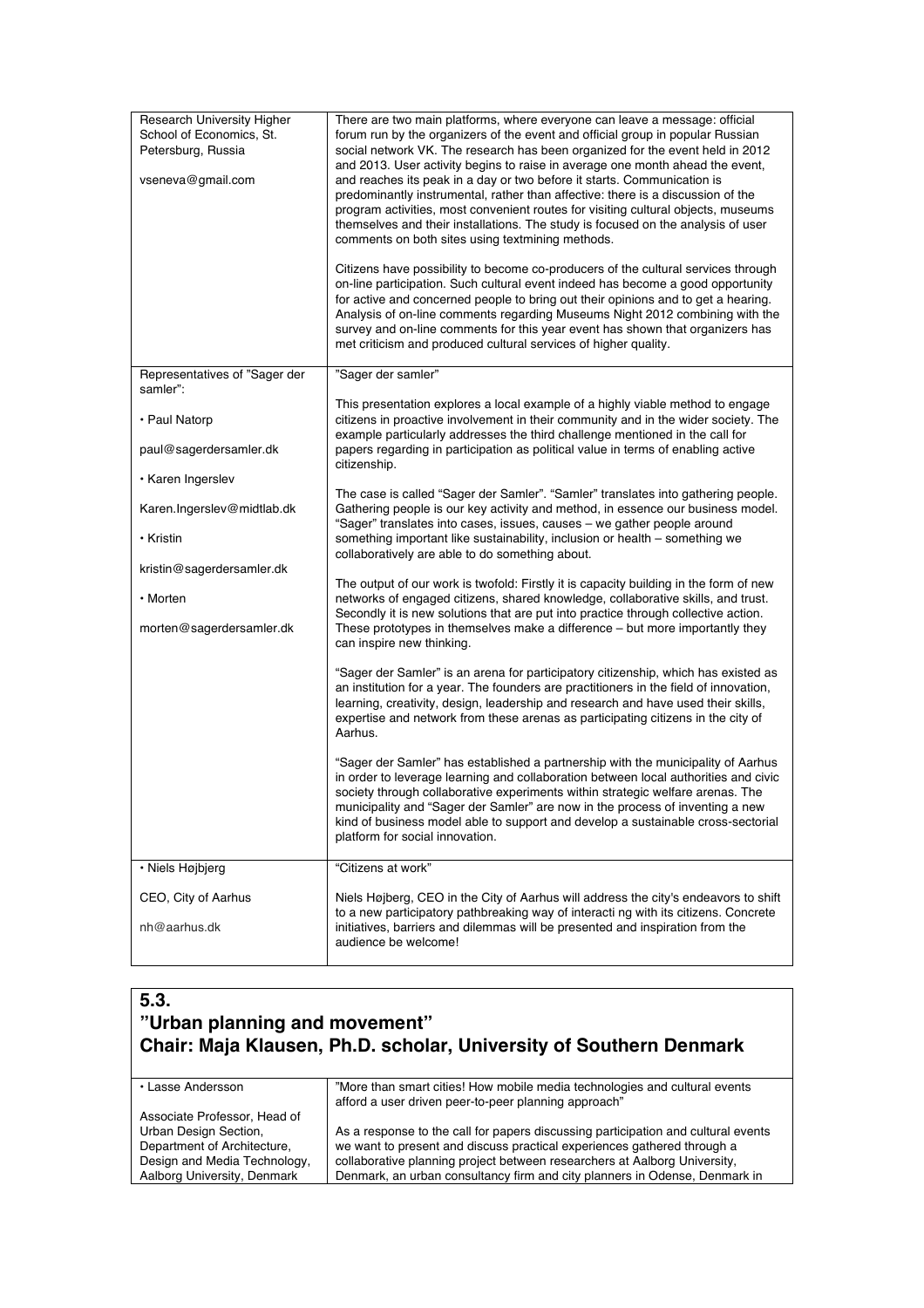| land@create.aau.dk<br>• Anne-Marie Sanvig Knudsen<br>PhD Candidate, Department of<br>Architecture, Design and Media<br>Technology, Aalborg University,<br>Denmark<br>askn@create.aau.dk | 2011 and 2012. The practical challenge was to develop new facets to a master<br>planning process at the Vollsmose housing estate, located in the outskirts of<br>Odense. By evolving an on-going process informed by mobile citizen generated<br>information loops (open-source) and cultural events the aim was to move beyond<br>the master plan as a detached expert-driven product and towards an instant<br>master planning process. In order to explore this iterative take on the planning<br>process the research team employed mobile media technologies as a tool for<br>creating new forms of citizen engagement. We discuss the case study in relation<br>to an emerging research field in the intersection between cities and digital media<br>technologies. This field is ever expanding and the work of McCollough<br>(McCullough 2005), de Souza and Gordon (Gordon, e Silva 2011), (Graham<br>2011) and Kitchin and Dodge (Kitchin, Dodge 2011) show how the interplay<br>between the built environment, cultural events and digital media technologies is<br>gradually becoming a more integral part of how cities function-for better and<br>worse. Drawing on this body of work, we identify what the networked affordances<br>of mobile media technologies are in relation to urban planning and what they<br>might add mobilising citizens in a participatory planning process.                                                                                                                                                                                                                                                                                                                                                                                                                                                                                                                                                                                                                                              |
|-----------------------------------------------------------------------------------------------------------------------------------------------------------------------------------------|----------------------------------------------------------------------------------------------------------------------------------------------------------------------------------------------------------------------------------------------------------------------------------------------------------------------------------------------------------------------------------------------------------------------------------------------------------------------------------------------------------------------------------------------------------------------------------------------------------------------------------------------------------------------------------------------------------------------------------------------------------------------------------------------------------------------------------------------------------------------------------------------------------------------------------------------------------------------------------------------------------------------------------------------------------------------------------------------------------------------------------------------------------------------------------------------------------------------------------------------------------------------------------------------------------------------------------------------------------------------------------------------------------------------------------------------------------------------------------------------------------------------------------------------------------------------------------------------------------------------------------------------------------------------------------------------------------------------------------------------------------------------------------------------------------------------------------------------------------------------------------------------------------------------------------------------------------------------------------------------------------------------------------------------------|
| • Norman Kearney                                                                                                                                                                        | "Reclaiming Citizenship in the City: Participatory Planning and Budgeting in<br>Hamilton, Canada"                                                                                                                                                                                                                                                                                                                                                                                                                                                                                                                                                                                                                                                                                                                                                                                                                                                                                                                                                                                                                                                                                                                                                                                                                                                                                                                                                                                                                                                                                                                                                                                                                                                                                                                                                                                                                                                                                                                                                  |
| M.A. candidate, Political<br>Economy, Carleton University,<br>Ottawa, Canada<br>nmkearney@gmail.com                                                                                     | In Hamilton, Canada, a financial services company sponsored one of its<br>employees to lobby for participatory budgeting in Ward 2. Within one year, a<br>coalition of community stakeholders had been organized and a \$1 million line in<br>the City budget had been secured, more than one-hundred-and-fifty residents had<br>met over six weeks in eight assemblies and produced more than fifty proposals,<br>and a grassroots level of government had emerged. Typically marginalized<br>groups in Ward 2, such as members of the Chinese and Somali communities,<br>organized in two assemblies and put forth proposals. An assembly specifically<br>for youth also put forth proposals. The rules for the process allow any resident<br>aged 14 or older to vote, and funds are available for childcare and interpretation.<br>Over the next month, delegates from the assemblies will negotiate a compromise<br>and recommend it to voters. In August, residents will vote on how to allocate the<br>\$1 million and their assemblies will hold AGMs to elect next year's organizers. A<br>liaison committee will then monitor implementation while residents transition into<br>a period of participatory planning in preparation for the next budgeting session.<br>Methods of analysis will include interviewing participants and the sponsors of<br>proposals, exit surveys at the polls, and economic impact analysis of the chosen<br>projects. Participatory Budgeting Ward 2 (PBW2) is about more than budgeting; it<br>is a comprehensive system for redistributing power to ordinary residents. It also<br>contributes to the redefinition of citizenship by making residency the main<br>criterion for inclusion, and it furthers democratic learning by providing youths with<br>civic experience. Ultimately, it is hoped that this grassroots innovation will<br>establish a model of participatory government for Canadian municipalities, where<br>power remains concentrated in councillors, mayors, and city managers.  |
| • Maja Klausen                                                                                                                                                                          | "Urban exploration: Performing and representing an urban potential"                                                                                                                                                                                                                                                                                                                                                                                                                                                                                                                                                                                                                                                                                                                                                                                                                                                                                                                                                                                                                                                                                                                                                                                                                                                                                                                                                                                                                                                                                                                                                                                                                                                                                                                                                                                                                                                                                                                                                                                |
| Ph.D. scholar, Department for<br>the Study of Culture, University<br>of Southern Denmark, Denmark<br>Klausen@sdu.dk                                                                     | I never get tired of this place. The view of the city from up here is amazing', says<br>the research participant while placing the digital reflex camera in the tripod. We're<br>sitting on the roof of the now shut down Carlsberg Brewery in Copenhagen. It's<br>late at night. Before climbing out on to the rooftop, the female "urban explorer"<br>and I have been exploring the factory, photographing its enormous brewery halls<br>and dirty below ground tunnel systems. Briefly put, "urban exploration" is a<br>subculture whose members locate and photograph derelict and abandoned<br>places. The strange beauty of these places becomes infused with issues of<br>ownership and reclaiming as the explorers share their photos on social media<br>sites as Facebook and Instagram. Through social media the urban explorers offer<br>online followers an opportunity to distinguish themselves as supporters hereby<br>becoming "urban explorers by proxy". The online sharing of photos enables, at<br>least to some extent, a wider public participation in the critical practice of<br>reclaiming tied to urban exploration. I follow McGuigan (2005) in his definition of<br>the cultural public sphere as containing aspects of everyday life, affect and<br>pleasure. This notion of the public sphere frames a practice as urban exploration<br>- including the by proxy-explorers - as a critical participatory engagement with a<br>discourse of urban politics. However, what could be conceived as a devaluation<br>of the subcultural capital entailed in urban exploration is being brought about by<br>an "in-house" commercialization: The urban explorers sell their prints online,<br>publish coffee-table books and exhibit their photos at town halls and lawyer<br>offices. This poses the question of whether this peculiar joint venture between<br>public authorities and urban explorers is to be seen as an opportunity for<br>profound citizen empowerment or in fact heralds a decline of the movement's |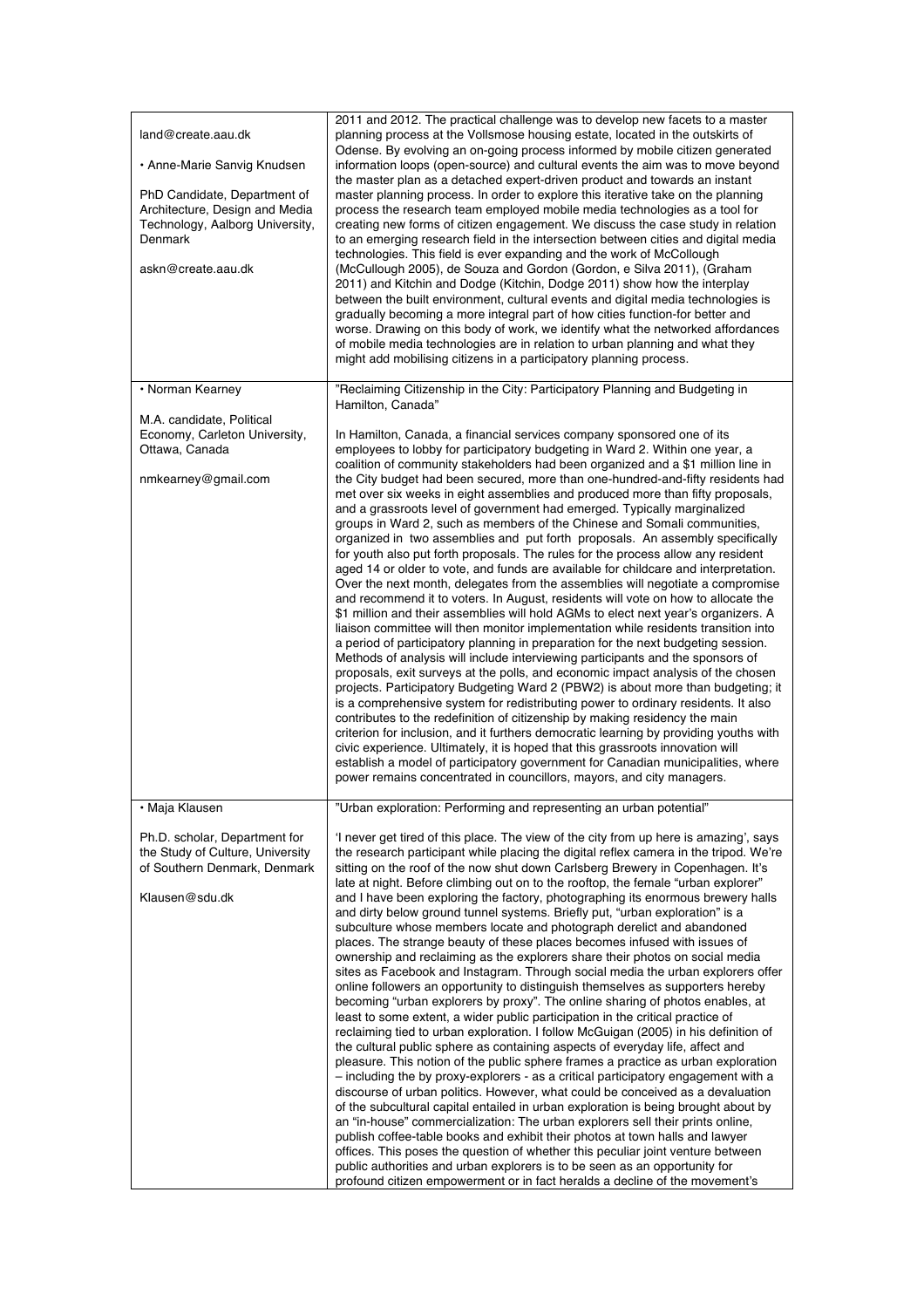|                            | subversive and critical potential.                                                                                                                                                                                                                                                                                                                                                                                          |
|----------------------------|-----------------------------------------------------------------------------------------------------------------------------------------------------------------------------------------------------------------------------------------------------------------------------------------------------------------------------------------------------------------------------------------------------------------------------|
| • Birgitte Kristensen      | "New contemporary monument in the village's public space"                                                                                                                                                                                                                                                                                                                                                                   |
| Visual artist. Aarhus      | Description of the work "Skivevej 13": The work 'Skivevej 13' is a site-specific<br>contemporary monument in the public space of the village Selde. The work                                                                                                                                                                                                                                                                |
| mail@birgittekristensen.dk | consists of the demolition of an empty, dilapidated house which had been a public<br>eyesore for a long time and had given the village a bad reputation, e.g. in a                                                                                                                                                                                                                                                          |
| • Lene Noer                | documentary shown on DR's show "Magasinet Penge." During the demolition<br>process the house's footing was preserved, which was then walled up and                                                                                                                                                                                                                                                                          |
| Visual artist, Aarhus      | painted white by a team of local volunteering bricklayers. The extended footing<br>makes up the final sculpture. The sculpture is owned by the village's inhabitants.                                                                                                                                                                                                                                                       |
| lene.noer@hotmail.com      |                                                                                                                                                                                                                                                                                                                                                                                                                             |
|                            | The sculpture is a site-specific work which through its form and location directly<br>addresses the prevailing problematic of rural districts being deserted by their<br>inhabitants. The empty houses stand as symbols of the powerlessness and real<br>fear of the future, which make up the reality of the inhabitants, and from which the<br>whole project "The Village of the Future" originates.                      |
|                            | The sculpture encompasses this story in that the footing of the house is<br>recognizable in its form. Simultaneously, the form points forward by symbolizing a<br>new beginning, an opening, a podium or a stage, where something which is yet<br>undefined, can happen. The work underlines the reality the village finds itself in<br>while it at the same time, - openly, but precisely - questions an uncertain future. |
|                            | The conceptual monument which was created in close dialogue with the<br>inhabitants has to create debate and reflection and draw focus onto the problem<br>of dying villages nationwide.                                                                                                                                                                                                                                    |

# **6.1. "The potentials and challenges of aesthetic co-production" Chair: Karen Rais-Nordentoft, Festival Director of Aarhus Film Festival**

| · Sun Creature Studio                                                                                                               | "Fanbased production"                                                                                                                                                                                                                                                                                                                                                                                                                                                                                                                                                                                                                                                                                                                                                                                                                                                                                       |
|-------------------------------------------------------------------------------------------------------------------------------------|-------------------------------------------------------------------------------------------------------------------------------------------------------------------------------------------------------------------------------------------------------------------------------------------------------------------------------------------------------------------------------------------------------------------------------------------------------------------------------------------------------------------------------------------------------------------------------------------------------------------------------------------------------------------------------------------------------------------------------------------------------------------------------------------------------------------------------------------------------------------------------------------------------------|
|                                                                                                                                     | tba                                                                                                                                                                                                                                                                                                                                                                                                                                                                                                                                                                                                                                                                                                                                                                                                                                                                                                         |
| • Anne Marit Waade                                                                                                                  | "Film production, social media marketing and participatory culture"                                                                                                                                                                                                                                                                                                                                                                                                                                                                                                                                                                                                                                                                                                                                                                                                                                         |
| Associate Professor, Media<br>Studies, Dept. of Aesthetics and<br>Communication, Aarhus<br>University, Denmark<br>amwaade@hum.au.dk | The Danish youth film 'Lev Stærkt' (Live strong) is recently shot in Aarhus, and as<br>part of the release and marketing plan, the producers incorporate social media<br>showing behind the scenes video clip as a way to include and engage the film's<br>target groups a year before the planned release. Using Facebook and the mobile,<br>photo-based app <i>Instagram</i> as the main platforms, the producers of the movie<br>are following the users and followers online closely to understand but also stage<br>and direct their expectations in the relation to the movie. As such, the marketing<br>of the movie is representing a new tendency within film and TV industry, in which<br>behind the scene clips and comments are used in advantage to promote the<br>product, as well as using <i>social media as the main marketing channel</i> (Caldwell,<br>2008; Gray, 2010; Johnson, 2012). |
|                                                                                                                                     | Social media marketing is in itself representing a new field within branding and<br>marketing, and there is a boom of new handbook literature describing "Everything"<br>You Need to Know to Get Social Media Working in Your Business" (Wollan &<br>Nick Zhou, 2010). Social media makes it easy to engage the consumers as<br>strategic communicators, it is cheap and fast compared to print and electronic<br>media, and it demonstrates that the film company are fashion-conscious when it<br>comes to new media and marketing tools.                                                                                                                                                                                                                                                                                                                                                                 |
|                                                                                                                                     | The history of 'participatory culture' might be seen in the light of digital online<br>media, in which the boarders - following Habermas concepts - between lifeworld,<br>public sphere and market, respectively, are getting blurred. Social media<br>marketing illustrates this mixed culture in an excellent way. This new media<br>culture is challenging the very understanding of media democracy in itself, and<br>has caused a committed academic debate, of both critical and more optimistic<br>viewpoints (e.g. Couldry, Livingstone & Markham, 2007; Gauntlet, 2011).<br>'Participatory culture' might also been seen in the light of culture policy, in which<br>the concept of 'cultural democracy' and cultural citizenship – an important issue                                                                                                                                             |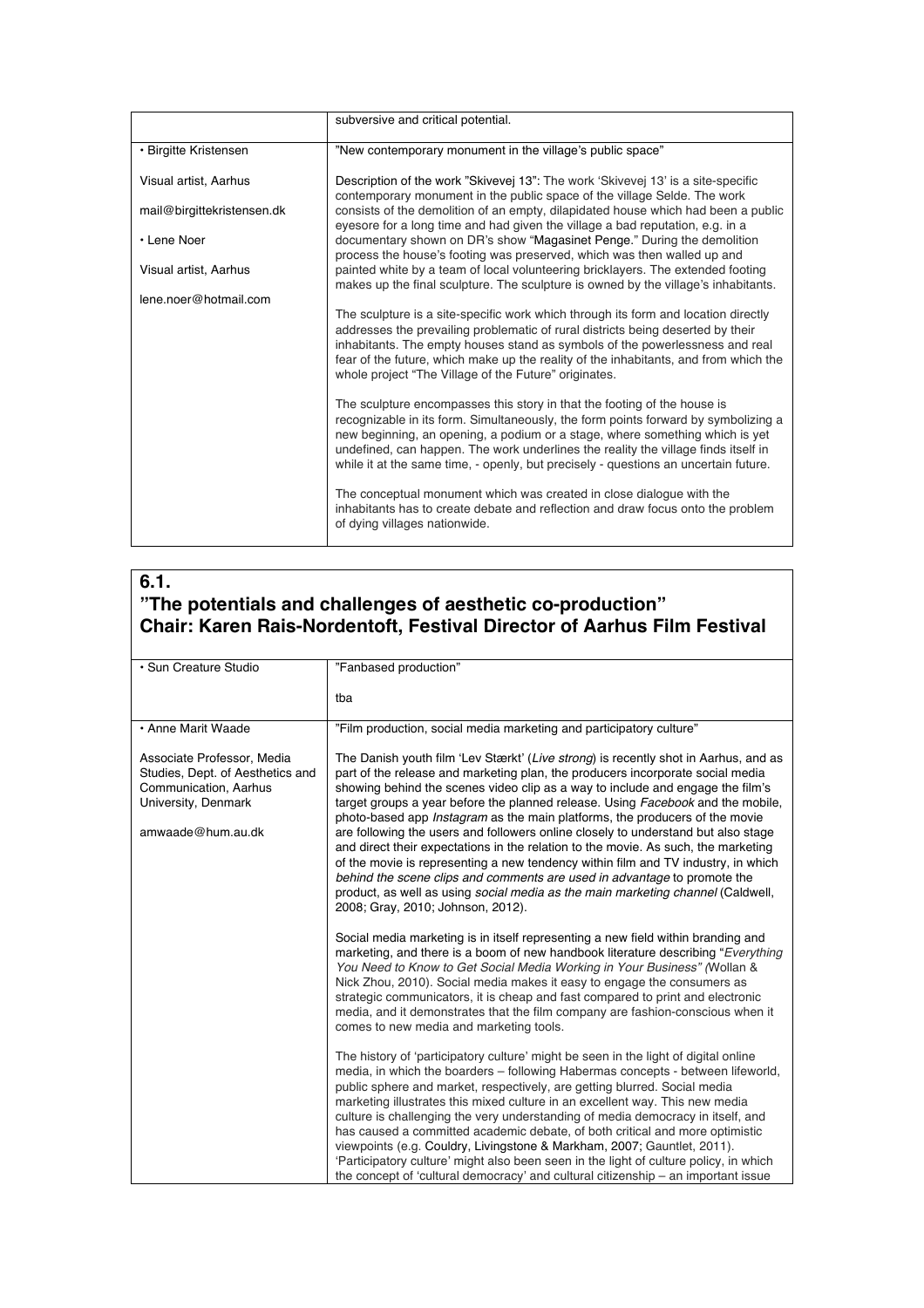|                                                                                              | within Scandinavian social democratic culture policy history - describes a model<br>focus on how to include and empower the citizens' diverse cultures (Skot-<br>Hansen, 2002).<br>By using the online marketing strategy of Danish youth film as an example, I will<br>discuss the different cultural values that are at stake at the same time and                                                                                                                                                                                                                                                                                                                                                                                                                                                                                                            |
|----------------------------------------------------------------------------------------------|-----------------------------------------------------------------------------------------------------------------------------------------------------------------------------------------------------------------------------------------------------------------------------------------------------------------------------------------------------------------------------------------------------------------------------------------------------------------------------------------------------------------------------------------------------------------------------------------------------------------------------------------------------------------------------------------------------------------------------------------------------------------------------------------------------------------------------------------------------------------|
|                                                                                              | critically discuss how social media marketing is challenging the very concept of<br>'participatory cultural citizenship' in itself.                                                                                                                                                                                                                                                                                                                                                                                                                                                                                                                                                                                                                                                                                                                             |
| • Lotte Philipsen                                                                            | "Remote Aesthetics: The Power of Non-Participation"                                                                                                                                                                                                                                                                                                                                                                                                                                                                                                                                                                                                                                                                                                                                                                                                             |
| PhD, Jens Chr. Skou Junior<br>Fellow, Aarhus Institute of<br><b>Advanced Studies, Aarhus</b> | The claim of this paper is that one way of aesthetically prompting effective critical<br>practice is not to invite citizens to participate.                                                                                                                                                                                                                                                                                                                                                                                                                                                                                                                                                                                                                                                                                                                     |
| University, Denmark                                                                          | The paper stipulates that effective critical practices necessarily start with critical<br>reflection, which may arise from aesthetic experience. However, according to                                                                                                                                                                                                                                                                                                                                                                                                                                                                                                                                                                                                                                                                                          |
| lottephilipsen@aias.au.dk                                                                    | classic aesthetic theory the sense of wonder and surprise that initiates critical<br>reflection is embedded in aesthetic estrangement, and $-$ as the paper aims to<br>demonstrate – the sense of estrangement disappears when the mental distance<br>between a phenomenon and a subject is diminished as it happens when citizens<br>are fully engaged in projects that aim to promote active citizenship. While<br>acknowledging the benefits and ideals of politically active, engaged citizens the<br>paper argues that we should not automatically transfer those ideals of<br>participation to the domain of aesthetic practice, since that could actually obstruct<br>critical reflection.                                                                                                                                                               |
|                                                                                              | By analysing concrete aesthetic phenomena (of which some belong to the<br>domain of art, whereas others do not) the paper seeks to map a theoretical<br>triangle of participation, critical reflection and aesthetics. As a part of this mapping<br>the paper differentiates between two levels of audience, which are often<br>simultaneously present in concrete aesthetic phenomena: One being the active<br>participant acting as object-sign in the phenomenon and the other being the<br>passive spectator acting as audience of the phenomenon. The latter, which is<br>often overlooked (especially in phenomena associated with social media and<br>Web 2.0), may potentially gain reflective experience from what we may call<br>'remote aesthetics', which should be acknowledged as an important part of<br>contemporary critical citizen practice. |

## **6.2. "Social movements and civic engagement" Chair: Susanne Bødker, Professor, Aarhus University**

| • Lázaro M. Bacallao-Pino                                                                  | "Emerging Spanish social movements: challenges and risks of participation"                                                                                                                                                                                                                                                                                                                                                                                                                                                                                                                                                                                                                                                                                      |
|--------------------------------------------------------------------------------------------|-----------------------------------------------------------------------------------------------------------------------------------------------------------------------------------------------------------------------------------------------------------------------------------------------------------------------------------------------------------------------------------------------------------------------------------------------------------------------------------------------------------------------------------------------------------------------------------------------------------------------------------------------------------------------------------------------------------------------------------------------------------------|
| Lecturer, Department of<br>Sociology, University of<br>Zaragoza, Spain<br>lbpino@unizar.es | Currently emerging European social mobilisations and movements - such as the<br>Spanish May 15th or the "Indignados"-, set a number of issues to be discussed,<br>regarding both the potentials and the challenges of participation in itself, as part<br>of social, cultural and political processes in Europe. Since those social<br>movements put into question the legitimacy of the political representative system,<br>proposing horizontal and direct participatory dynamics, their articulation within the<br>traditional schemes and structures of citizenship participation seems to be almost<br>impossible. From this perspective, the paper aims to analyse: 1) the senses those                                                                   |
|                                                                                            | collective actors give to social participation, specially the collective nature they<br>associate to it; 2) the links between this way of understanding participation and<br>the process of social change they propose; and 3) the challenges and risks set by<br>that sense of participation to the structures and spaces of citizenship participation<br>provided by the governmental representative system.                                                                                                                                                                                                                                                                                                                                                  |
|                                                                                            | On that analyse of the participation proposed by those social movements, we will<br>particularly consider two main dimensions as transversal lines: their online<br>actions and their emotional dimension. Given the significant presence of those<br>collective agents in the digital sphere and, particularly, their appropriation of the<br>web 2.0 resources, we will analyse the interrelationships between this online<br>participation and the participation on the streets, since one of the most important<br>action within the repertoire of those social movements is occupying public spaces<br>(streets, squares). At the same time, we will problematize how the special<br>emotional dimension of those emerging social movements -that has been |
|                                                                                            | underlined by many authors such as Bauman-, mediates the (both individual and                                                                                                                                                                                                                                                                                                                                                                                                                                                                                                                                                                                                                                                                                   |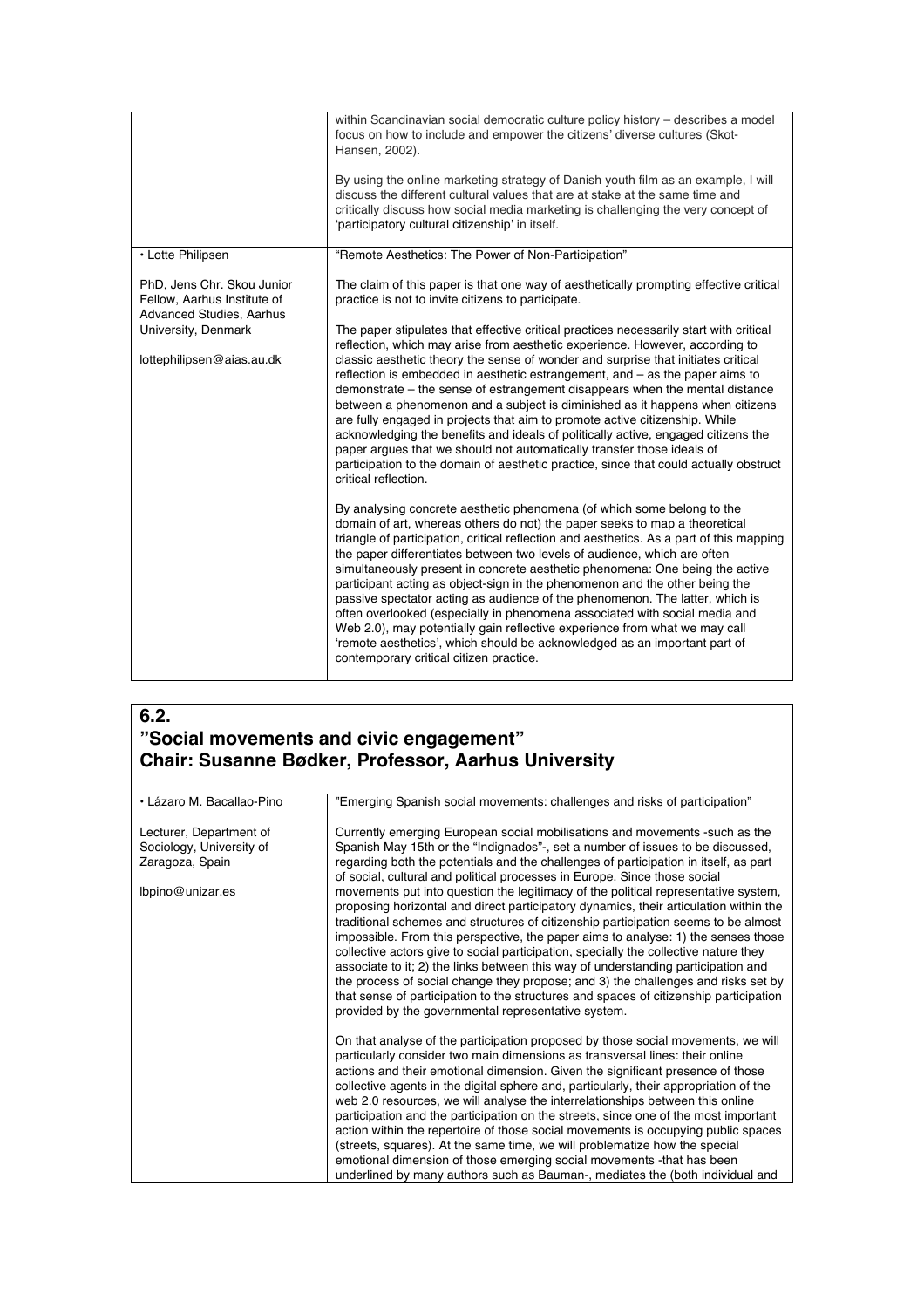|                                                                                                                                        | collective) participation in the sense it is assumed by those collective agents.                                                                                                                                                                                                                                                                                                                                                                                                                                                                                                                                                                                                                                                                                                                                                                                                                                                                                                                                                                                                                                                                                                                                                                                                               |
|----------------------------------------------------------------------------------------------------------------------------------------|------------------------------------------------------------------------------------------------------------------------------------------------------------------------------------------------------------------------------------------------------------------------------------------------------------------------------------------------------------------------------------------------------------------------------------------------------------------------------------------------------------------------------------------------------------------------------------------------------------------------------------------------------------------------------------------------------------------------------------------------------------------------------------------------------------------------------------------------------------------------------------------------------------------------------------------------------------------------------------------------------------------------------------------------------------------------------------------------------------------------------------------------------------------------------------------------------------------------------------------------------------------------------------------------|
| • Susanne Bødker                                                                                                                       | "Participation, civic engagement and Web 2.0 - three cases"                                                                                                                                                                                                                                                                                                                                                                                                                                                                                                                                                                                                                                                                                                                                                                                                                                                                                                                                                                                                                                                                                                                                                                                                                                    |
| Professor, Center of<br>Participatory IT, Aarhus<br>University, Denmark<br>bodker@cs.au.dk<br>• Pär-Ola Zander<br>Associate Professor, | This paper takes its starting point in the civic sphere, in the meeting between<br>(municipal) democracy, social technologies (Web 2.0) and participatory design as<br>it has been brought to non-work settings. There is a significant body of literature<br>that deals with the use of social technologies/Web 2.0. in relation to government,<br>most of these being a matter of how politicians and citizens debate in relation to<br>elections. In this paper, we will argue that while such issues may be addressed<br>on the level of the design process, it is difficult to escape the political discussions<br>on the macro level. Merely increasing the available amount of information about<br>public policy does not lead to increased democratic engagement.                                                                                                                                                                                                                                                                                                                                                                                                                                                                                                                     |
| Department of Communication,<br>Aalborg University, Denmark<br>poz@hum.aau.dk                                                          | Based on the eGov+ project where we explored three cases of Web 2.0 and<br>participatory design in municipal government settings, we discuss the various<br>understandings of democracy and participation that are represented by these<br>traditions, and not least the clash between them. While IT has been used, beyond<br>Facebook groups, in governments' attempts to support civic engagement in what<br>Doug Schuler calls civic intelligence, other authors conclude that, by and large,<br>politicians and public stakeholders fail to take these types of electronic<br>possibilities seriously, and that this is a serious hurdle for on-line democratic<br>deliberations. In the current paper we discuss productive practices of discussion<br>and negation, rather than the practices of individual politicians and how they<br>promote themselves vis-à-vis their voters. We discuss how we develop the<br>potentials of participation on the boundaries of design and use of Web 2.0<br>technologies. We also discuss the extent to which participation can be of political<br>value by enabling active citizenship. And vice versa, we investigate how<br>democracy takes many forms, and discuss design implications of that for<br>participation and participatory design. |
| · Filipa Ramalhete                                                                                                                     | "From invisibility to full citizenship: A bottom-up movement for urban rights"                                                                                                                                                                                                                                                                                                                                                                                                                                                                                                                                                                                                                                                                                                                                                                                                                                                                                                                                                                                                                                                                                                                                                                                                                 |
| GEO - FCSH/New University of<br>Lisbon and CEACT -<br>Autonomous University of<br>Lisbon, Portugal                                     | Located in full Lisbon Metropolitan Area, Terras do Lelo Martins is a slum where<br>three hundred people from several countries and ethnic origins live in precarious<br>urban condition, with inexistent water supply and poor sanitation. Although part of<br>the metropolitan urban system, this community is almost invisible to its neighbor's<br>and other local partner's eyes.                                                                                                                                                                                                                                                                                                                                                                                                                                                                                                                                                                                                                                                                                                                                                                                                                                                                                                         |
| framalhete@netcabo.pt<br>· Mônica Mesquita<br>Instituto de Educação / Lisbon                                                           | This presentation will present Terras do Lelo Martins case study resulting from a<br>bottom-up approach, where local population empowerment and mediation are the<br>main tools for claiming a better life, in a context of social exclusion and spatial<br>injustice (Marcuse, 2010; Soja, 2010; Iveson, 2011).                                                                                                                                                                                                                                                                                                                                                                                                                                                                                                                                                                                                                                                                                                                                                                                                                                                                                                                                                                               |
| University, Portugal<br>harmoni4@mac.com                                                                                               | In 2011, a movement called Urban Frontiers, which gathered the neighborhood<br>community, the academic community and a fishermen community nearby, was<br>created. Urban Frontiers resulted from the inhabitants' desire to be recognized as<br>citizens with full right to the city (Harvey, 2003 and 2008; Sugranyes and<br>Mathivet, 2010). Even though keeping in mind that the ultimate claim was for<br>water supply - which seemed an impossible chimera for political, urbanistic and<br>economic reasons -, the Urban Frontiers defined a participation strategy, which<br>included adult alphabetization, multiple cartography production, an architecture<br>workshop, election of the neighborhood commission, mediation with the local<br>police officer and with the municipality, and support to immigrants' legalization<br>processes. As a result, the relative invisibility of the neighborhood has been<br>dissipated by a growing awareness of the communitarian problems, with high<br>support of the academic community and of the Internet.                                                                                                                                                                                                                             |
|                                                                                                                                        | In this context, some questions arise, which will be discussed in this presentation:<br>what is the political value of this type of movements? Are they an effective way to<br>increase spatial justice? Is the growing public awareness a measure of their<br>success? And, finally, are academic tools (such as cartography) suitable for the<br>improvement and measurement of participation levels?                                                                                                                                                                                                                                                                                                                                                                                                                                                                                                                                                                                                                                                                                                                                                                                                                                                                                        |
| • Kelvin Black                                                                                                                         | "Perspectival Shifts in the Social Change Thought of Dussel and Graeber"                                                                                                                                                                                                                                                                                                                                                                                                                                                                                                                                                                                                                                                                                                                                                                                                                                                                                                                                                                                                                                                                                                                                                                                                                       |
| Assistant Professor of<br><b>Transatlantic Studies</b><br>Department of English,<br>Hunter College, CUNY, US<br>kbl@hunter.cuny.edu    | Enrique Dussel's philosophy of liberation and David Graeber's ethnography of<br>global trends of direct action each provide us with rich opportunities to view<br>recent reconfigurations of the possibilities of collective dissent vis-à-vis modern<br>regimes of debt as belonging to a larger global justice movement. Dussel's work<br>challenges us to see that there is an 'underside to modernity', which, in addition<br>to being in perspectival variance with dominant western historical, economic, and                                                                                                                                                                                                                                                                                                                                                                                                                                                                                                                                                                                                                                                                                                                                                                            |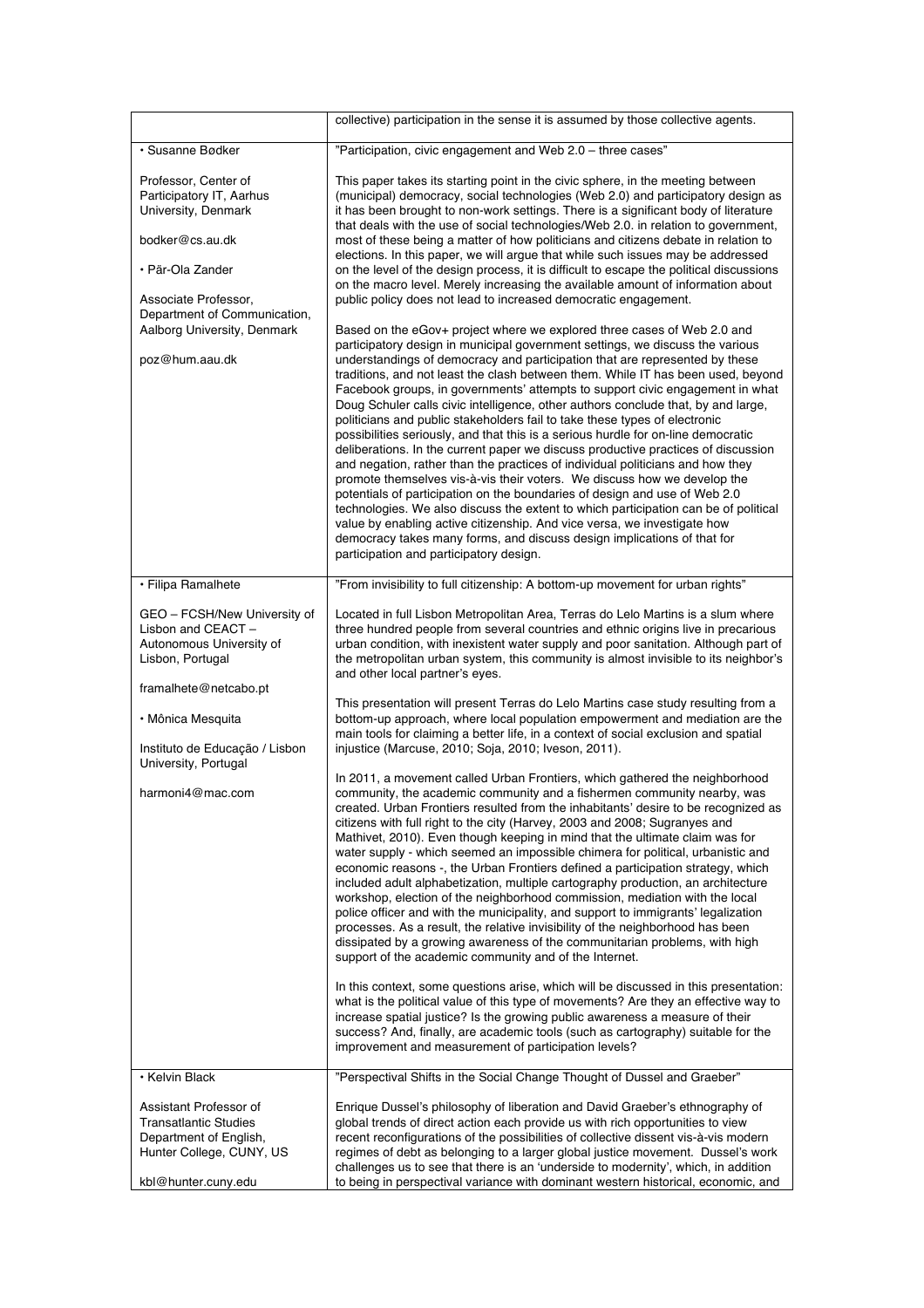| political narratives, offers up alternative and actionable ideas of justice and       |
|---------------------------------------------------------------------------------------|
| fairness from the perspective of systematic dispossession and                         |
| disenfranchisement. He has also been a leader in describing the existence of          |
| such an 'underside to modernity' as central to economic discussions of debt and       |
| surplus, as well as the possibilities for our collective liberation from these        |
| differentials. Graeber's work, ethnographies both explicitly on 'debt' and on         |
| global trends of direct action, shows, too, that current shifts in collective dissent |
| belong to much larger shifts in perspective about the possibilities for individual    |
| and collective political agency, along with shifts in ethical considerations          |
| regarding 'who' and 'what' should be at the center of discussions of justice and      |
| fairness. Thus, by putting Dussel and Graeber in conversation with each other,        |
| we can better appreciate and understand the various shifts in perspective being       |
| called for in the new and urgent modes of social change (a large number of which      |
| subscribing to some form of direct action by citizens and non citizens alike)         |
| resulting from current social movements like Occupy Wall Street and the Arab          |
| struggles for self-determination.                                                     |
|                                                                                       |

# **Panel 7.1. "Urban entrepreneurs" Chair: Britta Timm Knudsen, Associate Professor, Aarhus University**

| • Jenny F. Mbaye                                                                                                                                | "World Music 3.0: Hip Hop Galsen and the "transformer generation""                                                                                                                                                                                                                                                                                                                                                                                                                                                                                                                                                                                                                                                                                                                                                                                                                                                                                                                                                                                                                                                                                                               |
|-------------------------------------------------------------------------------------------------------------------------------------------------|----------------------------------------------------------------------------------------------------------------------------------------------------------------------------------------------------------------------------------------------------------------------------------------------------------------------------------------------------------------------------------------------------------------------------------------------------------------------------------------------------------------------------------------------------------------------------------------------------------------------------------------------------------------------------------------------------------------------------------------------------------------------------------------------------------------------------------------------------------------------------------------------------------------------------------------------------------------------------------------------------------------------------------------------------------------------------------------------------------------------------------------------------------------------------------|
| Ray Pahl Postdoctoral Fellow in<br>Urban Studies, African Centre<br>for Cities, University of Cape<br>Town, South Africa<br>j.f.mbaye@gmail.com | For over twenty years, Hip Hop has marked and accompanied the political life of<br>Senegal, at a national as well as a local level. From the Boul Faalé to the Y'en a<br>marre movements, this urban culture and its various artistic expressions have<br>affirmed its political dimension as well as the active engagement of its<br>practitioners. Hip Hop Galsen and its transcultural politics, of 'proving' and<br>'representing' have as such inspired a certain form of entrepreneurship: one that<br>is based on an ethical economy, in which the collective and the individual<br>intermingle.                                                                                                                                                                                                                                                                                                                                                                                                                                                                                                                                                                          |
|                                                                                                                                                 | Politically engaged citizens, hip hop participants, through their aesthetics,<br>critically "write the voice" of the younger generations in a gerontocratic society. In<br>this regard, this contribution suggests a specific focus on the musical expression<br>of this transculture, which has historically evolved in conjunction with the new<br>technologies of information and communication. From sampling to graphic design<br>expertise in video production, and interactive produsage with their peers and<br>fans, hip hop participants have not only demonstrated a certain technological<br>dexterity, appropriating the various tools of the world music 3.0 chain of<br>production (from creation to distribution); but have done so, while maintaining an<br>ethics of commons.                                                                                                                                                                                                                                                                                                                                                                                  |
|                                                                                                                                                 | To be sure, this paper will draw on previous research conducted on cultural<br>entrepreneurship in the urban popular music sector in Senegal, and will rely on<br>recent developments on the hip hop scene in Dakar: namely the production of a<br>hip hop tv news and the new musical trends inscribed between live performance<br>and web potentialities. As such, it will highlight the distinctive practices of hip hop<br>participants as ones critically contributing in and informing a new generation of<br>politically active citizens, a "transformer generation" emerging from the world of<br>music 3.0.                                                                                                                                                                                                                                                                                                                                                                                                                                                                                                                                                             |
| • Britta Timm Knudsen                                                                                                                           | "Corrupt tours in Praque: new paths for tourism?"                                                                                                                                                                                                                                                                                                                                                                                                                                                                                                                                                                                                                                                                                                                                                                                                                                                                                                                                                                                                                                                                                                                                |
| Associate Professor,<br>Department of Aesthetics and<br>Communication, Aarhus<br>University, Denmark<br>norbtk@hum.au.dk                        | This paper explores the concept of CorruptTour.com, its various media of<br>communication (guided tours on foot and in bus, events, e.g. weddings during<br>which shares of the company have been offered as an alternative wedding gift,<br>business meetings and selling of shares etc) as a provocative, critical and ironic<br>new form of tourism. Corrupt Tours transforms corruption into tourist sites and I<br>wish to discuss the concept within the frames of tourism as transnational<br>encounters of a special kind through various methods (fieldwork, interviews,<br>multimodal analysis of the many media and modes of communication, content<br>analysis of the online material). The tourist gaze is normally considered romantic<br>and exoticizing (Urry 1990, 1999) the tourist gaze 3.0 (Urry & Larsen 2012) is a<br>performative and participatory activity that tourists engage in with their whole<br>bodies. What kind of gaze is Corrupt Tours constructing and how are various<br>attitudes toward the concept played out? How exactly can we characterize the<br>cultural-aesthetic strategies of CT? Are they standard deconstructive? Performing |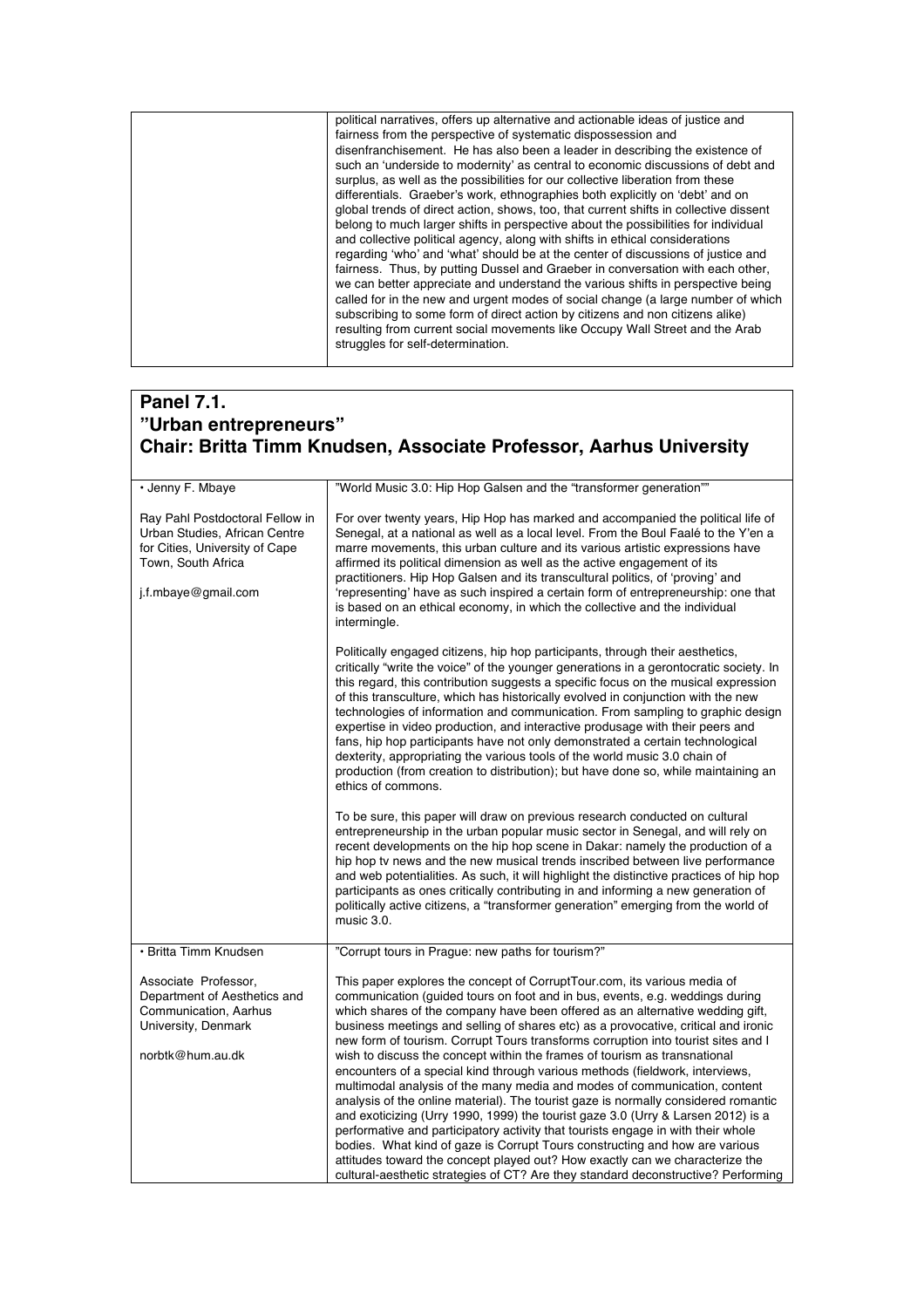|                                                                                                                                    | mimicry or are they creatively inventing new tourist forms? I likewise like to<br>consider Corrupt Tours as special version of dark spot tourism or difficult heritage<br>tourism (Seaton 1996, 2009, Sharpley & Stone 2009, MacDonald 2009) in post-<br>communist societies as an economic resource. Thirdly I will look at how the non-<br>institutional voices of the local entrepreneurs and activists involved in this concept<br>deal with the dilemma between tourists' consuming desire (the longing for ever<br>changing experiences, Sturken 2007) and the political, critical edge of the whole<br>endeavour. The paper is part of a larger project on various non-institutionalized<br>uses of difficult heritage in post-communist cities (Vilnius, Lithuania, Cracow,<br>Poland, Sarajevo, Bosnia-Hercegovina).                                                                                                                                                                                                                                                                                                                                                                                                                                                                                                                                                                                                                                                                                                                                                                                                                                                                                                                                                                                                                                                             |
|------------------------------------------------------------------------------------------------------------------------------------|-------------------------------------------------------------------------------------------------------------------------------------------------------------------------------------------------------------------------------------------------------------------------------------------------------------------------------------------------------------------------------------------------------------------------------------------------------------------------------------------------------------------------------------------------------------------------------------------------------------------------------------------------------------------------------------------------------------------------------------------------------------------------------------------------------------------------------------------------------------------------------------------------------------------------------------------------------------------------------------------------------------------------------------------------------------------------------------------------------------------------------------------------------------------------------------------------------------------------------------------------------------------------------------------------------------------------------------------------------------------------------------------------------------------------------------------------------------------------------------------------------------------------------------------------------------------------------------------------------------------------------------------------------------------------------------------------------------------------------------------------------------------------------------------------------------------------------------------------------------------------------------------|
| • Tina Vestermann Olsen                                                                                                            | "Cultural and entrepreneurial production via a strategy of temporality"                                                                                                                                                                                                                                                                                                                                                                                                                                                                                                                                                                                                                                                                                                                                                                                                                                                                                                                                                                                                                                                                                                                                                                                                                                                                                                                                                                                                                                                                                                                                                                                                                                                                                                                                                                                                                   |
| Ph.D. Student, Institute for<br>Architecture, Design and Media<br>Technology, Aalborg University,<br>Denmark<br>tvol@create.aau.dk | Professional planners have opened the door to temporary uses in the hope of<br>initiating growth, revitalization, cultural and entrepreneurial production. In an<br>urban design and planning perspective this is particularly interesting as temporary<br>uses of the city environment becomes a consciously selected strategic tool<br>preparing a change of the physical environment putting the end-user in front. The<br>article will contribute to the on-going discussion of how and to which extent<br>cultural processes can be part of a participatory and (traditionally) bottom up<br>approach through temporary uses. This will build on the introduction of a range of<br>typologies of cultural temporalities based on different kinds of temporary uses<br>and their actual potential for cultural and entrepreneurial production. This implies<br>a foregrounding and consideration of the intent and rationales behind cultural<br>planning and entrepreneurship coupled with the nature of temporary uses. These<br>findings will be based on empirical data from a case in Aalborg including<br>interviews; document, site and process analysis supplemented by findings from a<br>background catalogue of international reference projects. Furthermore the article<br>will include an underlying theoretic discussion of the temporary as a process of<br>transformation linking 'before' with 'after' building on an understanding of place as<br>more than physicality – rather time-space firstly presented by Bergson and later<br>adopted by eg. Sanford Kwinter and Panu Lehtovuori. The theoretic discussion<br>will be used to discuss the transformative aspects of the presented typologies.<br>The content of the article stems from a recently commenced PhD project at<br>Aalborg University, Institute for Architecture, Design and Media Technology. |

### **7.2. "Art in public spaces" Chair: Signe Brink Pedersen, Arts Curator/PhD. Fellow, Aalborg University**

| • Line Marie Bruun Jespersen       | "The friendly public domain. Public art and the creation of socially inclusive urban<br>spaces"                                                                                                                                                                                                                                                                                                                                                                                                                                                                                                             |
|------------------------------------|-------------------------------------------------------------------------------------------------------------------------------------------------------------------------------------------------------------------------------------------------------------------------------------------------------------------------------------------------------------------------------------------------------------------------------------------------------------------------------------------------------------------------------------------------------------------------------------------------------------|
| Assistant Professor, Institute for |                                                                                                                                                                                                                                                                                                                                                                                                                                                                                                                                                                                                             |
| Architecture and Media             | The paper takes departure in contemporary examples of art for public space that                                                                                                                                                                                                                                                                                                                                                                                                                                                                                                                             |
| Technology                         | rely on a bodily active audience, and discuss the participatory cultural processes                                                                                                                                                                                                                                                                                                                                                                                                                                                                                                                          |
| Aalborg University, Denmark        | and critical potential in such art projects, which often appear to be primarily<br>playfull, fun and spectacular. They do not express a strong or explicit political                                                                                                                                                                                                                                                                                                                                                                                                                                        |
| Imbj@create.aau.dk                 | view, but represent a relational, and bodily performance oriented situation, that tie<br>the participants both as individuals and as a collective to the situation.                                                                                                                                                                                                                                                                                                                                                                                                                                         |
|                                    | Urban sociologists (Arendt 1958, Goffmann 1959, Baumann 2000, Sennett 1977,<br>2012) have put forward arguments for a lively urban life where citizens meet and<br>cultural exchange take place, in order to sustain a healthy democracy. Both<br>sociologists and architects have, in this line of thinking, pleaded for planning and<br>designing of socially inclusive public spaces that can accommodate a variety of<br>lifestyles, ages and cultures (Hajer and Rejndorp 2001, Marling 2009). This paper<br>argues that art in public space have a potential for creating such places in the<br>city. |
|                                    | Performative art with emphasis on social interaction and collective reception<br>holds the potential of providing alternative spaces in the public sphere, where<br>citizens can be present in social forms staged by art. The artwork establishes an<br>alternative space to eg consumerism and the rational functionality of the urban<br>landscape. The social situation established by the collective experience of the art<br>work offer an implicit critique of the norms of behaviour in contemporary public<br>space.                                                                               |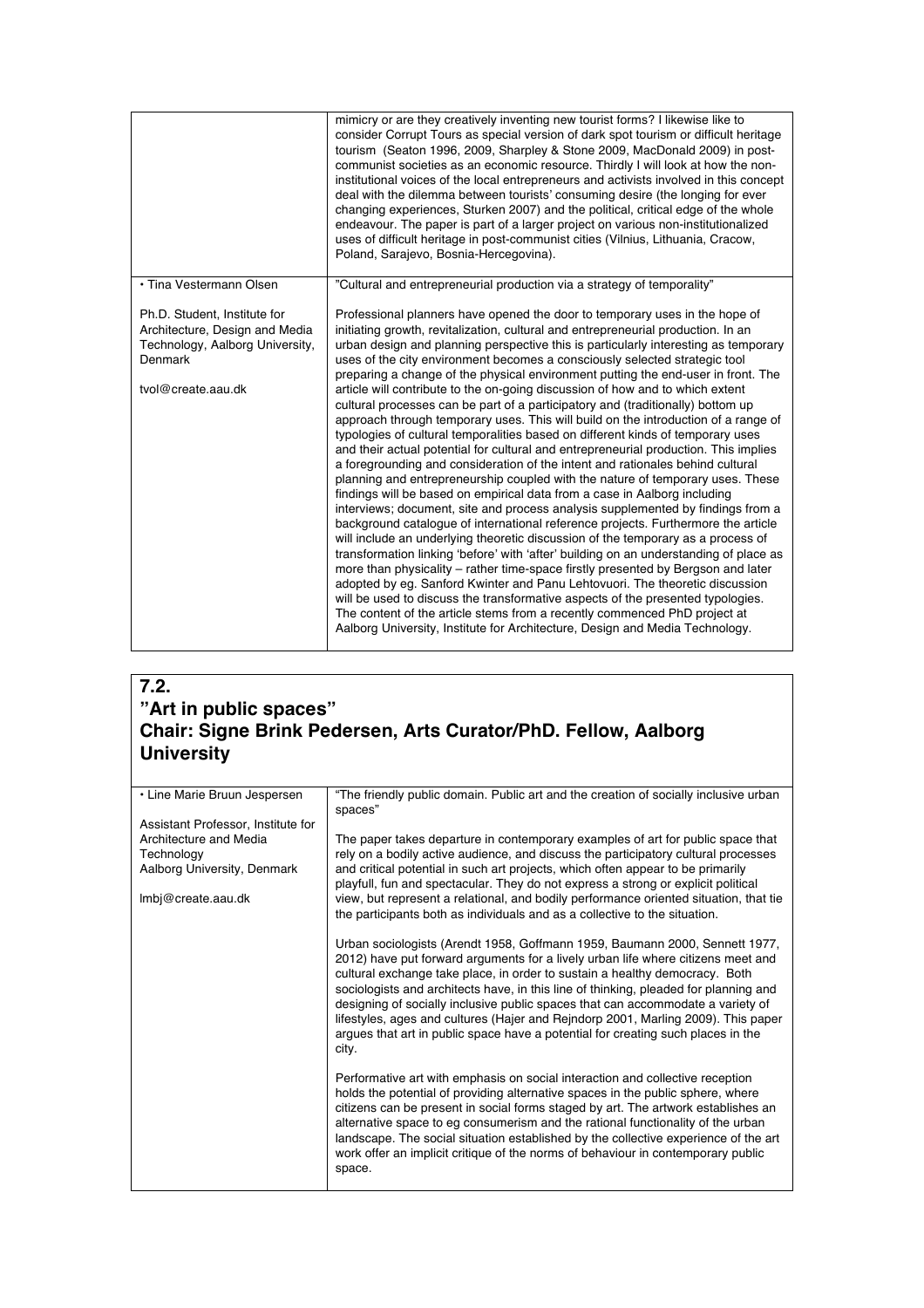|                                                                                                                                                             | The paper discuss if the collective presence of participants allows for<br>understanding relational, performative and participatory art as a meaningful<br>approach to creating alternative, socially inclusive and engaging spaces in the<br>city.                                                                                                                                                                                                                                                                                                                                                                                                                                                                                                                                                                                                                                                                                                                                                                                  |
|-------------------------------------------------------------------------------------------------------------------------------------------------------------|--------------------------------------------------------------------------------------------------------------------------------------------------------------------------------------------------------------------------------------------------------------------------------------------------------------------------------------------------------------------------------------------------------------------------------------------------------------------------------------------------------------------------------------------------------------------------------------------------------------------------------------------------------------------------------------------------------------------------------------------------------------------------------------------------------------------------------------------------------------------------------------------------------------------------------------------------------------------------------------------------------------------------------------|
| · Maria Assunção Gato                                                                                                                                       | "Agents and values in a participatory public art process: the monument to<br>multiculturalism in Almada, Portugal"                                                                                                                                                                                                                                                                                                                                                                                                                                                                                                                                                                                                                                                                                                                                                                                                                                                                                                                   |
| Anthropologist, DINÂMIA'CET,<br>Instituto Universitário de Lisboa,<br>Portugal<br>magoo@iscte.pt                                                            | Public art, for its impact on the territory, has an undeniable cultural dimension and<br>plays an important role in promoting social dynamics, especially at a local level.<br>Its potential in participatory processes has led to recent interesting experiences<br>and results in some European cities, such as Barcelona (Remesar, 2000;<br>Remesar and Vidal, 2003; Aguilera, 2004; Ricart, 2009, Águas, 2012).                                                                                                                                                                                                                                                                                                                                                                                                                                                                                                                                                                                                                  |
| • Filipa Ramalhete<br>Anthropologist,<br>CEACT/UAL and e-GEO/FCSH<br>Universidade Nova de Lisboa,<br>Portugal                                               | In Portugal, a unique case-study of participated public art was developed by our<br>team, having the Barcelona experiences as a reference, combined with the use of<br>methodologies for the promotion of public participation in regional planning<br>(Vasconcelos and Baptista 2002; Vassalo and Farinha, 2010).                                                                                                                                                                                                                                                                                                                                                                                                                                                                                                                                                                                                                                                                                                                   |
| framalhete@netcabo.pt                                                                                                                                       | This case-study consists in the conception of a three piece monument built<br>through a public art participated process for the Caparica Civic Centre (Almada,<br>Portugal) between 2011 and 2013. The fact that we're in the presence of a                                                                                                                                                                                                                                                                                                                                                                                                                                                                                                                                                                                                                                                                                                                                                                                          |
| • Sérgio Vicente                                                                                                                                            | multicultural neighborhood with a strong social and cultural diversity - where the<br>resident population has generally low incomes being mainly composed by people                                                                                                                                                                                                                                                                                                                                                                                                                                                                                                                                                                                                                                                                                                                                                                                                                                                                  |
| Sculptor, CIEBA, Faculdade de<br>Belas Artes da Universidade de<br>Lisboa, Portugal                                                                         | who came from Portuguese rural areas, immigrants from several African<br>countries and Gypsies - led to the construction of a monument inspired in the<br>multiculturalism concept.                                                                                                                                                                                                                                                                                                                                                                                                                                                                                                                                                                                                                                                                                                                                                                                                                                                  |
| ateliersergiovicente@gmail.com                                                                                                                              | The participatory process involved several agents - the municipality, the experts'<br>team, local associations and inhabitants - and laid basis on a sequential and<br>progressive working methodology, through a dynamic and iterative process<br>where the territory and the community were the basic stones for the monuments'<br>conception.                                                                                                                                                                                                                                                                                                                                                                                                                                                                                                                                                                                                                                                                                     |
|                                                                                                                                                             | This participatory process is currently under evaluation and three main questions<br>arise: does this participatory public art process represent an added value for the<br>agents and participants who were involved? Which kind of values did the<br>participants wish for? Were the prime expectations converted in real benefits?<br>This presentation proposes to discuss the different agents and values implied in<br>participatory public art processes, having the Monument to Multiculturalism at<br>Caparica Civic Centre as a case study.                                                                                                                                                                                                                                                                                                                                                                                                                                                                                 |
| · Signe Brink Pedersen                                                                                                                                      | "Rethink Participatory Cultural Citizenship"                                                                                                                                                                                                                                                                                                                                                                                                                                                                                                                                                                                                                                                                                                                                                                                                                                                                                                                                                                                         |
| Arts Curator/PhD. Fellow,<br>Roskilde Festival/Aalborg<br>University/Bartlett School of<br>Architecture, Denmark<br>Signe.Pedersen@roskilde-<br>festival.dk | There seems to be a rising cross-disciplinary debate in the field of public art<br>curating. The qualities of art, which are designed to intervene or pop-up, appear<br>to be in specific interest of the public and urban planning realm and more and<br>more often contemporary art is, according to Andrea Phillips, described as an<br>engine, which is accelerating social engagement and development or offering<br>social care in an urban context. She claims that public art is slipping away to be<br>replaced by diverse forms of participatory, networked, collaborative and/or<br>discursive practice. She proposes that this is a paradoxical situation which can be<br>received both as egalitarian positively and entirely destructive of artistic<br>infrastructure (Phillips 2011). Likewise, Claire Bishop arques critically that we<br>should discuss and question the "participatory turn" in contemporary art, which<br>she describes as highly influenced by political strategies and power (Bishop<br>2012). |
|                                                                                                                                                             | Bruno Latour stresses a valuable point in this discussion "the question is to<br>decide whether an actor is "in" a system or if the system is made up "of"<br>interacting actors". Latour is demanding that we rethink our part, in what he<br>names the "assemblage" of the social, and invites us to re-conceptualize the<br>relation between things (everyday objects, artworks) and humans (artists,<br>audiences, curators) in order to re-constitute the power relations in the context of<br>these social and participatory tendencies (Latour 2007).                                                                                                                                                                                                                                                                                                                                                                                                                                                                         |
|                                                                                                                                                             | This paper will, with the outset in the relation between urban planning and public<br>art curating discuss the role of participatory contemporary art and investigate how<br>intertwinement of fundamentally diverse agencies and agendas, such as artists,<br>curators, urban planners, developers and policy makers can be perceived both as<br>opportunities for profound citizen empowerment and as challenges where art and<br>participatory processes are becoming instruments in order to reach political<br>goals.                                                                                                                                                                                                                                                                                                                                                                                                                                                                                                           |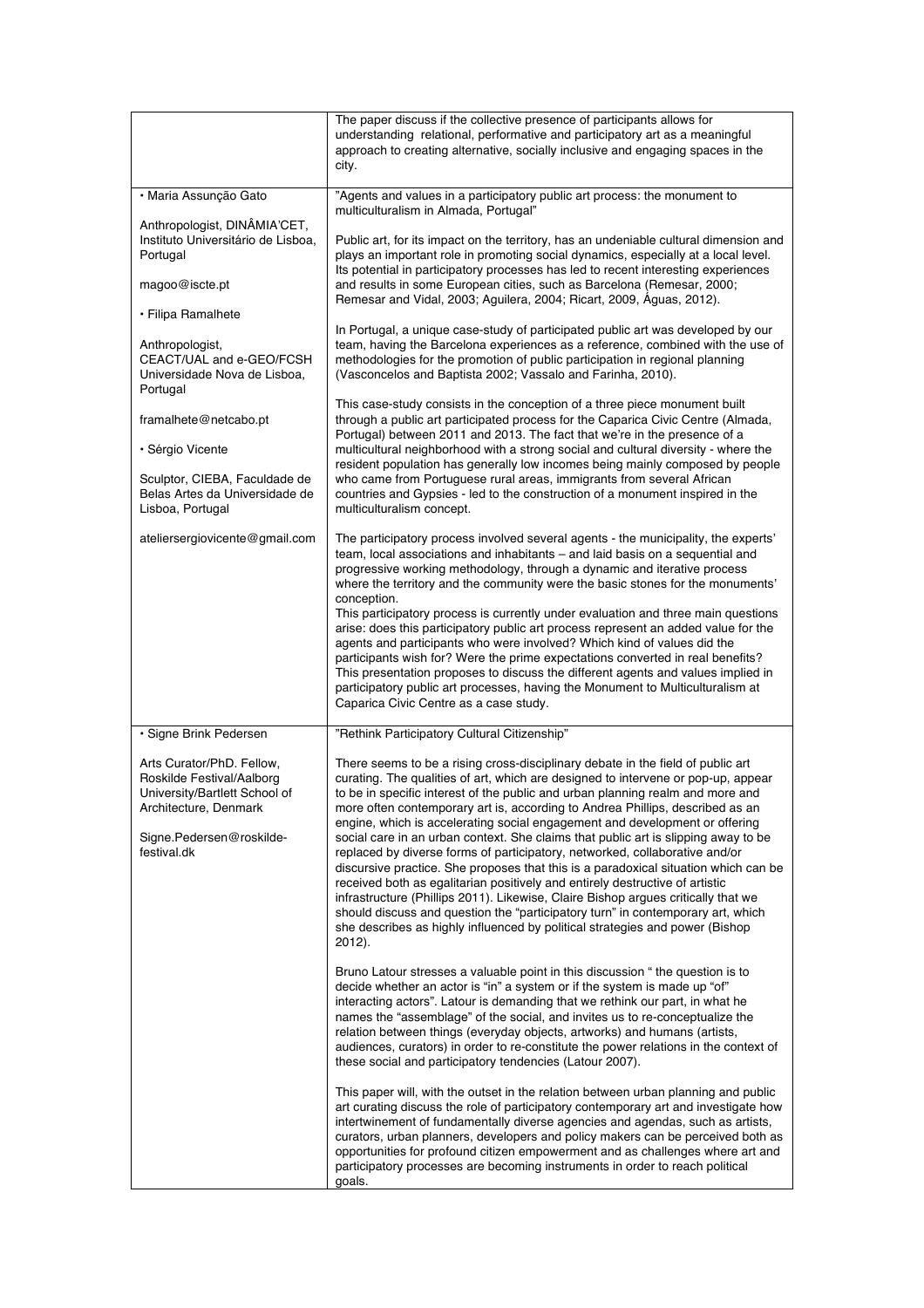| 7.3.                                                                                                                                                                  |                                                                                                                                                                                                                                                                                                                                                                                                                                                                                                                                                                                                                                                                                                                                 |  |
|-----------------------------------------------------------------------------------------------------------------------------------------------------------------------|---------------------------------------------------------------------------------------------------------------------------------------------------------------------------------------------------------------------------------------------------------------------------------------------------------------------------------------------------------------------------------------------------------------------------------------------------------------------------------------------------------------------------------------------------------------------------------------------------------------------------------------------------------------------------------------------------------------------------------|--|
| "Designing (democratic) engagement"<br><b>Chair: Jonas Fritsch, Assistant Professor, Aarhus University</b>                                                            |                                                                                                                                                                                                                                                                                                                                                                                                                                                                                                                                                                                                                                                                                                                                 |  |
| • Maria Teresa Cruz                                                                                                                                                   | "Design as Praxis"                                                                                                                                                                                                                                                                                                                                                                                                                                                                                                                                                                                                                                                                                                              |  |
| PhD in Communication and<br>Culture, teacher at the<br>Department of Communication<br>Sciences of the New University<br>of Lisbon, Portugal<br>teresacruz12@gmail.com | As this conference proposes, the participatory turn of contemporary culture<br>implies a political reflection. The urge to "action" and "participation," whether it<br>being aesthetic and artistic, technological or social, places the praxis and the<br>human community at the center of the experience, and from that standpoint it's a<br>political call, just as much as the "revolution" was so in the past. "Agency" and<br>"participation" are now transparent and self-evident values, unveiling the<br>massification, passivity and control phenomena of modern societies.                                                                                                                                           |  |
|                                                                                                                                                                       | This call to "agency" and "empowerment" isn't, however, accompanied by an<br>ideal or a clear image of the community that is to come, nor by any kind of<br>certainty that new forms of governance and agency will in fact escape the<br>mobilization processes unleashed by modernity and accelerated by technics. This<br>is a shift fueled primarily by critical thinking contexts and supported by a<br>fundamental regulating principle - sustainability. The need for a new praxis<br>emerges as an ethical and anthropological imperative, which implies a new<br>empowerment and mobilization of human beings in the context of their own lives.                                                                        |  |
|                                                                                                                                                                       | The modern experience has, nonetheless, lead to a great deal of mistrust<br>regarding the idea of mobilization and potentiality. Some of its central tenets,<br>such as labor, state, or work of art, have begun to dissipate. Facing an invite to<br>mobilization, many of us won't hesitate to answer just as Bartleby: «I would prefer<br>not to.» Perhaps all will be played along the possibility of disconnecting capacity<br>and potentiality, or further yet, through the choice and modal profiling of the<br>apparatuses and their strategies.                                                                                                                                                                        |  |
|                                                                                                                                                                       | This communication will cover "social and collaborative design" as a case study<br>and as a strategic proposal, evaluating how it responds to the problematics of<br>present times. What pushes design to move about in all subject matters, from<br>objects to processes, from bios to socius? Post the long debate concerning the<br>relation between design and art, what is the political significance of this praxis of<br>design now in the making?                                                                                                                                                                                                                                                                       |  |
| · Morten Breinbjerg                                                                                                                                                   | "Designing for aesthetics of participation"                                                                                                                                                                                                                                                                                                                                                                                                                                                                                                                                                                                                                                                                                     |  |
| Associate Professor, Dep. of<br>Aesthetics and Communication,<br>Aarhus University, Denmark<br>musmb@hum.au.dk<br>• Jonas Fritsch<br>Assistant Professor, Dep. of     | The Scandinavian tradition of Participatory Design (PD) within Human-Computer<br>Interaction (HCI) has historically focused on involving people when introducing<br>Information technology into the workplace. Today, where IT has long invaded all<br>aspects of people's everyday lives, paving the way for a digital culture, one<br>challenge of design is to critically engage people in technology-mediated<br>practices in new contexts, such as the home or urban space. Here, PD<br>techniques and methods might help cultivate a reflection on the way IT lets us<br>participate in everyday practices through e.g. webpages, interactive screens,<br>mobile devices, what we frame as 'aesthetics of participation'. |  |
| Aesthetics and Communication,<br>Aarhus University, Denmark<br>imvjf@hum.au.dk                                                                                        | In this paper we report on an experiment, where we have explored a way for a<br>community to become critically engaged in their local environment (Møllevangen<br>in Aarhus) through a participatory collection of sounds as part of a collective                                                                                                                                                                                                                                                                                                                                                                                                                                                                               |  |
| • Olav W. Bertelsen                                                                                                                                                   | listening process. In the project, we are building up a sound archive that reflects<br>people's ideas, perceptions and imaginations of the place they inhabit. The                                                                                                                                                                                                                                                                                                                                                                                                                                                                                                                                                              |  |
| Associate Professor, Dep. of<br>Aesthetics and Communication,<br>Aarhus University, Denmark<br>olavb@cs.au.dk                                                         | archive is seen as indicative to the rhythm and nature of the place revealing not<br>only the lives that unfold, but also how people sense and interpret the local<br>community through their auditory sensibility.<br>During the project we have asked people to collect sounds and stories from their<br>neighborhood using electronic devices and instructed them to collect sounds of<br>different qualities i.e. sounds they like or dislike, sounds they find intimidating or<br>pleasing, sounds that evoke imaginations, good or bad connotations, or sounds<br>that represent their home, their favorite place etc.                                                                                                    |  |
|                                                                                                                                                                       | The archive has been made accessible through a physical listening machine<br>called Ekkomaten, a design fictional probe that takes form of an old prewar<br>listening machine from the 20th century, exhibited in the community. By operating                                                                                                                                                                                                                                                                                                                                                                                                                                                                                   |  |

Г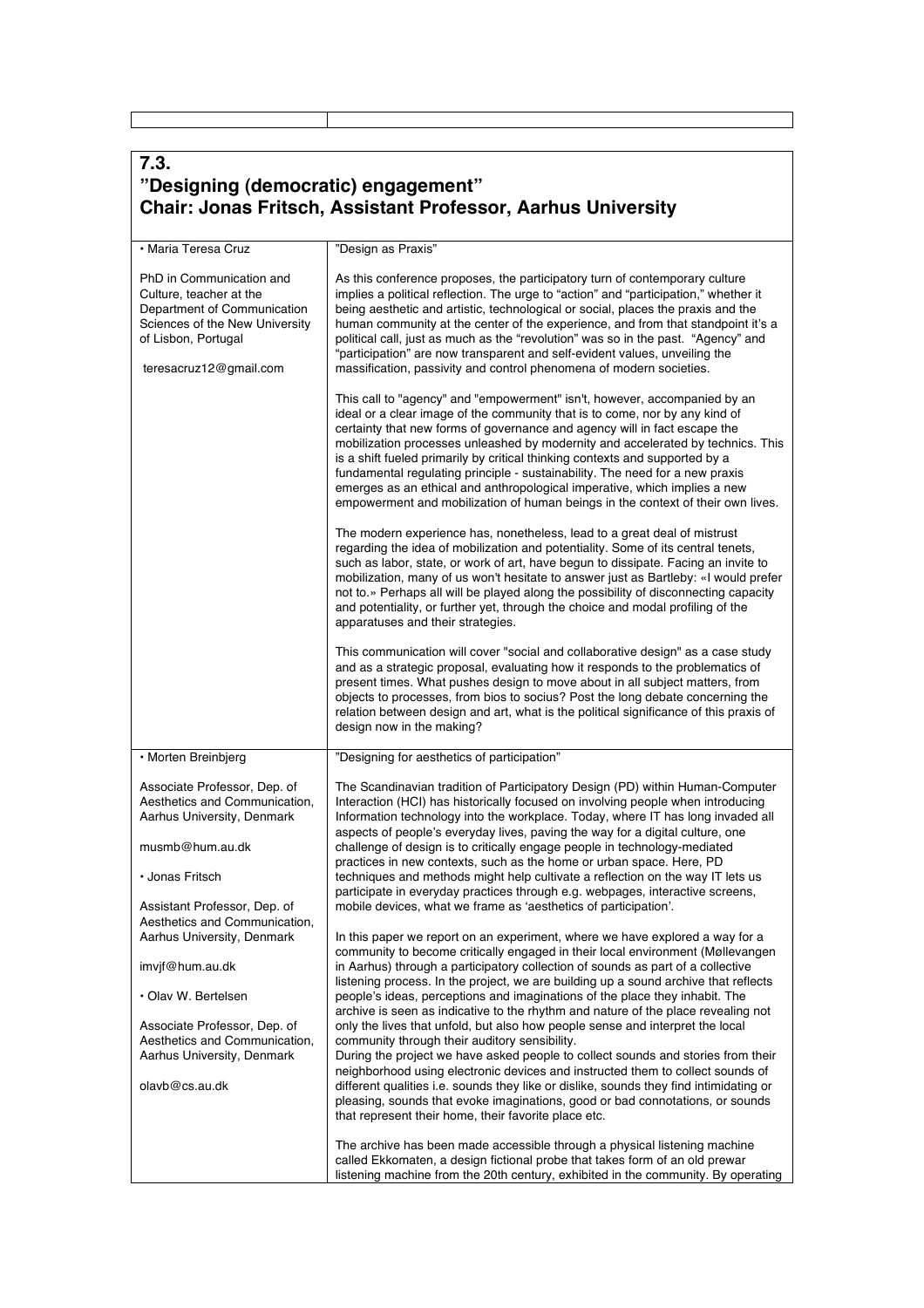|                                                                                                                            | the machine people can navigate the archive, and listen to how it echoes their<br>fellow citizens perception of the community.<br>In the paper the question of what it means to design for critical reflection through<br>participation in a collective listening process will be pursued and how this design<br>process can be seen as an attempt to explore new ways for communities to use<br>technologies to participate in the creation of a new 'sense of community'.                                                                                                                                                                                                                                                                                                                                                                                                                                                                                                                                                                                                                                                                                                                                                                                                                                                                                                                                                                                                                                                                                                                                                                                                                                                                                                                 |
|----------------------------------------------------------------------------------------------------------------------------|---------------------------------------------------------------------------------------------------------------------------------------------------------------------------------------------------------------------------------------------------------------------------------------------------------------------------------------------------------------------------------------------------------------------------------------------------------------------------------------------------------------------------------------------------------------------------------------------------------------------------------------------------------------------------------------------------------------------------------------------------------------------------------------------------------------------------------------------------------------------------------------------------------------------------------------------------------------------------------------------------------------------------------------------------------------------------------------------------------------------------------------------------------------------------------------------------------------------------------------------------------------------------------------------------------------------------------------------------------------------------------------------------------------------------------------------------------------------------------------------------------------------------------------------------------------------------------------------------------------------------------------------------------------------------------------------------------------------------------------------------------------------------------------------|
| • Katja Lindgvist                                                                                                          | "Design education for democratic development: examples of innovation in<br>Denmark and Sweden"                                                                                                                                                                                                                                                                                                                                                                                                                                                                                                                                                                                                                                                                                                                                                                                                                                                                                                                                                                                                                                                                                                                                                                                                                                                                                                                                                                                                                                                                                                                                                                                                                                                                                              |
| Associate senior lecturer,<br>Department of service<br>management, Lund University,<br>Sweden<br>katja.lindqvist@ism.lu.se | This paper will present and discuss the possibilities of a broadened view on<br>design as the basis for development of process based nonformal design<br>education on public arenas such as design promoting organisations and<br>museums. A literature survey of design education shows that research on<br>nonformal education based on design processes is very rare, and the paper<br>points to the need for more research on innovative forms of design education in<br>nonformal contexts such as museums and similar public venues. Current<br>interesting examples from Sweden and Denmark will also be presented. Denmark<br>is internationally a pioneer in strategic use of design as approach and process for<br>the investigation of social problems with a participatory model. In the other Nordic<br>countries, with their strong emphasis on democratic nonformal education in the<br>civil and public sphere, seems to be at the forefront of a strategic national and<br>regional recognition of the potential of the design process for social and societal<br>development. The paper gives examples of innovative projects using inclusive<br>design processes, such as Index: Design to improve life, Malmö Living Lab, and<br>reorientation of the activities of Form/Design Center in Malmö, and discusses this<br>particular form of design education in the light of these examples. Innovative<br>forms of design education are also compared with similar but established<br>changes in art education based on contemporary art, where longer projects with<br>the artist or an educator where the participants learn by interaction, often based<br>on social challenges addressed by the artist of artworks on which the educational<br>activities are based. |

# **Panel 8.1. "Myths of Participation" Chair: Anne Scott Sørensen, Associate Professor, University of Southern Denmark**

| • Adam Fish                  | "TECHNOLIBERALISM: Participatory Democracy and the Myths of Convergence                                                                                                                                                                                                                                                                                                                                                                                                                                                                                                                                                                                                                                                                                                                                                                                                         |
|------------------------------|---------------------------------------------------------------------------------------------------------------------------------------------------------------------------------------------------------------------------------------------------------------------------------------------------------------------------------------------------------------------------------------------------------------------------------------------------------------------------------------------------------------------------------------------------------------------------------------------------------------------------------------------------------------------------------------------------------------------------------------------------------------------------------------------------------------------------------------------------------------------------------|
|                              | Industries"                                                                                                                                                                                                                                                                                                                                                                                                                                                                                                                                                                                                                                                                                                                                                                                                                                                                     |
| Lecturer, Media and Cultural |                                                                                                                                                                                                                                                                                                                                                                                                                                                                                                                                                                                                                                                                                                                                                                                                                                                                                 |
| Studies, Department of       | Developing in offices in Hollywood and Silicon Valley are utopian myths about                                                                                                                                                                                                                                                                                                                                                                                                                                                                                                                                                                                                                                                                                                                                                                                                   |
| Sociology                    | how social media, digital work, and participatory television can improve American                                                                                                                                                                                                                                                                                                                                                                                                                                                                                                                                                                                                                                                                                                                                                                                               |
| Lancaster University, UK     | democracy while also turning a handsome profit. Media industries tell themselves                                                                                                                                                                                                                                                                                                                                                                                                                                                                                                                                                                                                                                                                                                                                                                                                |
|                              | myths about the coming internet and television convergence, they attempt to                                                                                                                                                                                                                                                                                                                                                                                                                                                                                                                                                                                                                                                                                                                                                                                                     |
| a.fish2@lancaster.ac.uk      | model democratic society based on the structure of the internet, and they devise<br>plans to solve democracy with technology. These myths both motivate passionate<br>work and investment while limiting pragmatic responses to complex social<br>problems. They enrich the mythmakers while making workers lives precarious.<br>This analysis details these myths, models, and missions through detailed<br>analysis of the myths of internet and television convergence, digital labour,<br>internet-centrism and digital solutionism, and the volatile world of participatory<br>global satellite television.                                                                                                                                                                                                                                                                |
|                              | The primary case study for this new theory is Current, a global television and<br>internet convergence network founded by US Vice President AI Gore in 2005 and<br>purchased by AI Jazeera in 2013. Originally designed to "democratize television,"<br>Current was a pioneer in the use of social media, user-generated content, and<br>internet video. They were one of the only independent politically driven television<br>networks in the United States, Italy, England, and Ireland. But they failed in these<br>projects of democratizing television and diversifying the public sphere, were<br>eliminated from the international satellites by Rupert Murdoch, and their<br>employees struggled to implement their idealistic models before being fired, or<br>worse, being stuck in a prison in North Korea-as was the case with Laura Ling<br>and Euna Lee in 2009. |
|                              | As a freelance television and internet video producer for Current from 2006-2009,                                                                                                                                                                                                                                                                                                                                                                                                                                                                                                                                                                                                                                                                                                                                                                                               |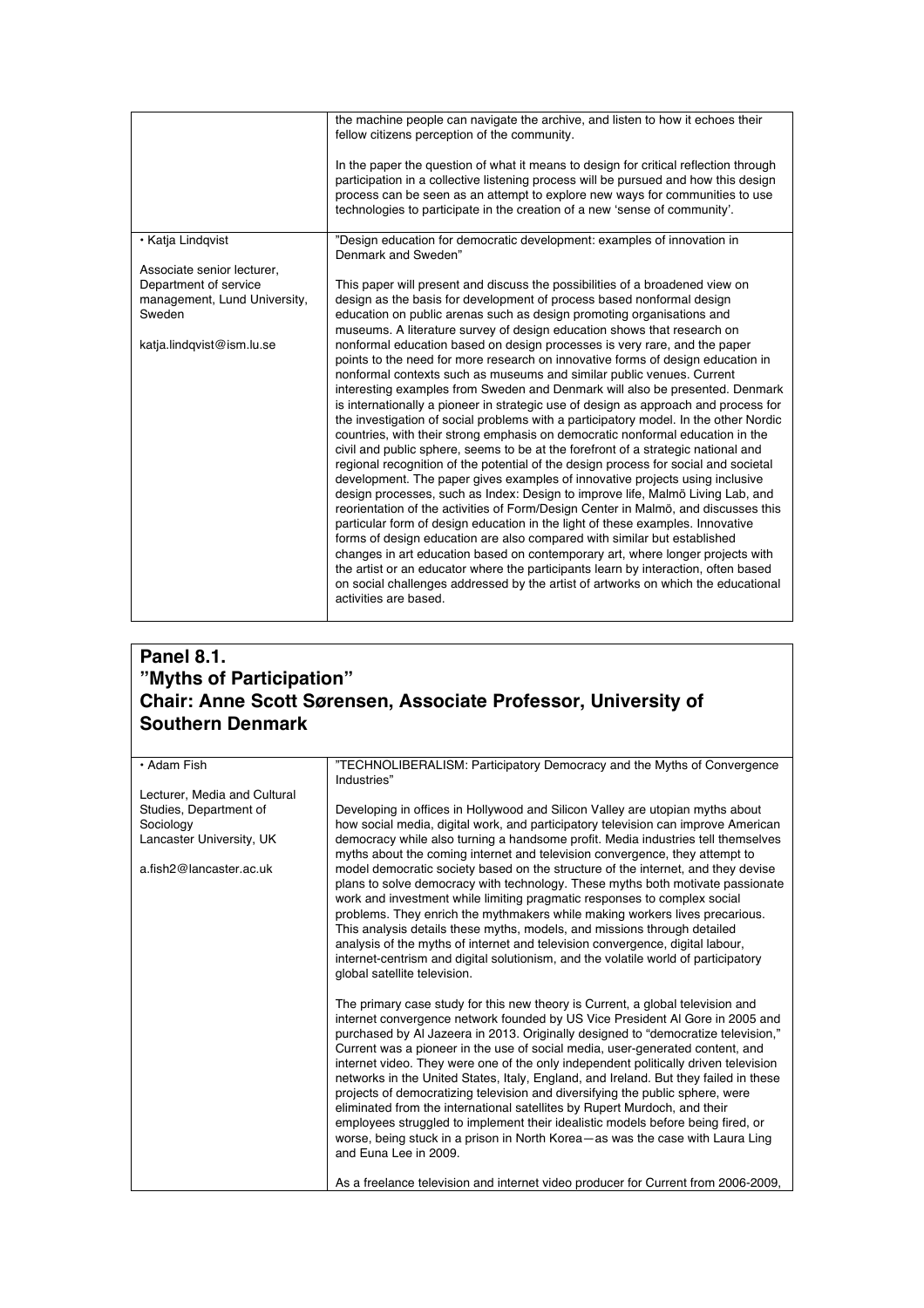|                                                                                                                                                                                 | the evidence for this discussion is developed from participant observation with the<br>media producers. Current's troubles implementing their myths, models, and<br>missions and their eventual extinction make evident the contentious position of<br>participatory communities dependent upon corporate platforms.                                                                                                                                                                                                                                                                                                                                                                                                                                                                                                                                                                                                                                                                                                                                                                                                                                                                                                                                                                                                                                                                                                                                                                                                                                 |
|---------------------------------------------------------------------------------------------------------------------------------------------------------------------------------|------------------------------------------------------------------------------------------------------------------------------------------------------------------------------------------------------------------------------------------------------------------------------------------------------------------------------------------------------------------------------------------------------------------------------------------------------------------------------------------------------------------------------------------------------------------------------------------------------------------------------------------------------------------------------------------------------------------------------------------------------------------------------------------------------------------------------------------------------------------------------------------------------------------------------------------------------------------------------------------------------------------------------------------------------------------------------------------------------------------------------------------------------------------------------------------------------------------------------------------------------------------------------------------------------------------------------------------------------------------------------------------------------------------------------------------------------------------------------------------------------------------------------------------------------|
| • Christian Ulrik Andersen                                                                                                                                                      | "The participatory and open city as a myth"                                                                                                                                                                                                                                                                                                                                                                                                                                                                                                                                                                                                                                                                                                                                                                                                                                                                                                                                                                                                                                                                                                                                                                                                                                                                                                                                                                                                                                                                                                          |
| Associate Professor, Aesthetics<br>and Communication,<br>Participatory Information<br>Technology Centre,<br>Aarhus University, Denmark<br>imvcua@hum.au.dk<br>· Søren Bro Pold  | Roland Barthes has famously described myths as 'second-order' signs. A city is<br>identified by the composite of myriads of streets, buildings and people, but it also<br>relates to an ideal life $-$ a 'bourgeois' way of perceiving the world (in Barthes'<br>terms). Quite often, media technologies play an important role in the creation of<br>these myths. How can participatory technologies be interpreted as myths? Myths<br>around urban, ubiquitous, networked computers shape our reality and construct<br>worlds where we control the city in 'smart' ways, or are 'open' to the life and<br>creativity of the city. But what ideal life do they refer to? How do they construct a<br>world for us, and our place in it?                                                                                                                                                                                                                                                                                                                                                                                                                                                                                                                                                                                                                                                                                                                                                                                                              |
| Associate Professor, Aesthetics<br>and Communication,<br>Participatory Information<br>Technology Centre,<br>Aarhus University, Denmark<br>aeksp@hum.au.dk                       | The paper proposes to view the notion of a 'participatory' and 'open' city in the<br>light of an occupation by 'smartness'. Through an analysis of IBM's presentation<br>of "A Smarter Planet Initiative" and "Smarter Cities Challenge" (IBM plays a<br>historical role in the myth of cybernetic control), and with references to social<br>apps, it presents and deconstructs smartness, open data and participation as<br>technological myths for a contemporary anti-urbanity, and finally proposes to<br>build urban technological design on a perception of openness that includes the<br>conflicts inherent to the urban experience.                                                                                                                                                                                                                                                                                                                                                                                                                                                                                                                                                                                                                                                                                                                                                                                                                                                                                                         |
| · Anne Scott Sørensen                                                                                                                                                           | "Participation and Cultural Policy"                                                                                                                                                                                                                                                                                                                                                                                                                                                                                                                                                                                                                                                                                                                                                                                                                                                                                                                                                                                                                                                                                                                                                                                                                                                                                                                                                                                                                                                                                                                  |
| Associate Professor and Senior<br>Lecturer, Department for the<br>Study of Culture, Cultural<br>Studies Section, University of<br>Southern Denmark, Denmark<br>annescott@sdu.dk | In Danish cultural policy research, cultural policies since the midst 20 <sup>th</sup> century<br>have been described in terms of a particular Nordic model developed through<br>three or four phases. Whereas the first ones constitute "the golden age" of<br>democratization of culture and cultural democracy, respectively, the last ones<br>constitute the decline of this model in terms of a instrumentalization of culture,<br>now subdued to the experience economy and New Public Management (Duelund<br>2003). In recent research, however, the actual turn to experiences, audiences<br>and their participation in the wake of the experience economy has been re-<br>evaluated and new agendas have arisen: Andersen et al. 2010, Dysthe,<br>Bernhardt & Esbjørn 2012, Drotner et al. 2011, Ekeberg 2003, Ingemann &<br>Larsen 2005, Möntmann 2006. In this new research, however, the turn to<br>"participation" has been almost uncritically celebrated as institutional and cultural<br>transformative. Only few critical voices have been raised and only little empiric<br>research on the actual forms and modes of participation have been done (Rutloff,<br>2013). On the ground of a re-reading of core policy-documents and by means of<br>the literature of "post-criticism" (Bal 2010 and 2012, Bishop 2012, Butt 2005,<br>Rogoff 2005), I shall in this paper nuance the mapping of Danish cultural policies<br>and explore a post-critical approach to the actual cultural policies and practices of<br>"participation". |
| · Birgit Eriksson<br>Associate Professor, Dep. of<br>Aesthetics and Communication,<br>Aarhus University, Denmark                                                                | "Utopias of art and culture: Community, creativity - and participation as the<br>missing link?"<br>Yves Michaud has characterized modernity by three utopias: the utopia of<br>democratic citizenship, which deals with freedom and equality; the utopia of<br>labour, which deals with social change; and the utopia of art, which deals with                                                                                                                                                                                                                                                                                                                                                                                                                                                                                                                                                                                                                                                                                                                                                                                                                                                                                                                                                                                                                                                                                                                                                                                                       |
| aekbe@hum.au.dk                                                                                                                                                                 | inter-subjective communication and community. He has argued that the utopia of<br>art, which since the late $18th$ century has been closely linked to the utopia of<br>democratic citizenship, is coming to an end.<br>But to what degree has the belief in art's inter-subjective, communicative and<br>civilizational potential come to an end? On the one hand, the idea of art as<br>sustaining community and citizenship has been revitalized in the art world by the<br>"relational aesthetics", "social aesthetics", "dialogical art", "participatory art" etc. of<br>the last 20 years. On the other hand, if we examine a broader cultural context,<br>democratic citizenship has been replaced by labour and change as the privileged<br>'utopian ally' of art. In a wide variety of discourses, creativity and its promise of<br>novelty have been represented not only as the most important dimension of art<br>but also as a necessary tool for economic development and social change.                                                                                                                                                                                                                                                                                                                                                                                                                                                                                                                                                |
|                                                                                                                                                                                 | But how do these tendencies interact? What are the consequences, if art in a<br>cultural perspective is related to the individuality and flexibility of the realm of                                                                                                                                                                                                                                                                                                                                                                                                                                                                                                                                                                                                                                                                                                                                                                                                                                                                                                                                                                                                                                                                                                                                                                                                                                                                                                                                                                                 |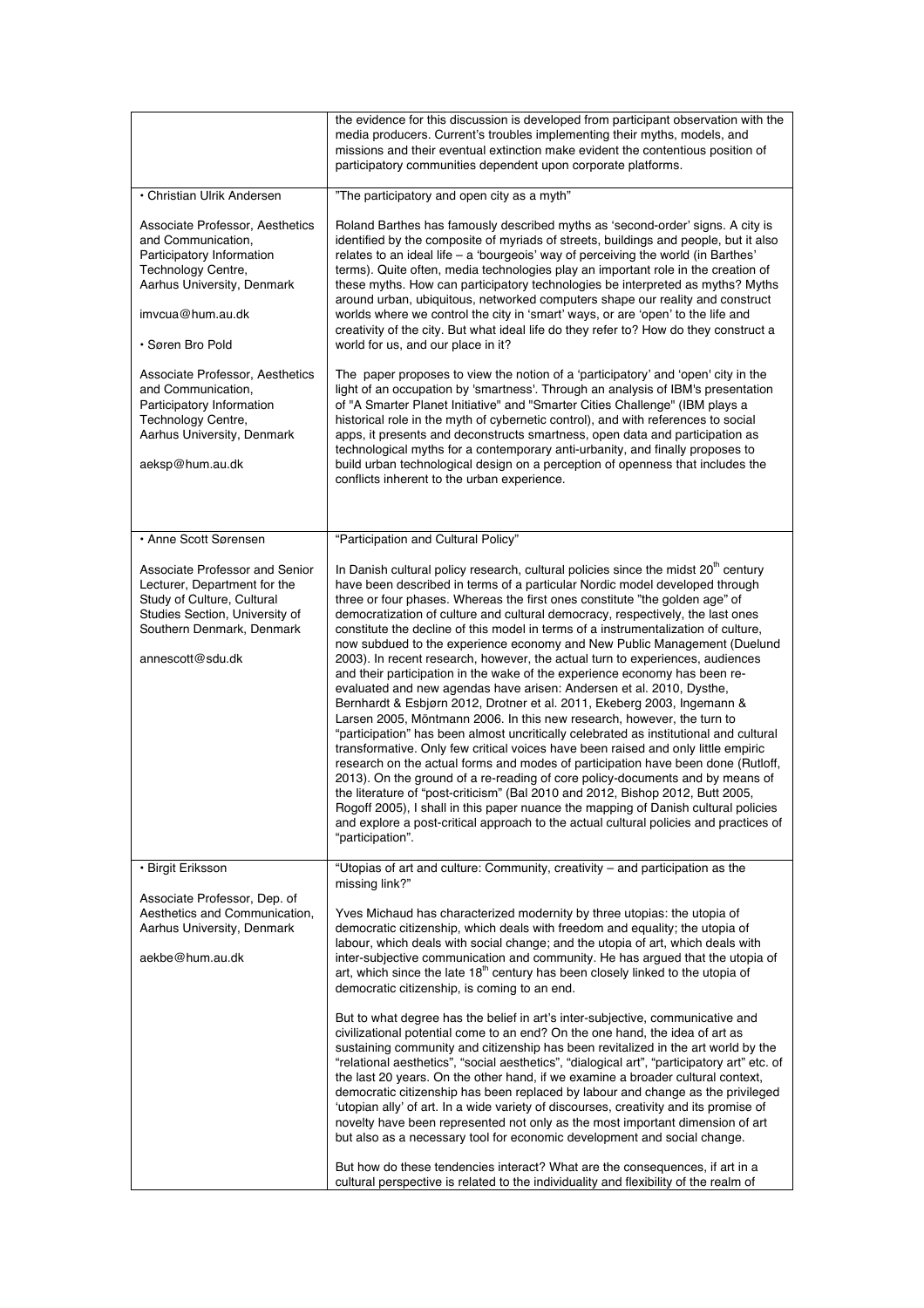work, instead of the commonality and equality of democratic citizenship? What is the risk of turning the idea of art as an agent for social change into a reality of individual change and a celebration of creative self-realization? The paper will examine the problems inherent in linking art to the beautiful ideals of community and creativity, and discuss whether the recent focus on participation can be a possible solution to these problems.

### **8.2. "Participation in education and pedagogy" Chair: Jonas Greve Lysgaard, Assistant Professor, Aarhus University**

| • Jonas Greve Lysgaard                                                                                                                                                                                                                                                                                                                                         | "Environmental NGOs, Bad Practice and the Dark side of Participation"                                                                                                                                                                                                                                                                                                                                                                                                                                                                                                                                                                                                                                                                                                                                                                                                                                                                                                                                                                                                                                                                                                                                                                                                                                                                                                                                                                                                                                                                                                                                                                                                                                                                                                                                                                                                                                                                                                                                                                                                                                        |
|----------------------------------------------------------------------------------------------------------------------------------------------------------------------------------------------------------------------------------------------------------------------------------------------------------------------------------------------------------------|--------------------------------------------------------------------------------------------------------------------------------------------------------------------------------------------------------------------------------------------------------------------------------------------------------------------------------------------------------------------------------------------------------------------------------------------------------------------------------------------------------------------------------------------------------------------------------------------------------------------------------------------------------------------------------------------------------------------------------------------------------------------------------------------------------------------------------------------------------------------------------------------------------------------------------------------------------------------------------------------------------------------------------------------------------------------------------------------------------------------------------------------------------------------------------------------------------------------------------------------------------------------------------------------------------------------------------------------------------------------------------------------------------------------------------------------------------------------------------------------------------------------------------------------------------------------------------------------------------------------------------------------------------------------------------------------------------------------------------------------------------------------------------------------------------------------------------------------------------------------------------------------------------------------------------------------------------------------------------------------------------------------------------------------------------------------------------------------------------------|
| Assistant Professor,<br>Department of Education,<br>Aarhus University, Denmark<br>jogr@dpu.dk                                                                                                                                                                                                                                                                  | This paper presents reflections based on a study of Danish and South Korean<br>environmental NGOs and their work to engage and inspire the public through non<br>formal environmental education. Through interviews with key persons within the<br>educational departments of leading Danish and South Korean environmental<br>NGOs a qualitative focus on the perceptions of their own work and the public as a<br>learning entity was established (Lysgaard, 2012). This paper draws on this study,<br>but focus on the significance of engaging the public for the individual staff<br>member. Why do environmental NGOs rely on concepts such as participation and<br>interactivity in spite of the often less than inspiring results? Participation is a much<br>coveted concept in educational theory and practice (Læssøe, 2011). This paper<br>will, however, not deal explicitly with the scholarly use of the notions of<br>interactivity and participation. Instead the focus will be on the possible dark side<br>of the use of these terms as demonstrated via the two cases. With inspiration<br>from Lacanian psychoanalysis and Slavoj Žižek, the argument will draw on the<br>empirical setting of the two cases, but use this as a the outset of a more<br>theoretical discussion of the significance of engaging the public and the inherent<br>risk of not living up to the ideals of participation and interactivity. The point is not<br>to argue that these terms are without any traction in non formal learning and<br>educational settings, but instead to argue that there might be something to learn<br>by focusing on Bad Practice, understood as aspects of participation and<br>interactivity that is perhaps not always beneficial. By inverting the focus on<br>participation and interactivity the paper raises the argument that we as educators<br>and researchers should remember the significance of that which does not pan out<br>according to plan, in the quest to understand and better the mechanisms of<br>citizen participation and transformative practices. |
| • Leena Ripatti-Torniainen                                                                                                                                                                                                                                                                                                                                     | "Analysing Participation Through Public Pedagogy"                                                                                                                                                                                                                                                                                                                                                                                                                                                                                                                                                                                                                                                                                                                                                                                                                                                                                                                                                                                                                                                                                                                                                                                                                                                                                                                                                                                                                                                                                                                                                                                                                                                                                                                                                                                                                                                                                                                                                                                                                                                            |
| PhD (Journalism, University of<br>Jyväskylä, Finland), student of<br>vocational pedagogy, School of<br>Vocational Teacher Education /<br>Oulu University of Applied<br>Sciences, Finland<br>leena.ripatti-torniainen@jyu.fi<br>• Leena Rantala<br>Master of Education, PhD<br>student, Education, University of<br>Tampere, Finland<br>leena.rantala@minedu.fi | Cultural participation can be analysed and the political significance of cultural<br>practices understood through the concept of public pedagogy. Public pedagogy<br>refers to the pedagogically relevant processes, which occur between the human<br>being and the world. While these processes often initiate spontaneously, they can<br>also be consciously supported through pedagogical intervention and design. The<br>conceptual strength of public pedagogy is that the concept draws attention to the<br>pedagogical character of cultural participation. Further, the concept emphasises<br>the socially and politically crucial processes of self-formation (Bildung), through<br>which the human being reconstructs her or his relationships to other persons, the<br>humankind and the world.<br>Public pedagogy refers to a wide variety of practices and activities, such as<br>language, art and discourses, social cultures of urban life, urban spaces, and the<br>public sphere. We have earlier (2013) introduced a new categorisation of public<br>pedagogy, including the three categories of: 1) pedagogy of the public world, 2)<br>pedagogy in public spaces, and 3) pedagogy for the public agency. Pedagogy of<br>the public world refers to the processes of socialisation. Pedagogy in the public<br>spaces refers to the opportunities of learning, created by artists, activists,<br>teachers and social and cultural workers in the midst of public spaces. Pedagogy<br>for the public agency refers to education – again by various professionals and<br>volunteer agents – that consciously support individuals to collective and politically<br>capable agency.<br>We suggest public pedagogy can be employed as a conceptual link between<br>cultural participation and the political public sphere.                                                                                                                                                                                                                                                                     |
| · Ilona Wuschig                                                                                                                                                                                                                                                                                                                                                | "Die-weahlerischen.de"                                                                                                                                                                                                                                                                                                                                                                                                                                                                                                                                                                                                                                                                                                                                                                                                                                                                                                                                                                                                                                                                                                                                                                                                                                                                                                                                                                                                                                                                                                                                                                                                                                                                                                                                                                                                                                                                                                                                                                                                                                                                                       |
| Professor, Hochschule                                                                                                                                                                                                                                                                                                                                          | In a two-year study program, we try to specify the practical conditions, which                                                                                                                                                                                                                                                                                                                                                                                                                                                                                                                                                                                                                                                                                                                                                                                                                                                                                                                                                                                                                                                                                                                                                                                                                                                                                                                                                                                                                                                                                                                                                                                                                                                                                                                                                                                                                                                                                                                                                                                                                               |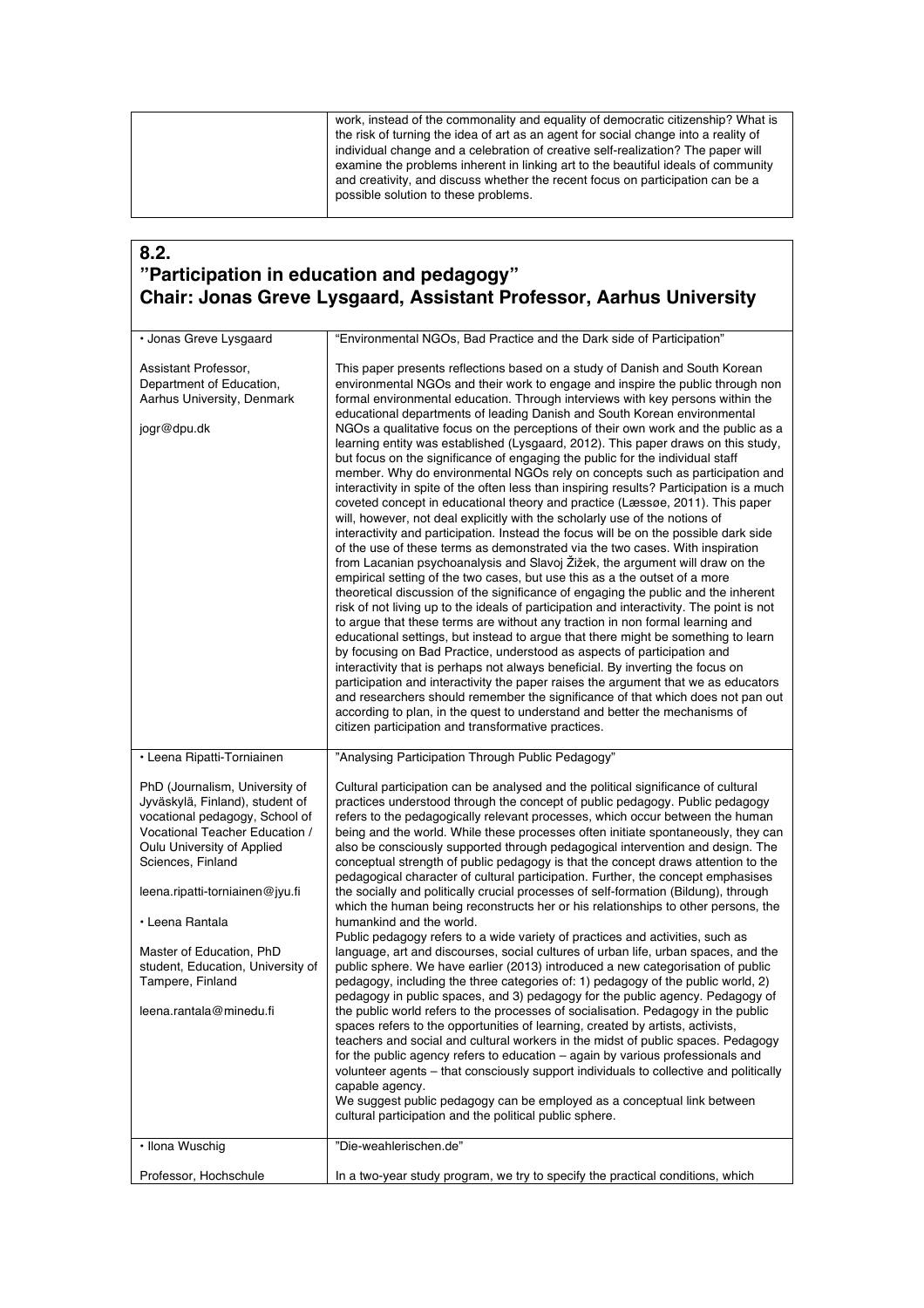| either help or hinder the participation of younger target groups. By "participation"<br>we mean everything which brings an individual in contact with its surrounding<br>society, because we are deeply convinced that participation begins right behind<br>the front door.<br>My subgroup concentrated on what media we need to empower younger people,<br>so that they feel appreciated, addressed. The first finding was: Neither the<br>existing media in Saxony-Anhalt, nor social or political institutions are able to<br>inform and/or involve these target groups enough.<br>Studies show that young people do want to take part in the society, but they<br>simply do not know how. Traditional routes do not work. So firstly we did a broad<br>research on how a platform must function in order to be a bridge between the<br>readiness for involvement - and the real thing. |
|--------------------------------------------------------------------------------------------------------------------------------------------------------------------------------------------------------------------------------------------------------------------------------------------------------------------------------------------------------------------------------------------------------------------------------------------------------------------------------------------------------------------------------------------------------------------------------------------------------------------------------------------------------------------------------------------------------------------------------------------------------------------------------------------------------------------------------------------------------------------------------------------|
|                                                                                                                                                                                                                                                                                                                                                                                                                                                                                                                                                                                                                                                                                                                                                                                                                                                                                            |
|                                                                                                                                                                                                                                                                                                                                                                                                                                                                                                                                                                                                                                                                                                                                                                                                                                                                                            |
|                                                                                                                                                                                                                                                                                                                                                                                                                                                                                                                                                                                                                                                                                                                                                                                                                                                                                            |
|                                                                                                                                                                                                                                                                                                                                                                                                                                                                                                                                                                                                                                                                                                                                                                                                                                                                                            |
| To make a long story short: We found a lot of partners in Saxony-Anhalt, who<br>realize that it takes a fair, independent, open-minded, peer-made, thematically<br>open platform, in order to reach that goal (Parliament, Media, Institutions for<br>political and cultural learning, etc.)                                                                                                                                                                                                                                                                                                                                                                                                                                                                                                                                                                                               |
| By now, the beta-version of die-weahlerischen.de undergoes last tests. It's<br>character traits are not new - but the combination is!<br>Topics will be suggested by the users                                                                                                                                                                                                                                                                                                                                                                                                                                                                                                                                                                                                                                                                                                             |
| Every topic which can be discusses in Saxony-Anhalt, is possible<br>If users need information or an event (on- or offline) – the platform will<br>$\overline{\phantom{a}}$<br>provide it                                                                                                                                                                                                                                                                                                                                                                                                                                                                                                                                                                                                                                                                                                   |
| "Weaker Users" will be helped the most<br>"Strong users", for instance our partners, have to have an account and<br>will never be allowed to promote<br>Regularly, there will be bridges from discussions on the platform into<br>$\overline{\phantom{a}}$                                                                                                                                                                                                                                                                                                                                                                                                                                                                                                                                                                                                                                 |
| political routines and/TV-programs<br>Users can use every medium                                                                                                                                                                                                                                                                                                                                                                                                                                                                                                                                                                                                                                                                                                                                                                                                                           |
| By invite the usage of pictures and clips, also the not so sophisticated<br>users can participate<br>The hosts will be the same age as the users // they will never interfere<br>$\overline{\phantom{a}}$                                                                                                                                                                                                                                                                                                                                                                                                                                                                                                                                                                                                                                                                                  |
| or try to force their beliefs onto the users<br>It will never try to dictate topics, but will offer topics of interest                                                                                                                                                                                                                                                                                                                                                                                                                                                                                                                                                                                                                                                                                                                                                                     |
| Programs in interested schools will help to make pupils media-literate,<br>and at the same time help them to start a discussion on die-<br>waehlerischen.de, so it's not restricted to the school-grounds                                                                                                                                                                                                                                                                                                                                                                                                                                                                                                                                                                                                                                                                                  |
| "Can participation be taught? On the importance of community in the creation of<br>engaged citizens"                                                                                                                                                                                                                                                                                                                                                                                                                                                                                                                                                                                                                                                                                                                                                                                       |
| The paper argues that citizenship is dependent on how we understand and<br>interact in communities. Participatory citizenship will here be presented as a                                                                                                                                                                                                                                                                                                                                                                                                                                                                                                                                                                                                                                                                                                                                  |
| necessary addition to the concept Active citizenship. Furthermore, it will illustrate<br>how participation can be learned through pedagogical means.                                                                                                                                                                                                                                                                                                                                                                                                                                                                                                                                                                                                                                                                                                                                       |
| In active citizenship it is the concept of citizenship that determines how one can<br>or must be active, whereas in participatory citizenship it is the participation and<br>the community that creates engaged citizens.                                                                                                                                                                                                                                                                                                                                                                                                                                                                                                                                                                                                                                                                  |
| On the basis of an examination of the pedagogical practice of the Danish Folk<br>High Schools, the paper will argue for a participatory citizenship that should, must<br>and can be learned. Participatory citizenship is not something that can be<br>expected to derive from the individuals own act of will or be regarded as a natural<br>ability in all humans. Participatory citizenship requires leaning about participation<br>and community that can have theoretical elements or implications, but must first<br>and foremost be rooted in a concrete practice.                                                                                                                                                                                                                                                                                                                  |
|                                                                                                                                                                                                                                                                                                                                                                                                                                                                                                                                                                                                                                                                                                                                                                                                                                                                                            |

# **8.3. "Relational spaces and social capital" Chair: Charlotte Bagger Brandt, curator, Aarhus**

| • Sabrina Francon | The social network of a "Little Free Library" Measuring the social capital of |
|-------------------|-------------------------------------------------------------------------------|
|                   | tactical urbanism"                                                            |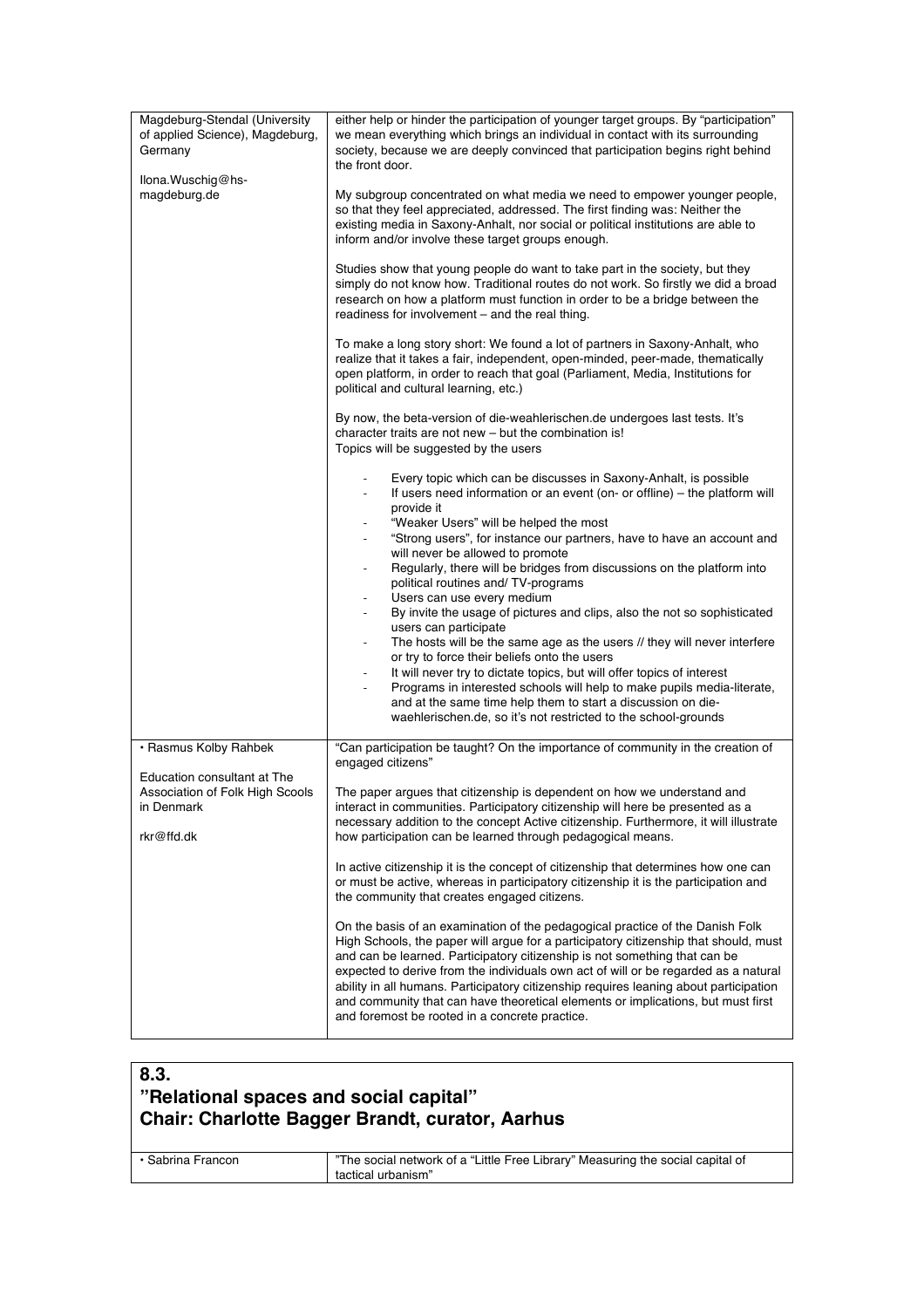| <b>Master in Design Studies</b><br>Graduate, Harvard Graduate<br>School of Design, US<br>sfrancon@gsd.harvard.edu                       | Drawing from Henri Lefebvre, who argued that social relations are shaped in and<br>through the ordering of space, this paper explores whether small scale<br>interventions, known as "tactical urbanism," produce social capital - as argued by<br>DIY and tactical urbanism activists. This research investigates the social life of a<br>"Little Free Library" (LFL), a self-managed, unauthorized, bird house-like library<br>planted on a street side in the city of Cambridge, in the United States of America.<br>By drawing upon direct site observation, participation in the everyday life of the<br>library, and a "lost letter experiment," conducted in two Cambridge<br>neighborhoods, this essay first argues that traditional bonding and bridging forms<br>of social networks are unlikely to develop significantly around the library.<br>However, it shows that it is the cognitive social capital of the residents and<br>passers-by that gets measurably affected by the presence of the LFL because of<br>its "immageability" (Lynch), or in other words, because of the values and<br>significations that are assigned to the miniature library, based on previous urban<br>experiences and memories. This paper suggests that the Cambridge LFL triggers<br>positive perceptions of the built environment that, in turn, trigger altruistic<br>behaviors in the neighborhood. The miniature library thus becomes a relational<br>object that participates in the redefinition of a local social contract in space,<br>elaborated though an aesthetic experience. This essay concludes that, if the LFL<br>encourages the emergence of cognitive social capital, it does not necessarily and<br>systematically produce any type of social capital. Thus, the assumption that<br>"Tactical Urbanism" inherently fosters social capital demands further<br>investigation, and needs to be refined in order to understand the socio-aesthetic<br>potential of bottom-up, small scale urban interventions. |
|-----------------------------------------------------------------------------------------------------------------------------------------|------------------------------------------------------------------------------------------------------------------------------------------------------------------------------------------------------------------------------------------------------------------------------------------------------------------------------------------------------------------------------------------------------------------------------------------------------------------------------------------------------------------------------------------------------------------------------------------------------------------------------------------------------------------------------------------------------------------------------------------------------------------------------------------------------------------------------------------------------------------------------------------------------------------------------------------------------------------------------------------------------------------------------------------------------------------------------------------------------------------------------------------------------------------------------------------------------------------------------------------------------------------------------------------------------------------------------------------------------------------------------------------------------------------------------------------------------------------------------------------------------------------------------------------------------------------------------------------------------------------------------------------------------------------------------------------------------------------------------------------------------------------------------------------------------------------------------------------------------------------------------------------------------------------------------------------------------------------------------------------------------------------------------|
| • Charlotte Bagger Brandt                                                                                                               | "Creative place making"                                                                                                                                                                                                                                                                                                                                                                                                                                                                                                                                                                                                                                                                                                                                                                                                                                                                                                                                                                                                                                                                                                                                                                                                                                                                                                                                                                                                                                                                                                                                                                                                                                                                                                                                                                                                                                                                                                                                                                                                      |
| Curator, Råderum, Aarhus,<br>Denmark<br>Charlotte@raaderum.com                                                                          | The principal objective of Råderum is to create new opportunities for<br>contemporary art in public space, and the ambition of the office is to work across<br>the boundaries of established genres, institutions and with different people. This<br>abstract deals with questions and methods used by Råderum in different public<br>art projects with the aim to cross borders between people, knowledge and<br>placemaking.                                                                                                                                                                                                                                                                                                                                                                                                                                                                                                                                                                                                                                                                                                                                                                                                                                                                                                                                                                                                                                                                                                                                                                                                                                                                                                                                                                                                                                                                                                                                                                                               |
|                                                                                                                                         | The work of Råderum is process- and project based, hence our discussion will<br>take a starting point in projects we have done ourselves either as curators or<br>activist in recent years, especially we will focus of a series of urban action we<br>have initiated. We will discus the possibility of producing new discourses within<br>the arts and with the people experiencing it – trying also to re-defined the concept<br>of the consumer within art and social life in general.                                                                                                                                                                                                                                                                                                                                                                                                                                                                                                                                                                                                                                                                                                                                                                                                                                                                                                                                                                                                                                                                                                                                                                                                                                                                                                                                                                                                                                                                                                                                   |
|                                                                                                                                         | Råderum often work in public space in what we call "in between spaces." The<br>characteristic of a "in between place" is that it often has many different users, that<br>are not related to each other, The starting point for our work is therefore a kind<br>reading of the place, its architecture, its people and behavior patterns. Applying a<br>method that allows for a collaborative creative place making thus creating the<br>possibility of a new common history or community within the place.                                                                                                                                                                                                                                                                                                                                                                                                                                                                                                                                                                                                                                                                                                                                                                                                                                                                                                                                                                                                                                                                                                                                                                                                                                                                                                                                                                                                                                                                                                                  |
|                                                                                                                                         | The projects in question "the Urban Actions" are all open source recipes done by<br>acknowledges artist sharing them with citizens that are willing to commit<br>themselves in creative place making. In these Urban Actions Råderum works as<br>activists/ facilitators of a process together with different people that wants to get<br>involved in creative place making. These recipes and how we enact them in<br>public space will be the focus in our talk. We will talk about Guerilla Gardening,<br>urban salon, ParkingDay and urban furniture making.                                                                                                                                                                                                                                                                                                                                                                                                                                                                                                                                                                                                                                                                                                                                                                                                                                                                                                                                                                                                                                                                                                                                                                                                                                                                                                                                                                                                                                                             |
| • Nick Mahony                                                                                                                           | "Participation Now: exploring and engaging with new forms of participatory public<br>action and working to support the reshaping of contemporary public life"                                                                                                                                                                                                                                                                                                                                                                                                                                                                                                                                                                                                                                                                                                                                                                                                                                                                                                                                                                                                                                                                                                                                                                                                                                                                                                                                                                                                                                                                                                                                                                                                                                                                                                                                                                                                                                                                |
| Research Fellow, The Centre<br>for Citizenship, Identities and<br>Governance, Faculty of Social<br>Sciences, The Open University,<br>UK | This paper introduces an experimental digital initiative called Participation Now<br>that is currently being developed at The Open University in the UK. Participation<br>Now will offer: access to a regularly updated and searchable archive of examples<br>of contemporary public participation initiatives to keep those interested or<br>involved in this field informed of ongoing developments; multi---media resources                                                                                                                                                                                                                                                                                                                                                                                                                                                                                                                                                                                                                                                                                                                                                                                                                                                                                                                                                                                                                                                                                                                                                                                                                                                                                                                                                                                                                                                                                                                                                                                               |
| nick.mahony@open.ac.uk                                                                                                                  | to support reflection and debate about the possibilities and difficulties of                                                                                                                                                                                                                                                                                                                                                                                                                                                                                                                                                                                                                                                                                                                                                                                                                                                                                                                                                                                                                                                                                                                                                                                                                                                                                                                                                                                                                                                                                                                                                                                                                                                                                                                                                                                                                                                                                                                                                 |
| • Hilde Stephansen                                                                                                                      | participation; and an infrastructure to help people make connections, share<br>experiences, knowledge and research, and develop practice. Rather than<br>attempting to target a segment of the 'real public', or trying to operationalise a                                                                                                                                                                                                                                                                                                                                                                                                                                                                                                                                                                                                                                                                                                                                                                                                                                                                                                                                                                                                                                                                                                                                                                                                                                                                                                                                                                                                                                                                                                                                                                                                                                                                                                                                                                                  |
| Post Doctoral Research<br>Associate, The Centre for                                                                                     | pre---existing normative theory, Participation Now uses a 'non--- essentialist'<br>understanding of the public to help conceive and design an iterative                                                                                                                                                                                                                                                                                                                                                                                                                                                                                                                                                                                                                                                                                                                                                                                                                                                                                                                                                                                                                                                                                                                                                                                                                                                                                                                                                                                                                                                                                                                                                                                                                                                                                                                                                                                                                                                                      |
| Citizenship, Identities and                                                                                                             | developmental approach. This means working to provide the conditions for the                                                                                                                                                                                                                                                                                                                                                                                                                                                                                                                                                                                                                                                                                                                                                                                                                                                                                                                                                                                                                                                                                                                                                                                                                                                                                                                                                                                                                                                                                                                                                                                                                                                                                                                                                                                                                                                                                                                                                 |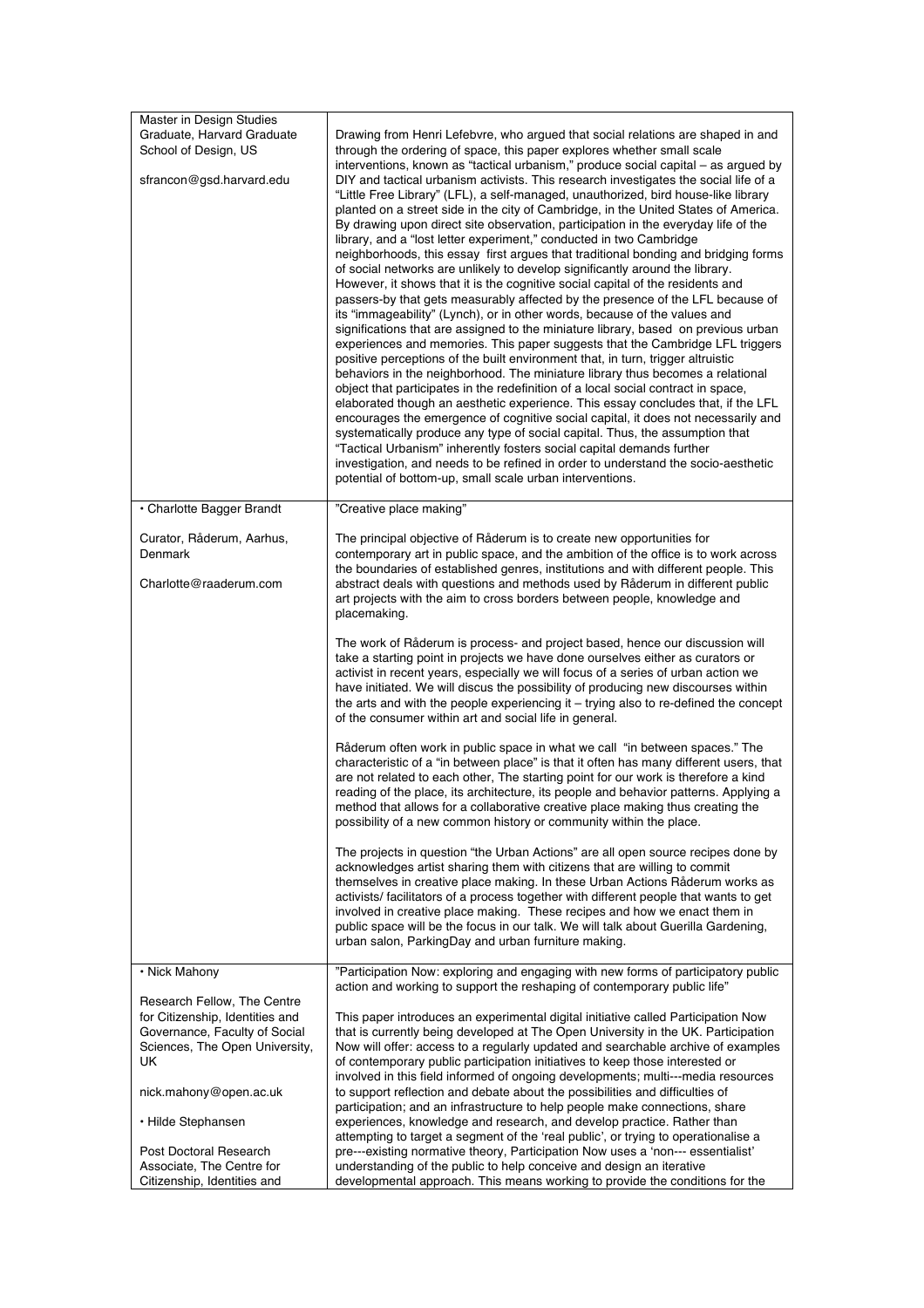| Governance, Faculty of Social<br>Sciences, The Open University,<br>UK<br>hilde.stephansen@open.ac.uk | emergence of an imagined public constituted around the field of participation itself<br>- a public that is interested in learning about new forms of participation and<br>engaging with an ongoing process of collective critique and innovation. That is, a<br>reflexive public of the researchers, practitioners, engaged citizens and students<br>who will drive the development of thinking and practice in this field. The paper<br>reflects on some of the possibilities, challenges and initial results of this project. It<br>also highlights some of the key implications of this experimental 'non-<br>--essentialist' approach to public participation for scholars, practitioners and<br>citizens.                                                                                                                                    |
|------------------------------------------------------------------------------------------------------|---------------------------------------------------------------------------------------------------------------------------------------------------------------------------------------------------------------------------------------------------------------------------------------------------------------------------------------------------------------------------------------------------------------------------------------------------------------------------------------------------------------------------------------------------------------------------------------------------------------------------------------------------------------------------------------------------------------------------------------------------------------------------------------------------------------------------------------------------|
| • Ida Sofie Deigaard Bruun                                                                           | "Participatory art as a socially inclusive initiative for art institutions"                                                                                                                                                                                                                                                                                                                                                                                                                                                                                                                                                                                                                                                                                                                                                                       |
| MA in Art History, Aarhus<br>University, Denmark<br>idasdb@gmail.com                                 | Reaching out to citizens through artists is common in many art institutions in the<br>UK. Here citizen participants and artists often function as both co---creators of the<br>thematic framework and the practical creation of the artwork. In Denmark<br>however this method has yet to become a common strategy of social inclusion<br>and outreach. An input for Rethink Participatory Cultural Citizenship will examine<br>the method in a Danish context, based on the belief, that such art projects can<br>create a positive social transformation of participants, institutions and society,<br>when it is well executed.                                                                                                                                                                                                                |
|                                                                                                      | The input for the conference will present an analysis of the challenges and<br>possibilities of the method for art institutions. The analysis is based on empirical<br>research of preceding and current Danish initiatives (i.a. ArtReach by Nikolaj<br>Kunsthal 2010---2012 and Sigrids Stue established by Kunsthal Aarhus 2011).<br>Moreover it will draw upon theory from new museology (Richard Sandell and<br>Jocelyn Dodd, Learning impact assessment criteria) and relational art (Grant<br>Kester, Dialogical art and Claire Bishop, Participatory art). The input will present a<br>set of general "best practice" guidelines. Moreover it will debate, how personal<br>and societal effects of participation can be measured, and how art can be used<br>for such social and political purposes without losing its aesthetic quality. |

# **8.4. "Citizen production, democracy and critical deliberation" Chair: Bodil Marie Stavning Thomsen, Associate Professor, Aarhus University**

| · Lia-Paschalia Spyridou           | "Journalism 2.0"                                                                    |
|------------------------------------|-------------------------------------------------------------------------------------|
|                                    |                                                                                     |
| Research Associate                 | Journalism 2.0, a new breed of journalism built around user-friendly, web-based     |
| Cyprus University of               | and participatory technical opportunities, connotes impressive and historically     |
| Technology, Cyprus                 | unprecedented possibilities of civic engagement and empowerment (Dahlgren,          |
|                                    | 2012), especially in terms of enhancing deliberative processes (Besley and          |
| paschalia.spyridou@cut.ac.cy       | Roberts, 2010). Participatory and citizen journalism are both subcategories within  |
|                                    | Journalism 2.0 referring to journalistic behavior undertaken by 'the people         |
| • Dimitra Milioni                  | formerly known as the audience' (Rosen, 2006). The present paper focuses on         |
|                                    | participatory journalism, broadly defined as the wide variety of initiatives        |
| <b>Assistant Professor, Cyprus</b> | undertaken by professional media to facilitate and enhance the integration of all   |
|                                    |                                                                                     |
| University of Technology,          | kinds of user contributions in news making (Paulussen & Ugille, 2008).              |
| Cyprus                             |                                                                                     |
|                                    | Journalism has traditionally been produced following specific stages of production  |
| dimitra.milioni@cut.ac.cy          | - gathering, selecting, publishing, distributing and interpretation of news and     |
|                                    | information- (Domingo et al, 2008), routine practices and norms fostered by         |
| · Vaia Doudaki                     | professionalization processes and journalistic cultures (Hanitzsch, 2007) and       |
|                                    | preferred meaning construction articulated in terms of agenda-setting and framing   |
| Lecturer, Cyprus University of     | (Scheufele, 2000).                                                                  |
| Technology, Cyprus                 |                                                                                     |
|                                    | The idea of participatory journalism captures both the processes and effects of     |
| vaia.doudaki@cut.ac.cy             | ordinary citizens' contributions in all production stages, established routines and |
|                                    | meaning construction contained within institutional media products (Hermida,        |
|                                    | 2011). The present paper is a case study on a research project undertaken by the    |
|                                    | Cyprus University of Technology aiming at creating a participatory journalism       |
|                                    | platform within the Cypriot public broadcasting sector (Cyprus Broadcasting         |
|                                    | Corporation - CYBC) allowing citizens to engage in journalistic production in       |
|                                    | cooperation with CYBC journalists.                                                  |
|                                    |                                                                                     |
|                                    | The research attempts to investigate the steps and outcomes of designing the        |
|                                    | platform taking into consideration professional constraints -ie., potential         |
|                                    |                                                                                     |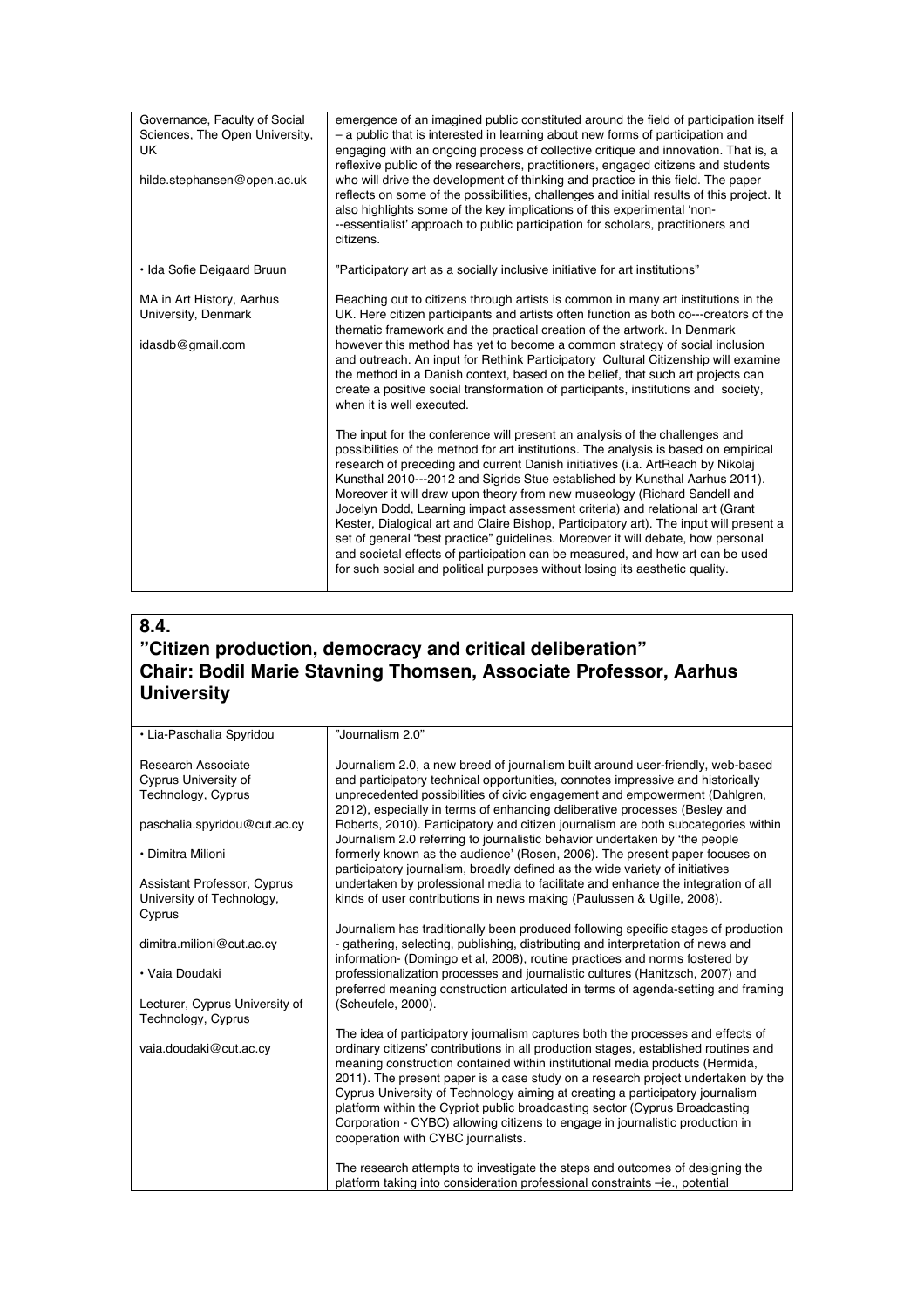|                                                                                                                            | reluctance of journalists to get involved in the project due to extra workload,<br>ignorance of participatory journalistic endeavors, increased fears of unsuitable<br>content publication (moderation)-, financial constraints, user constraints -ie.,<br>evidence of limited will of users to engage in original news reporting, trolling,<br>issues of users' co-ordination, users' ignorance of journalistic tasks- and finally<br>diffusion constraints (both in terms of general awareness and content input).<br>Drawing upon data gathered during the design procedure (initial design<br>conversations between academics and designers, the negotiations with high-rank<br>officials in CYBC, discussions with CYBC journalists and editors, and usability<br>testing sessions with users), the study aims to contribute in the ongoing<br>discussion of how the potential of technological possibilities can be harnessed in<br>practice so as to increase the range of user involvement and challenge well-<br>rooted ideas of news making and meaning construction within a semi-institutional<br>and semi-professional communication environment offered by news<br>organizations.                                                                                                                                                                                                                                                                                                                                                                                                                                                                                                                                                                                                                                                                                                                                                                                                                                    |
|----------------------------------------------------------------------------------------------------------------------------|------------------------------------------------------------------------------------------------------------------------------------------------------------------------------------------------------------------------------------------------------------------------------------------------------------------------------------------------------------------------------------------------------------------------------------------------------------------------------------------------------------------------------------------------------------------------------------------------------------------------------------------------------------------------------------------------------------------------------------------------------------------------------------------------------------------------------------------------------------------------------------------------------------------------------------------------------------------------------------------------------------------------------------------------------------------------------------------------------------------------------------------------------------------------------------------------------------------------------------------------------------------------------------------------------------------------------------------------------------------------------------------------------------------------------------------------------------------------------------------------------------------------------------------------------------------------------------------------------------------------------------------------------------------------------------------------------------------------------------------------------------------------------------------------------------------------------------------------------------------------------------------------------------------------------------------------------------------------------------------------------------------------------------|
| · Bodil Marie Thomsen                                                                                                      | "Documenting 'Life' in a War Zone and the Critical Practice of the 'Intercessor""                                                                                                                                                                                                                                                                                                                                                                                                                                                                                                                                                                                                                                                                                                                                                                                                                                                                                                                                                                                                                                                                                                                                                                                                                                                                                                                                                                                                                                                                                                                                                                                                                                                                                                                                                                                                                                                                                                                                                  |
| Associate Professor, Dep.<br>Aesthetics and Communication.<br>Aarhus University, Denmark<br>norbmst@hum.au.dk              | This paper will use the deleuzian concept 'the intercessor' (using the camera as a<br>kind of 'shifter' that fuses 'subject' with 'object') to analyze the participatory<br>involvement in Nagieb Khaja's documentary film, My Afghanistan. Life in the<br>Forbidden Zone (2012). Khaja is a Danish journalist with Afghan family roots who<br>on several occasions has tried to document the 'War on Terror' from an Afghan<br>point of view – in the provinces controlled by Danish military forces. In 2007 he<br>succeeded in making an interview with Taleban, but upon returning as a journalist<br>commissioned by the Danish TV-station, TV2, he was held hostage. He fled with<br>the help of locals, who has since been under protection by the TV-station. In 2009<br>Khaja smuggled 30 cell phones into Heldman, controlled by Danish military<br>forces. The result was My Afghanistan. Life in the Forbidden Zone. With this<br>production background this film (with or without intention) examines the<br>transformative power of the camera in relation to what citizenship means and<br>under what conditions you could judge the lives of others. This paper will examine<br>the camera as a creative intercessor that actively 'produces' the life of individuals<br>who are holding a camera in their hand for the first time $-$ as 'legends' in a<br>collectivity. The haptic images and affects laid bare in this mix of ethnographic-<br>political-global activism aimed at a Danish public, made by stand-ins, is – this<br>paper states – actually similar to a camera-use known from the 1960s (Jean<br>Rouch and Pierre Perrault) that left the idea of documenting (the fiction of) the<br>'raw real' – and instead discovered the inventive forces of the camera. The web-<br>site initiative (http://myafghanistan.dk) that invites students in Danish<br>Gymnasiums to take part in an interactive dialogue in october 2013 on the<br>withdrawal of Danish military forces will also be included. |
| · Jan Løhmann Stephensen                                                                                                   | "Material participation, informal everyday political talk and/or democratic                                                                                                                                                                                                                                                                                                                                                                                                                                                                                                                                                                                                                                                                                                                                                                                                                                                                                                                                                                                                                                                                                                                                                                                                                                                                                                                                                                                                                                                                                                                                                                                                                                                                                                                                                                                                                                                                                                                                                        |
| Postdoctoral Fellow at<br>Department of Aesthetics and<br>Communication, Aarhus<br>University, Denmark<br>aekjls@hum.au.dk | deliberation"<br>Jürgen Habermas' idea that deliberation in the public sphere should be seen as<br>the core process of democracy has been criticized for a number of good reasons.<br>In order to amend for the shortcomings and limitations of this idea, numerous<br>attempts have been made to open up the theoretical conception of what the<br>public(s), its/their preferred kind of agency and legit modes of discourse are. The<br>main thrust of these attempts has had to do with acknowledging other ways of<br>political discourse than the Habermasian rational, disinterested discussions, for<br>instance by insisting on the fact that positive deliberative democratic potentials<br>could perhaps also be found in aesthetic and affective appeals, heated disputes,<br>political/deliberative enclaves, etc. In extension of this line of argument, and more<br>specifically under the inspiration of Chris Kelty's notion of "recursive publics"<br>(2008) and Noortje Marres' "material participation" (2012), I would suggest - and<br>test the theoretical hypothesis – that perhaps also material phenomena ("things")<br>and the invention/design of these, should be included in our canon of legitimate<br>core-deliberative-democratic practices rather than be confined to the silent realms<br>of non-political non-participation.                                                                                                                                                                                                                                                                                                                                                                                                                                                                                                                                                                                                                                                                   |
| · Michal Dvořák                                                                                                            | "Ztohoven = out of (sh)it"                                                                                                                                                                                                                                                                                                                                                                                                                                                                                                                                                                                                                                                                                                                                                                                                                                                                                                                                                                                                                                                                                                                                                                                                                                                                                                                                                                                                                                                                                                                                                                                                                                                                                                                                                                                                                                                                                                                                                                                                         |
| Activist in the Czechish group<br>Ztohoven                                                                                 |                                                                                                                                                                                                                                                                                                                                                                                                                                                                                                                                                                                                                                                                                                                                                                                                                                                                                                                                                                                                                                                                                                                                                                                                                                                                                                                                                                                                                                                                                                                                                                                                                                                                                                                                                                                                                                                                                                                                                                                                                                    |

# **Artworks at the conference**